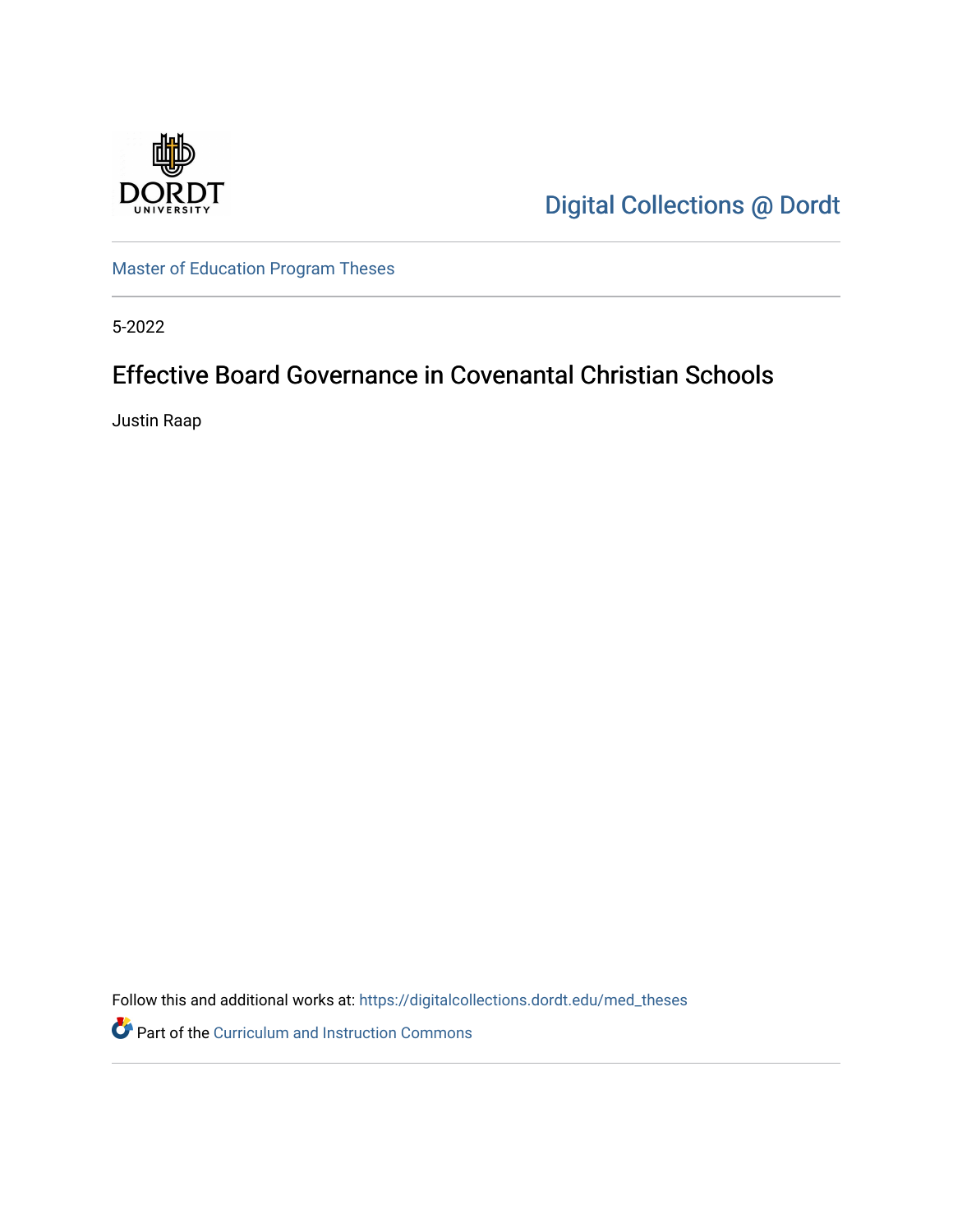# Effective Board Governance in Covenantal Christian Schools

### **Abstract**

This action research project examined the various perspectives around effective board governance of current and former board members and administrators working in covenantal Christian schools. The survey, administered to participants working with covenantal schools across Canada, contained fifteen questions related to effective board governance components. Participants were also able to provide anecdotal qualitative feedback if desired. The results of the study revealed that there is notable agreement as to the importance of various components related to effective board governance in covenantal schools; however, there are a few areas where boards in covenantal schools may have opportunity for growth. These include areas such as professional growth and development and drafting and strengthening concise governance policy handbooks. The findings of the study suggest that boards and school leaders in covenantal schools should continue active discussion in their school communities about components necessary to effective board governance while maintaining their strong commitment to covenantal education

## Document Type

Thesis

Degree Name Master of Education (MEd)

**Department** Graduate Education

First Advisor Patricia C. Kornelis

## Keywords

organizational effectiveness, school boards, Christian schools, Canada, handbooks, mission statements

## Subject Categories

Curriculum and Instruction | Education

## **Comments**

Action Research Project Submitted in Partial Fulfillment Of the Requirements for the Degree of Master of **Education**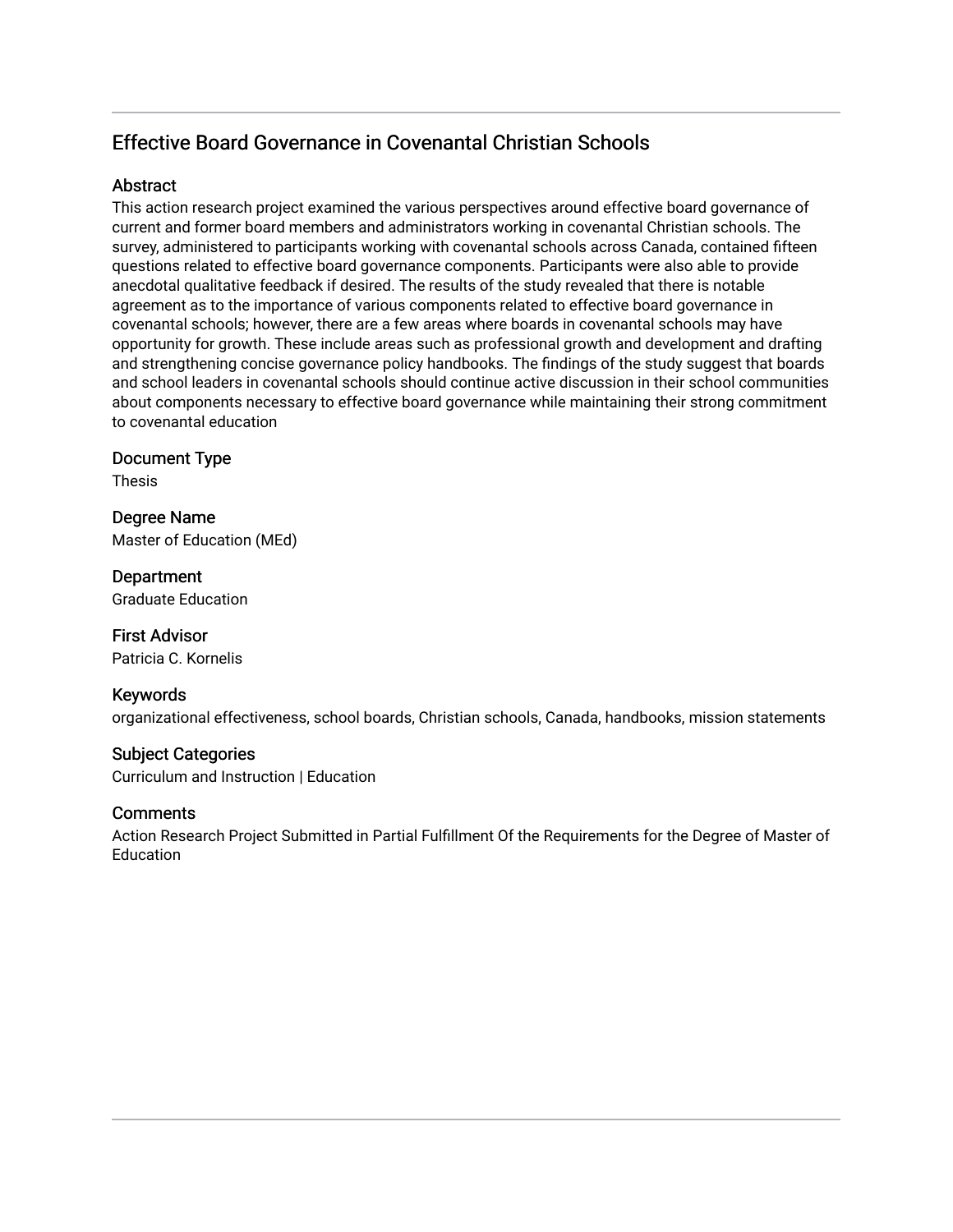## Effective Board Governance in Covenantal Christian Schools

by

Justin Raap

B.Sc. University of Winnipeg, 2008; B.Ed. Lakehead University, 2012

Action Research Project Submitted in Partial Fulfillment Of the Requirements for the Degree of Master of Education

Department of Education Dordt University Sioux Center, Iowa May 2022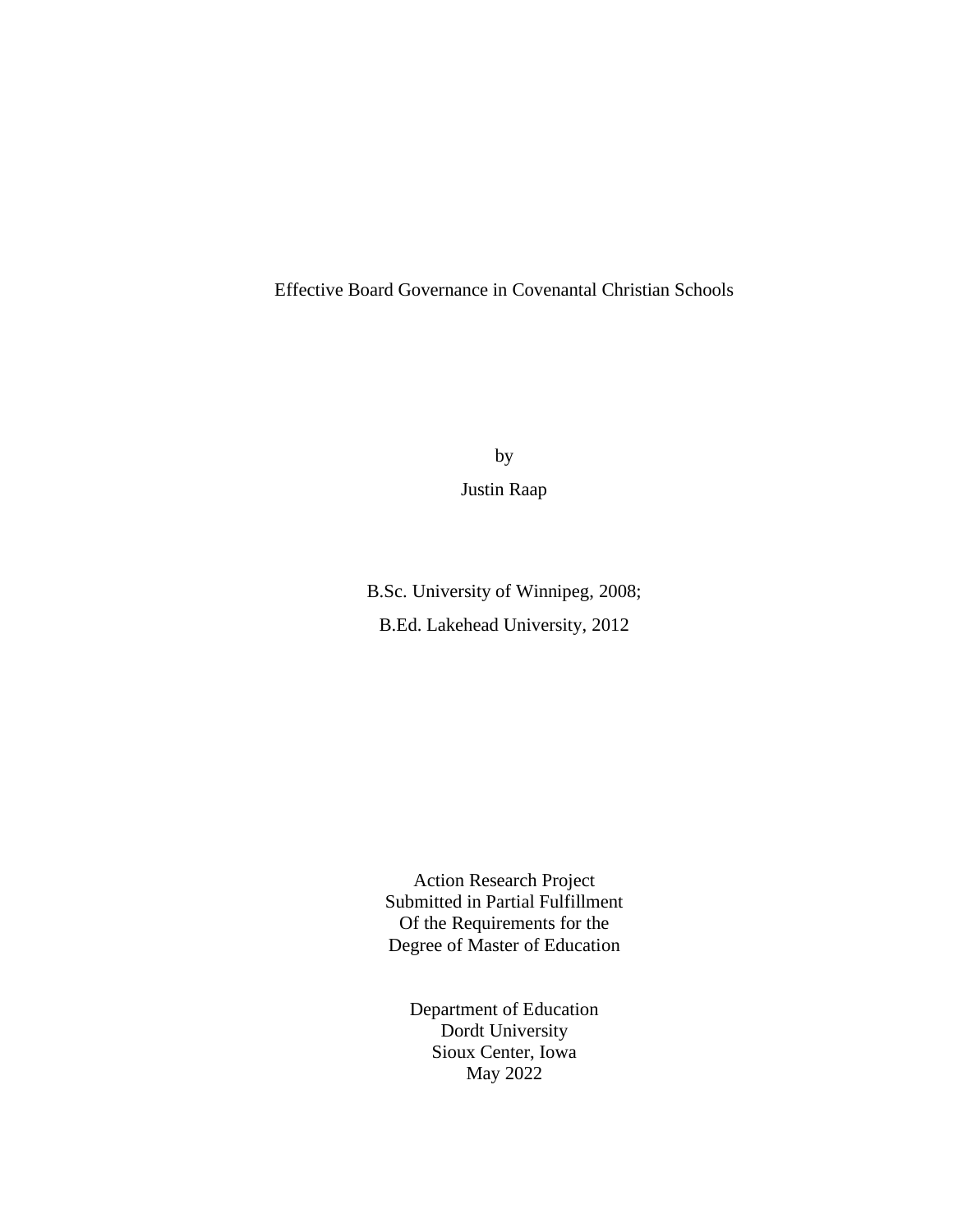#### **Acknowledgments**

I would like to thank a number of people involved in supporting this work over the past two years. First, thank you to those in our local and broader school communities – my colleagues in the school, fellow principals, my local school board and the many board member participants – mostly volunteers – willing to participate in this study and/or support this work in various ways. Thank you to the various Dordt professors and instructors, particularly my faculty advisor Dr. Pat Kornelis, for your insights and wisdom throughout this project and the entire MEd program. Thank you to those of you who have laboured and continue to labour in covenantal schools in various capacities. As a former student in a covenantal school, parent of children in a covenantal school, and teacher and school leader in a covenantal school, I am grateful for many of your tireless efforts. Thank you to my parents for their commitment to covenantal education for their children which has, in turn, led to this desire to think more deeply about the successes and struggles present in these schools. Thank you to my family who has endured two consecutive summers of additional schoolwork and ongoing extra work during the school year. And finally, thank you especially to my beautiful wife who has supported and encouraged this work, at times through difficulties and struggles. Our Heavenly Father is gracious and merciful and worthy of all praise.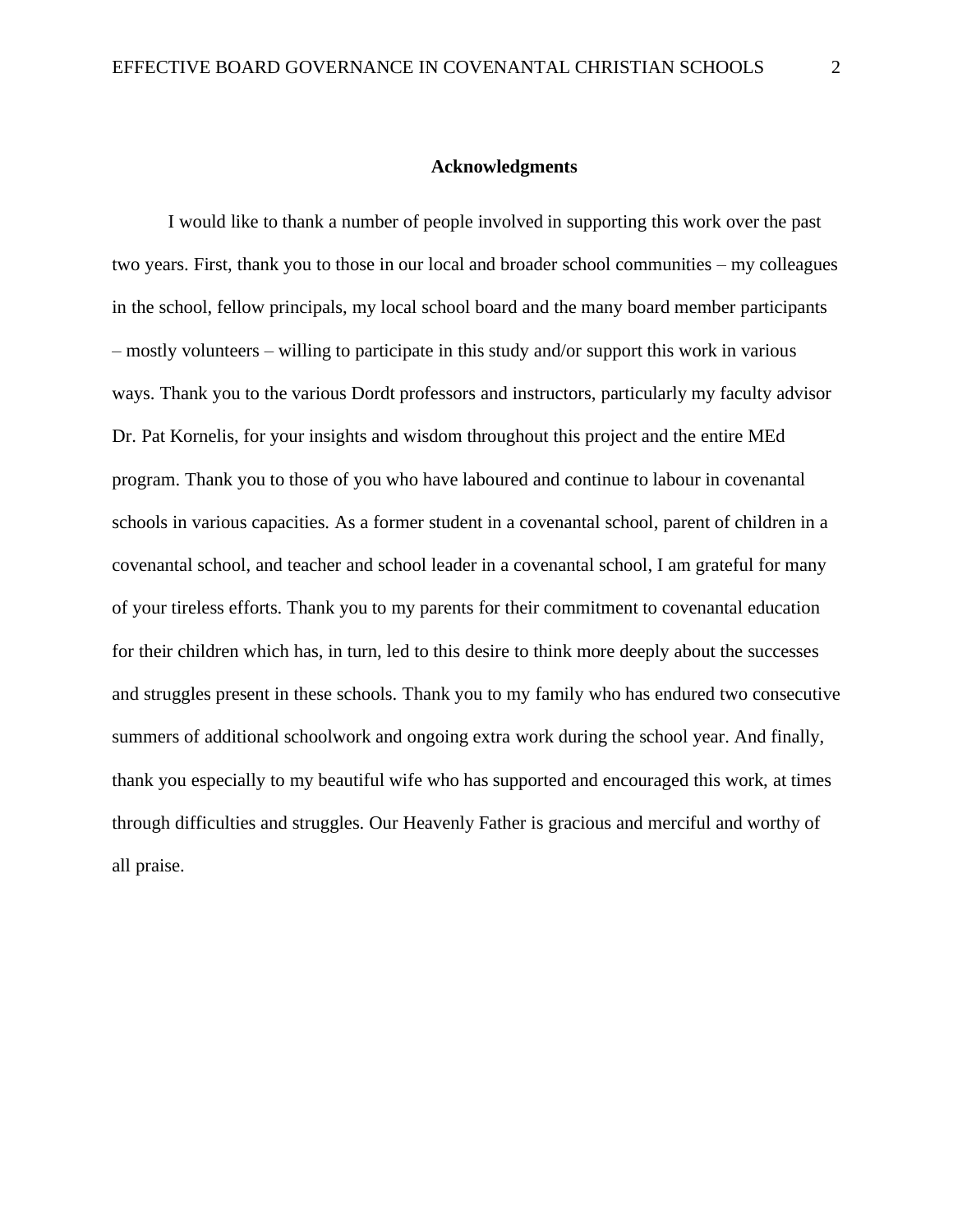# **Table of Contents**

| Appendix D - Level of Importance Likert Survey Individual Response Breakdown46 |
|--------------------------------------------------------------------------------|
|                                                                                |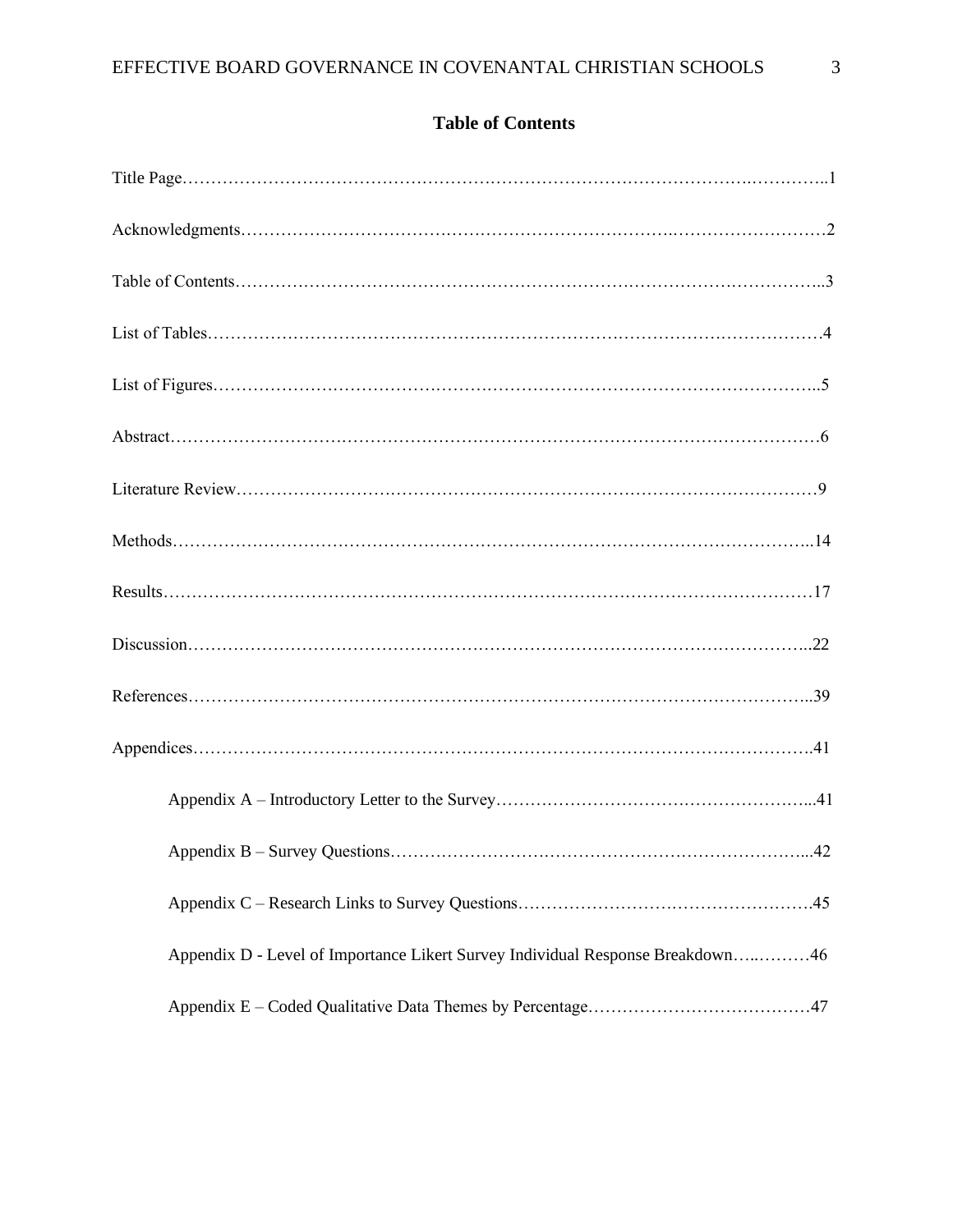# **List of Tables**

| Table |                                                                                | Page |
|-------|--------------------------------------------------------------------------------|------|
|       | 1. Survey Responses Sorted High to Low by Mean with Comparative Standard       |      |
|       |                                                                                |      |
|       | 2. Survey Responses Sorted Low to High by Standard Deviation with Accompanying |      |
|       |                                                                                |      |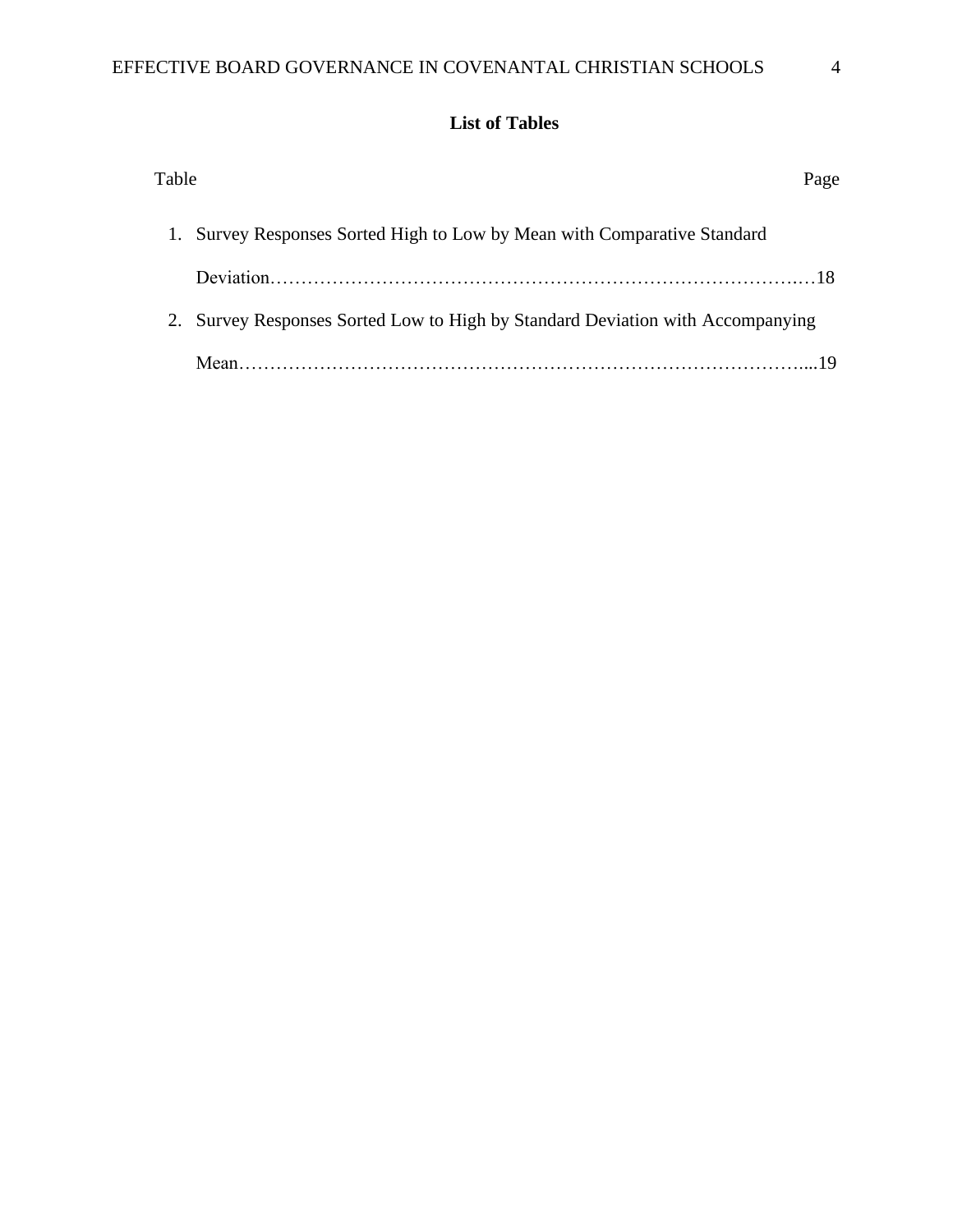# **List of Figures**

| Figure | Page                                                                          |
|--------|-------------------------------------------------------------------------------|
|        |                                                                               |
|        |                                                                               |
|        | 3. Survey Responses Illustrated High to Low by Mean with Comparative Standard |
|        |                                                                               |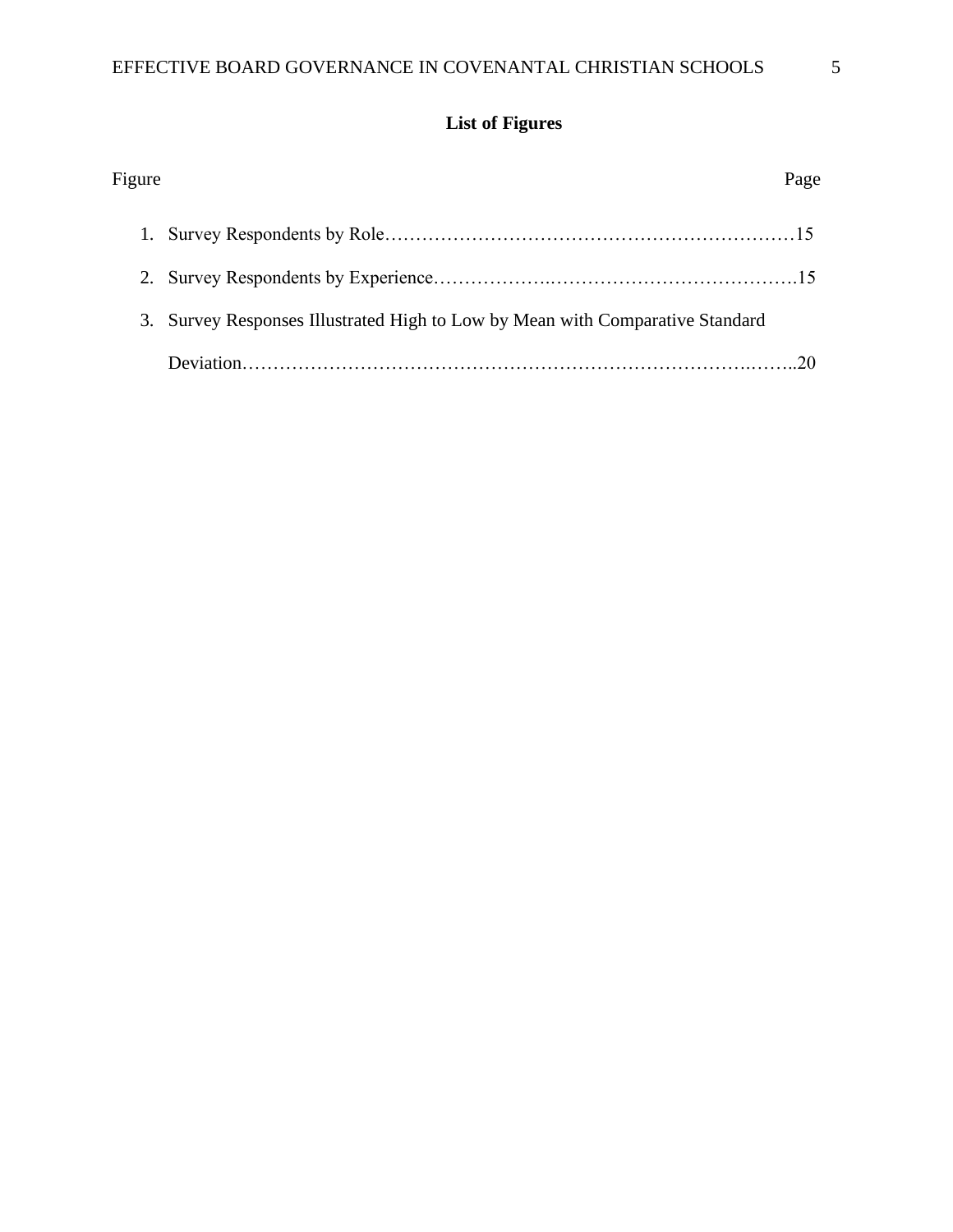#### **Abstract**

This action research project examined the various perspectives around effective board governance of current and former board members and administrators working in covenantal Christian schools. The survey, administered to participants working with covenantal schools across Canada, contained fifteen questions related to effective board governance components. Participants were also able to provide anecdotal qualitative feedback if desired. The results of the study revealed that there is notable agreement as to the importance of various components related to effective board governance in covenantal schools; however, there are a few areas where boards in covenantal schools may have opportunity for growth. These include areas such as professional growth and development and drafting and strengthening concise governance policy handbooks. The findings of the study suggest that boards and school leaders in covenantal schools should continue active discussion in their school communities about components necessary to effective board governance while maintaining their strong commitment to covenantal education.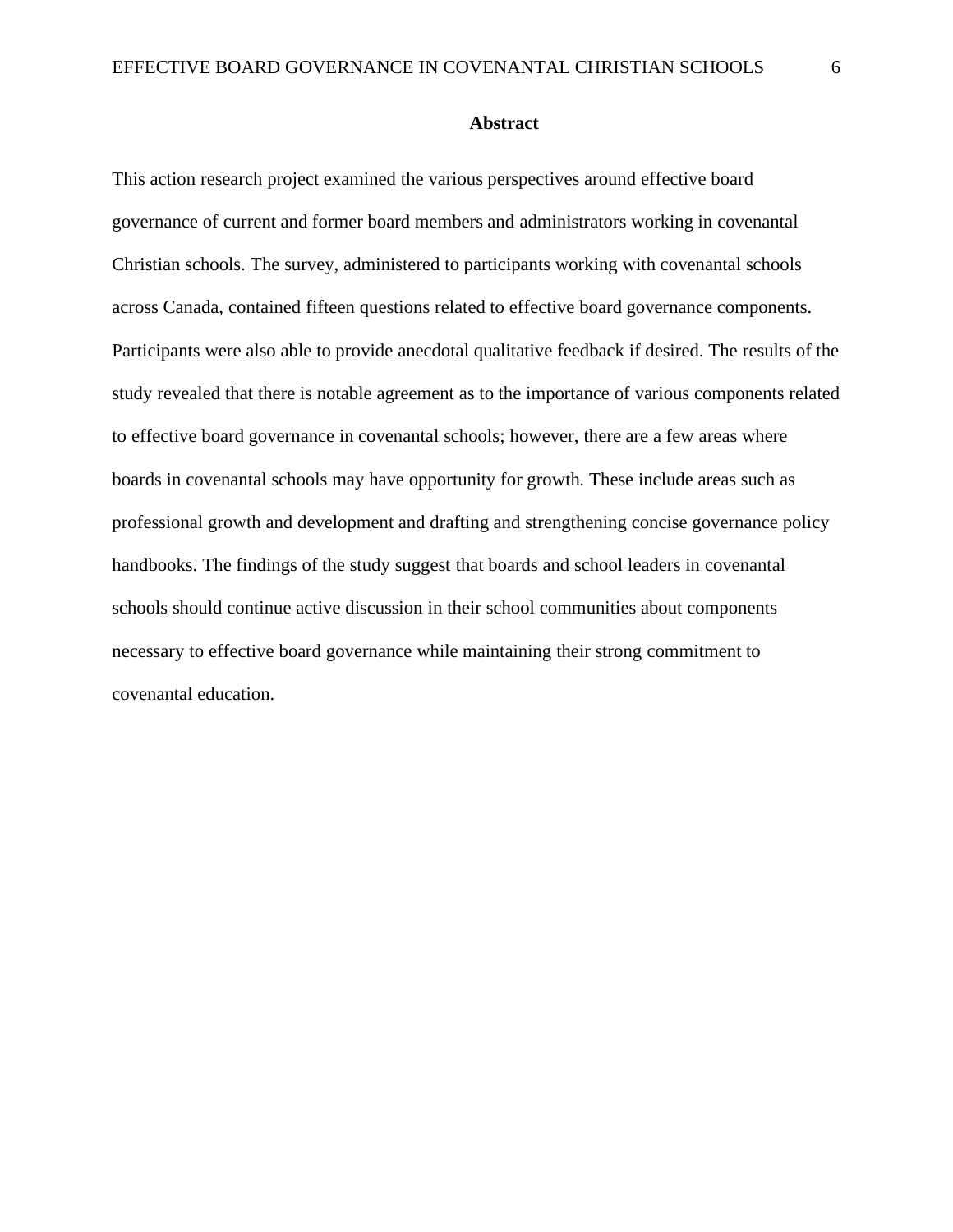Globally, the education system is always concerned with improving student learning, growth, and achievement. Historically, administrators and staff have focused on improvement that lead to positive learning outcomes; however, it has also become clear in the public education system that higher-level governance at the school board level has also been associated with improved outcomes (Zonnefeld, 2009).

Though many Christian schools operate with unique faith-based mission and vision statements (perhaps missional, non-denominational, or covenantal), like public schools they are typically governed in some way by a local school board. The context is different in many of these Christian schools, particularly covenantal Christian schools set up by parents, for whom governance often includes parent volunteers elected to serve on a school board. This includes a high level of volunteer parental involvement "out of sheer necessity" (Contant & Noot, 2019, p.7). For many of these covenantal Christian schools, however, the ability to hire competent leaders and staff has changed the focus of the board from immediate day-to-day governance to longer term mission and vision planning. Christian school boards have shifted in such a way that they need to be concerned with longer-term vision and planning. While still maintaining day-today operations as per a well-defined mission statement, it is the vision that should take up the majority of a school board's time and efforts (Contant & Noot, 2019).

Shifting away from day-to-day operations, however, is not without challenges for volunteers who often have little formal training in education and sound pedagogy. In fact, this is a challenge facing many volunteer boards. Volunteer boards have a beautiful opportunity to serve so many people, yet are faced with a serious calling and need to be concerned with addressing the question: what does it mean to be 'effective' (De Pree, 2001)? This is not a new question, as even public school boards have been found to either lack effectiveness or simply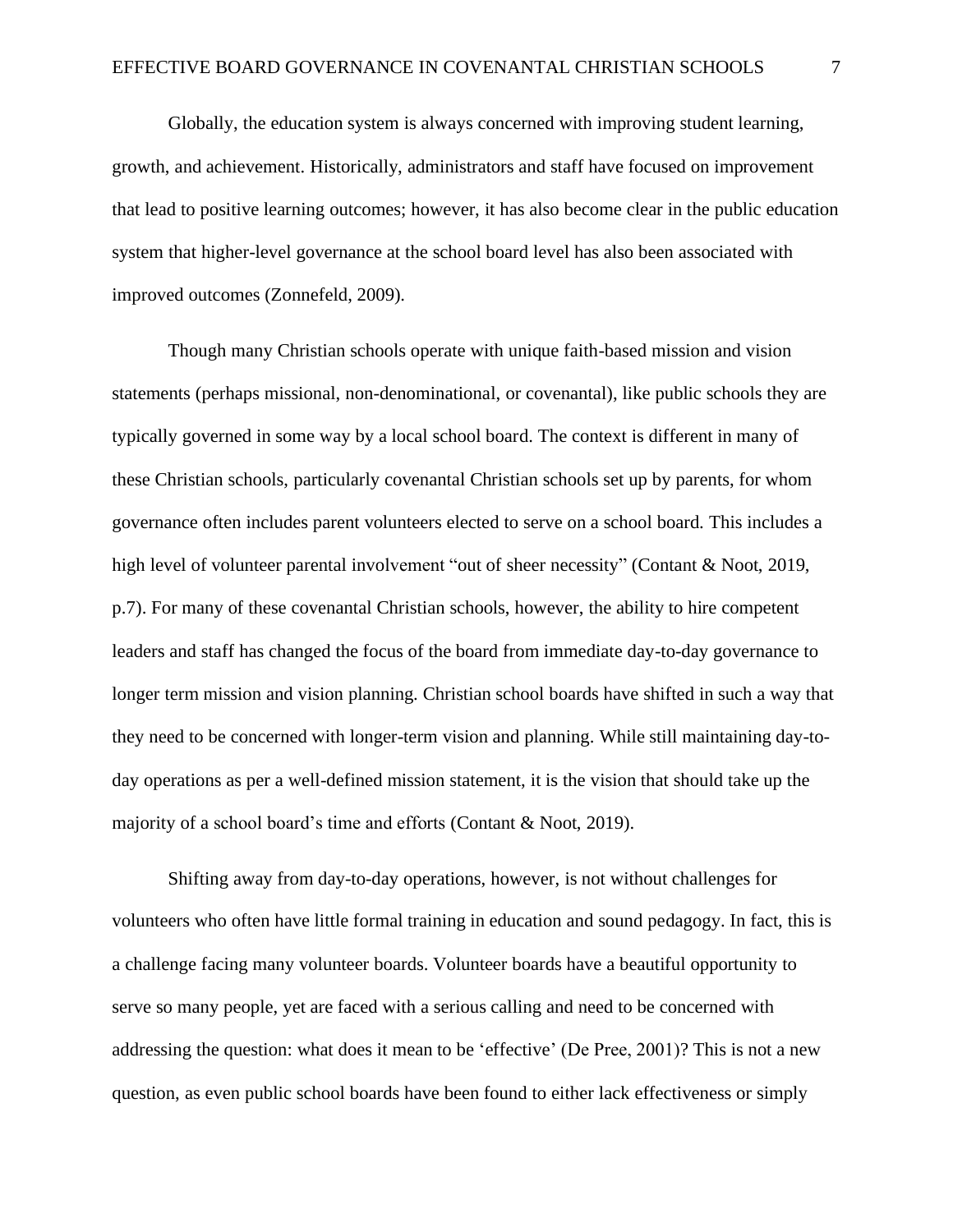equate effectiveness with efficiency, success, or organization goals. This challenge has plagued Christian school boards as well and is becoming a more prominent question for Christian school leaders (De Pree, 2001; Zonnefeld, 2009).

Despite the aforementioned changes to governance in covenantal Christian schools, most still experience a high level of involvement in governance from parents and other stakeholders. Due to the volunteer nature of many of these capacities, there are limitations around time and experience and conversations around effectiveness can be difficult, particularly when combined with the fact that there is little research around effectiveness specific to Christian schools, let alone covenantal Christian schools. In fact, Zonnefeld (2009) noted his disappointment in the lack of research specifically directed to Christian school boards. Others have pointed to the fact that it is worth noting the commitment, dedication level, and desire to serve a school that is demonstrated by many of these volunteer members, yet observe a disparity in the training, experience, and education that those on volunteer Christian school boards possess as opposed to those in the public system or in boards of other contexts (Hekman, 2006; Smoley, 1999). It is clear that despite all of this, for volunteer Christian school boards these conversations around effectiveness are still critical (Contant & Noot, 2019; De Pree, 2001).

#### **Purpose of the Study**

This study explored the following question: what components are necessary to ensure effective board governance in covenantal Christian schools? There is plenty of research around public school board governance, as well some research around Christian school boards or volunteer boards. The purpose of this study was to explore application of some of those more broadly applied components of effective governance to the covenantal Christian school contexts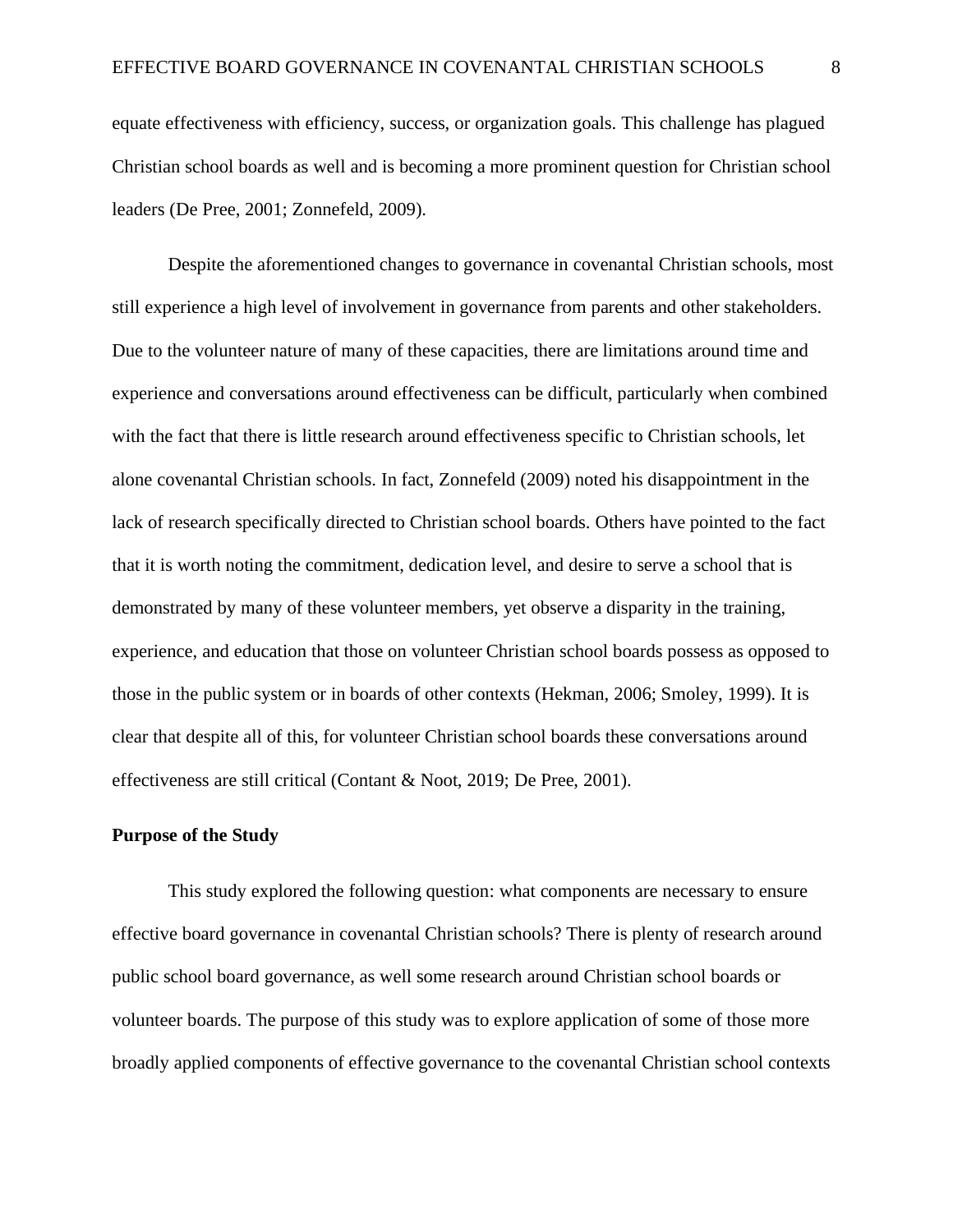by way of examining research-based practice in light of the perceptions of current and past covenantal Christian school administrators and board members.

#### **Definitions**

Unless otherwise noted, these definitions are those of the researcher of this study:

*Christian School* – Any faith-based school unique from exclusively publicly-funded schools.

*Covenantal Christian School –* A faith-based school set up and governed by parents in volunteer capacity with the objective unity of purpose between home, school, and church.

*Mission* – The objectives for the day-to-day operations of the school, particularly around maintaining the faith-based objectives of the school.

*Vision –* The bigger picture, longer term guide for school planning and philosophy, particularly around the future position of the school.

#### **Literature Review**

Covenantal Christian schools are faith-based schools that have been set up by parents united by a common religious goal or affiliation. For example, a wave of Dutch immigration to Canada in the mid-1900s resulted in parents desiring and realizing the need for schools united with their own faith-based convictions. For many of these parents, there was a desire to establish schools not under the direct influence or control of the state. It was exceptionally important to them that their faith and the idea of covenant was passed on through the generations. Covenantal Christian schools were a means to accomplish this goal. Unity of church, home, and school is a critical part of the covenantal model. In a covenantal model, parents are primarily responsible for education. A covenantal model for education extends beyond parents to the broader faith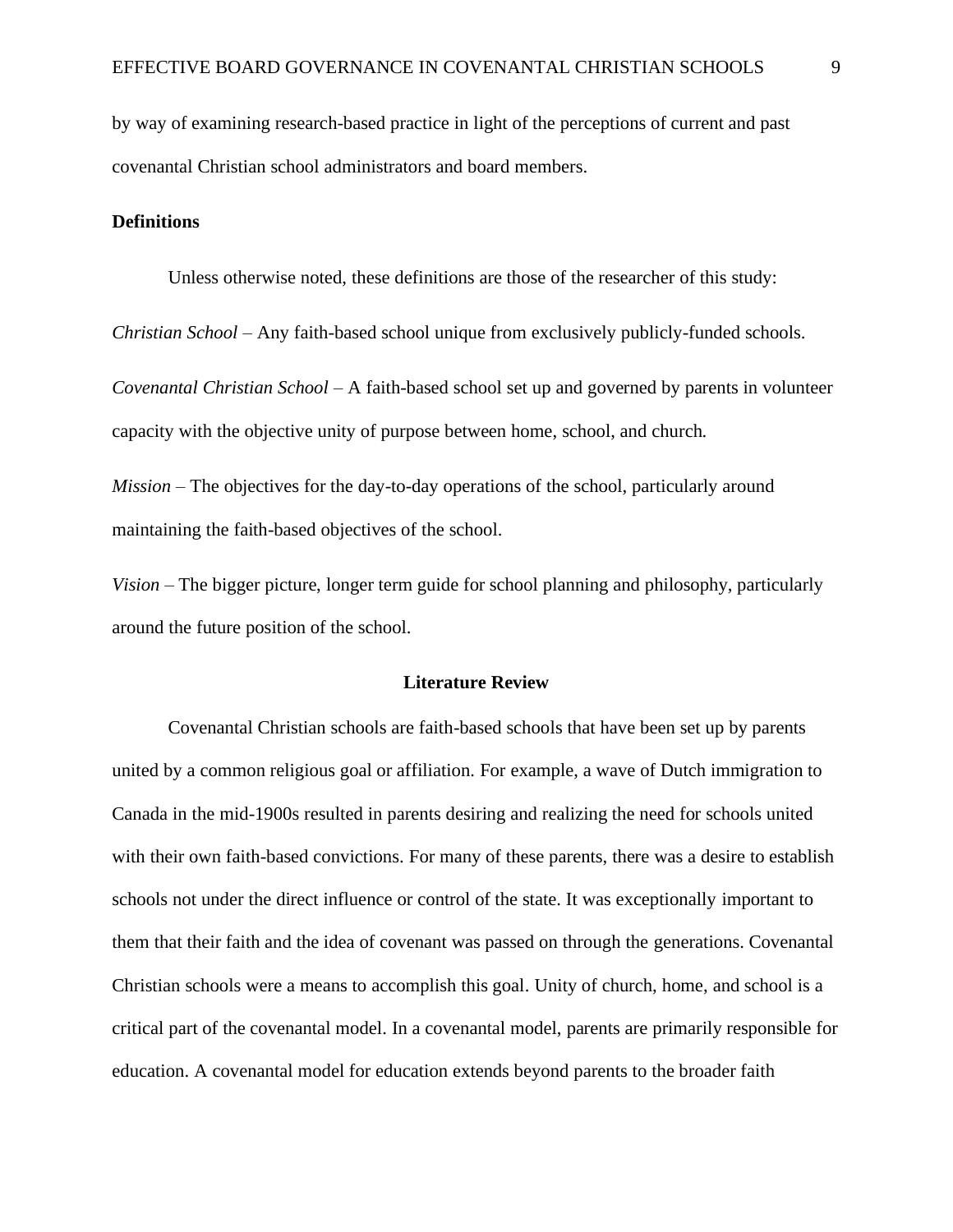community with the church and school supporting the desire and responsibility of these parents (Beerens, 2014). In North American, this desire led to the establishment of numerous covenantal Christian schools in various Reformed and other church communities. As these schools were established, parents were exceptionally involved from construction to liaising with the government to volunteering in classrooms. Many of these schools have changed in nature, size, and even mission and vision over time. What hasn't changed, however, is the structure of their governance with common practice involving parent and other school community volunteers in governance.

These founding school boards were part of the day-to-day operations "out of sheer necessity" (Contant & Noot, 2019, p. 7); however, Christian school leadership has evolved with competent principals, heads of schools, and staff that allow boards to shift their focus and become more effective (Contant & Noot, 2019). While there are various local contexts or nuances, there are specific governance or leadership principles that universally support effectiveness (Swayner et. al,, 2021). Regardless of their capacity or makeup, school boards are ultimately responsible for the operation of the school, be it distantly or more directly involved based on local context, and in this way their governance directly affects student learning outcomes.

There are many shared beliefs, values, commitments, and promises prominent in covenantal relationships that lead to specific implications for governance (De Pree, 2001). In the context of faith-based schools, these shared beliefs revolve around a Biblical foundation and highlight the importance of the mission and vision statement of the school. Not only serving the school community, but also serving to further God's kingdom is a critical aim of covenantal Christian schools. This challenge of remaining truly committed to these shared beliefs is not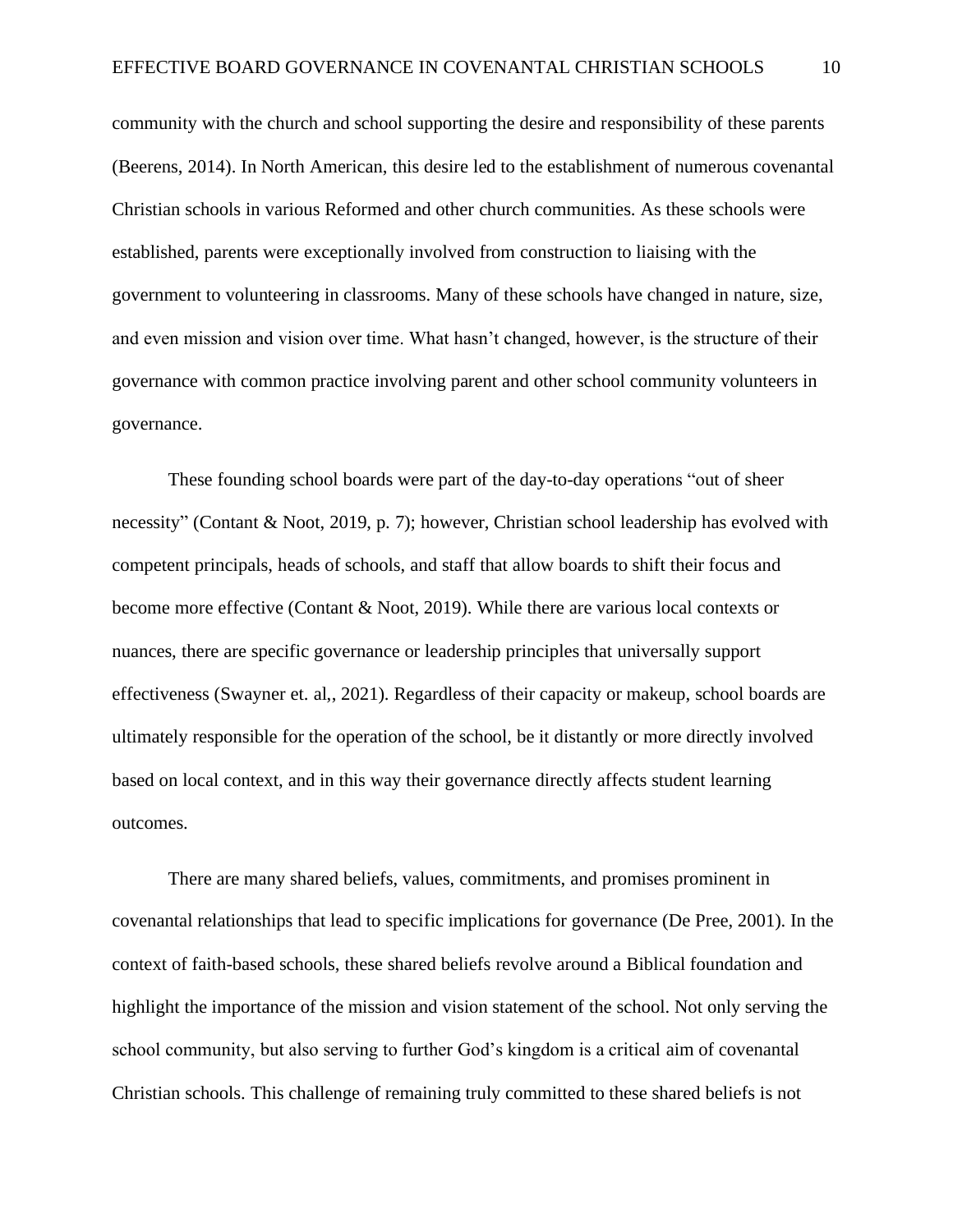unique to schools. Many faith-based organizations have long struggled to remain true to their mission and vision, are especially susceptible to drifting from the mission and vision, and need to pay special attention to remaining 'mission true' (Greer & Horst, 2014).

De Pree (2001) commented on the intentional use of the word 'effective'*,* noting that this word implies far more than simply being efficient, fiscally prudent, or simply possessing authority. For this reason, there is a "vociferous need to diligently examine internal board activities and their effect on external outcomes" (Zonnefeld, 2009, p. 9).

#### **Critical Components of Effective Board Governance**

There are various intersecting components that have been identified as critical to effective board governance both in the broad context of volunteer or non-profit boards, many which have also been observed or can be applied to the specific covenantal Christian school context. The various components have been described by some as indicators, factors, marks, or measuring points of an effective board. De Pree (2001) identified a number of 'marks' of an effective volunteer board. Along with others, he has pointed to a clear mission and vision statement as a critical component, reinforcing the 'crows-nest' approach suggested by Contant and Noot (2019). Effective boards are concerned with vision and mission, with long-term planning as much or significantly more than day-to-day operations (Contant & Noot, 2019). In fact, one way to measure effectiveness for boards would not simply be the smooth operations of the current school, but in how much a school board is planning for the children of the current students enrolled in the school (Contant  $& Noot, 2019$ ). Additionally, how well a board maintains commitment to and focus on its current vision and mission statement has been noted as an indicator of effectiveness (Greer & Horst, 2014). Other governance models have incorporated similar practices centered on mission and vision, such as the mission-directed governance model,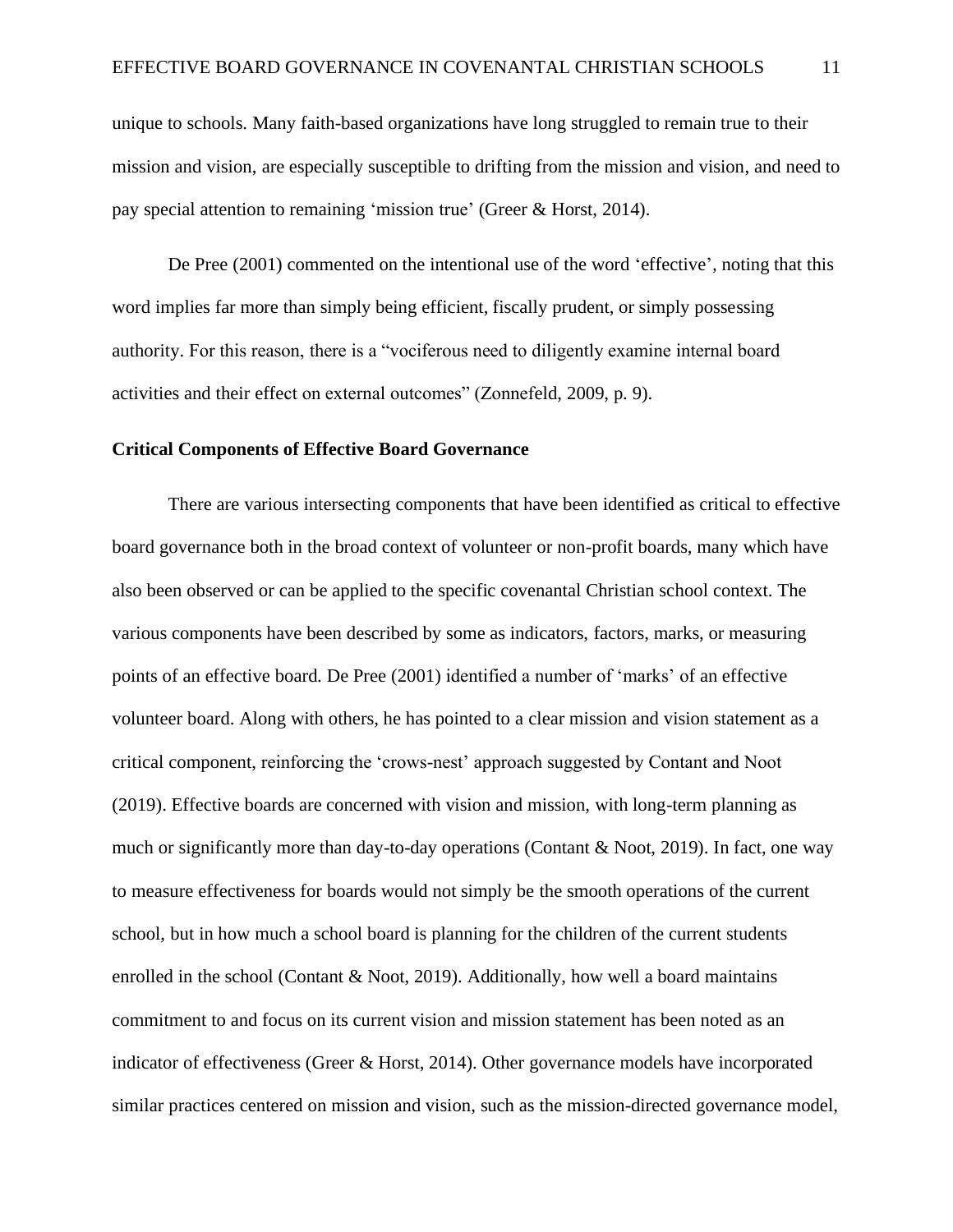which has experienced much success across numerous North American covenantal Christian schools (Stob, 2011).

Mission and vision definition continue to be at the heart of successful faith-based organizations, and remaining true to one's mission amidst various external pressures is another critical component to effective governance (Greer & Horst, 2014). De Pree (2001) also reinforced this as a mark of effective volunteer boards, suggesting that staying in-tune with its environment is an effectiveness indicator for volunteer boards. Edlin (2014) argued that no education is religiously neutral and as such that the choice of schooling is of particular importance for parents, an argument that is especially true for those embracing a covenantal model, underscoring the importance of mission and vision definition and adherence as a component of effective covenantal Christian school governance.

De Pree (2001) also suggested the importance of nurturing strong personal relationships, a practice that is also considered critical to overall organizational health, trust, and relationship building (De Pree, 2001; Lencioni, 2012). The Association of Christian Schools International also identifies relationships as fundamental to Christian schools (Swayner et. al., 2021).

Leadership and relationships with leaders is another component of effective governance, as De Pree (2001) pointed to maintaining and attracting competent, inspirational leaders as an effectiveness indicator, while other researchers have placed strong emphasis on the relationship between the principal and school board or board chairperson (Contant & Noot, 2019). Others have reinforced similar ideas both in and outside of covenantal Christian schools. (De Pree, 2001; Lowrie, 2004)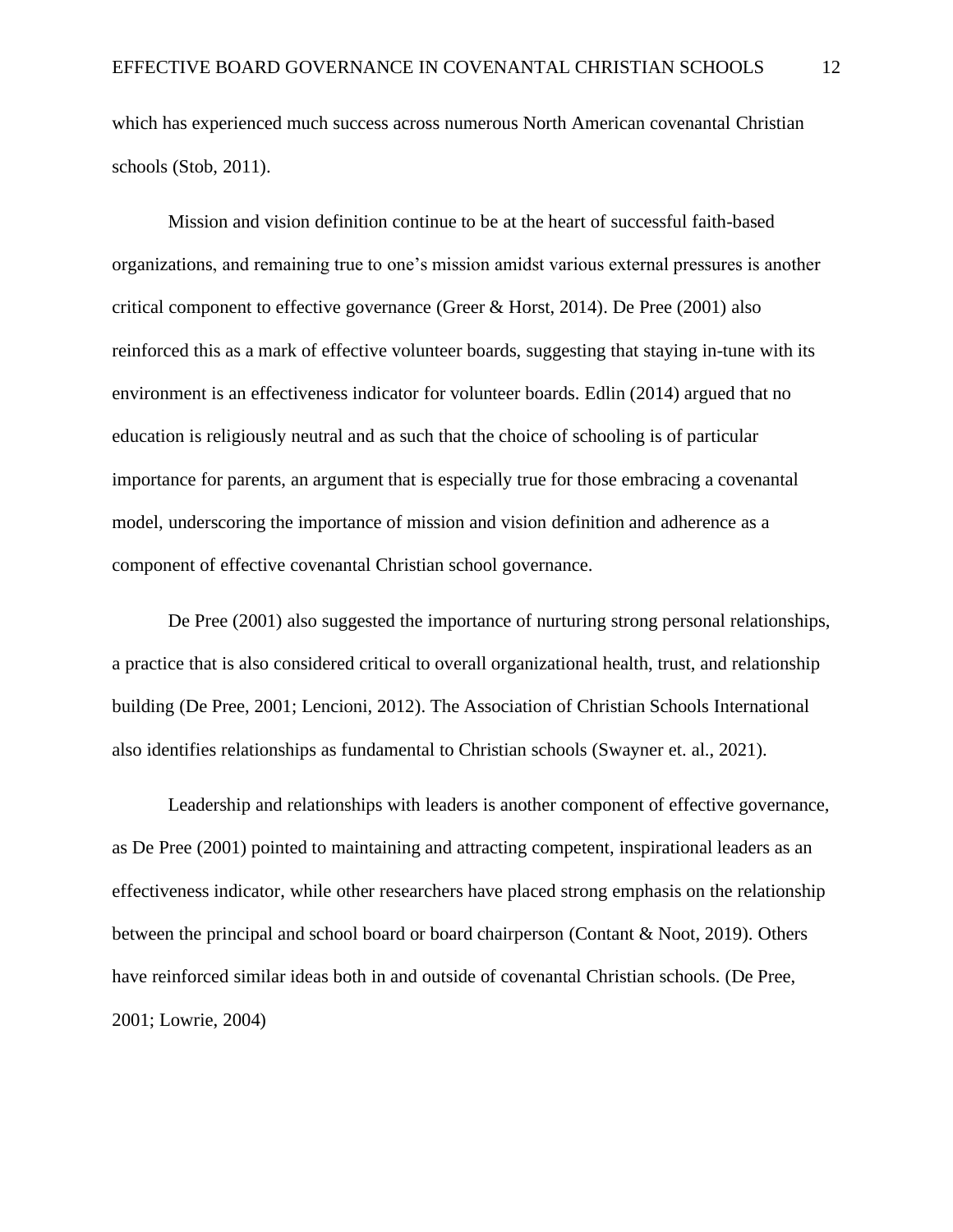Professional development and growth practices are also important components to board governance. The practices of orientation, ongoing training, and insufficient self-evaluation have actually been identified as areas of growth for many school boards (Zonnefeld, 2009), while De Pree (2001) includes self-reflection as a mark of an effective school board.

Closely related to the above component is the importance of providing a mechanism for growth, development, and self-reflection (Burns et. al., 2018). Former administrators and board members noted this challenge in covenantal schools, pointing to the importance of clearly defined roles, responsibilities, and practices in policy handbooks, particularly as many covenantal schools have outgrown existing board practices (Contant & Noot, 2019).

Researchers have pointed out that a considerable number of these components have been determined to depend on a board's willingness to commit to school improvement (Contant & Noot, 2019). With this commitment in mind and a willingness to take it seriously in the context of continual reflection, it is far easier to successfully grow a school community in unity towards a shared mission and vision (De Pree, 2001).

In summary, there is much research suggesting that there are many critical components to consider for effective board governance. Yet covenantal schools have struggled at times with embracing some or all of these components. Many of these schools have grown in number, a blessing which naturally carries with it various governance challenges. Most covenantal schools are founded and governed by wonderful, faithful, God-fearing volunteers serving as board members in various capacities and enabling them to continue to operate. While the function of many school boards has likely changed over time, effective governance remains an imperative discussion and consideration. These board volunteers would be well-served by an exploration of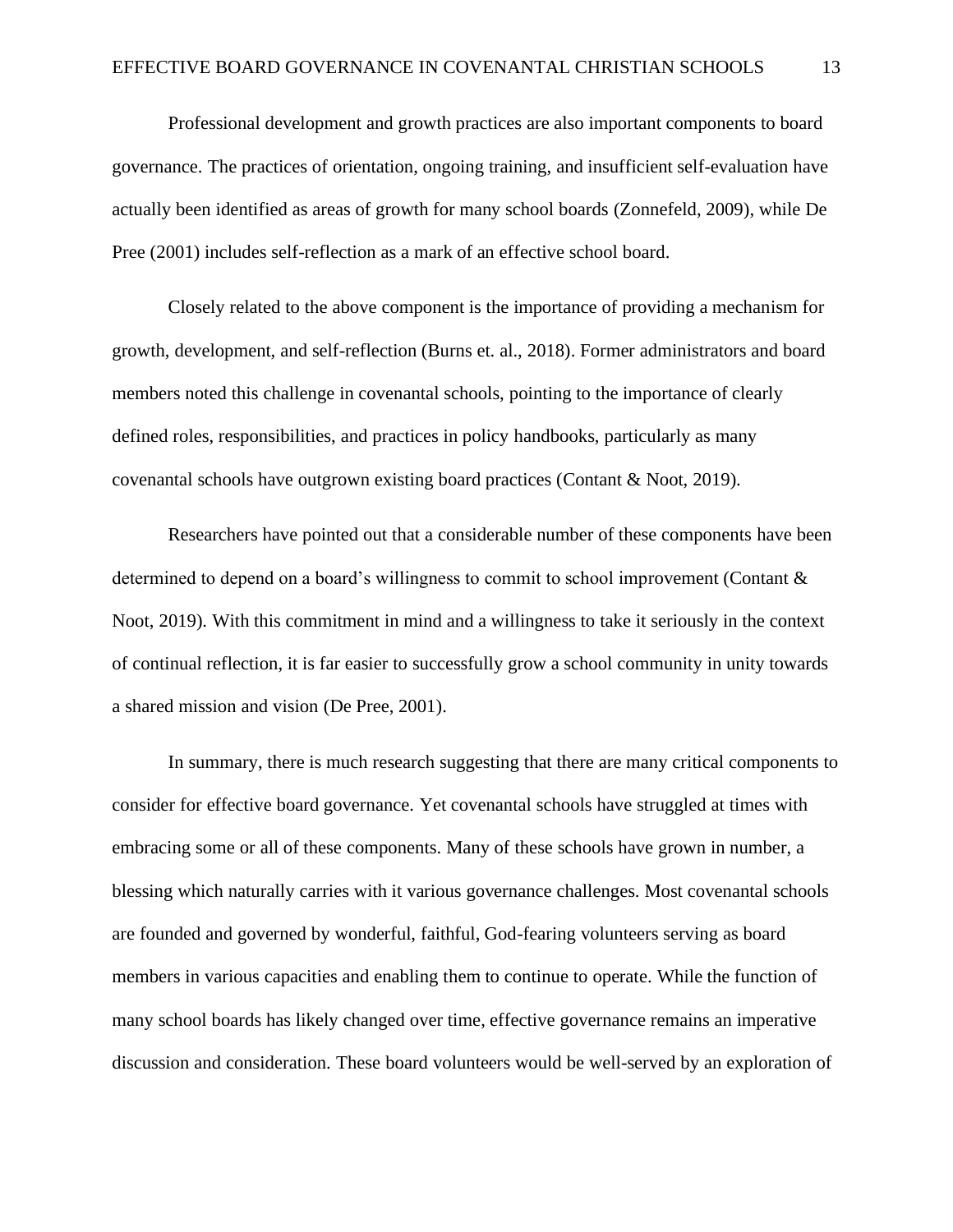the existence or importance of these components within their context to support optimal governance, and ultimately student learning and achievement.

#### **Methods**

#### **Participants**

This mixed-method study consulted current and former board members and administrators in covenantal schools to solicit their perceptions of effective board governance practices. While there is plenty of research that suggests components of effective board governance in various settings, the research around covenantal schools is limited and this study intended to examine the effectiveness components identified by the participants in light of more broadly applied research. Board members and administrators were invited to be participants in this study because the literature review suggested that both are critical to effective board governance (Burns et. al, 2018; Contant & Noot, 2019; De Pree, 2001; Lowrie, 2004). The study consisted of 59 participants, with 43 board members and 16 administrators (current and former). Additionally, respondents were asked to indicate how many years of experience they had working on or with a school board in covenantal Christian schools. Though demographic details were not the primary purpose of the study, they were both recorded, broken down by category, and noted in Figures 1 and 2. The location of the respondents was not considered.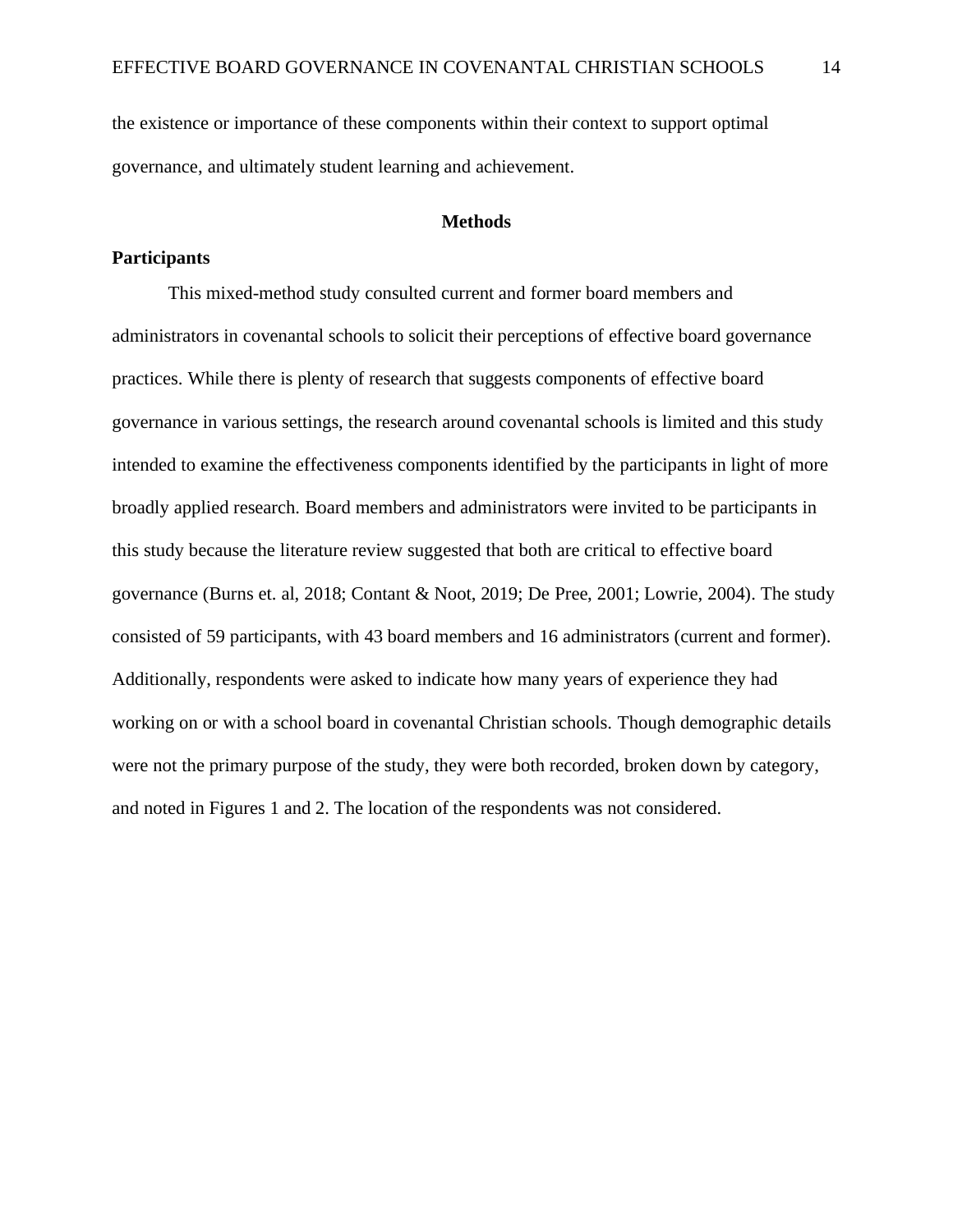## **Figure 1**

*Survey Respondents by Role*



## **Figure 2**

*Survey Respondents by Experience*



## **Procedures/Study Design**

Participants were invited from various covenantal schools across Ontario, Manitoba, Alberta, and British Columbia. The online survey was converted to Google Forms and shared via email with various administrators over 20 covenantal schools, with the request that they complete the survey and each also share the survey with current and previous board members in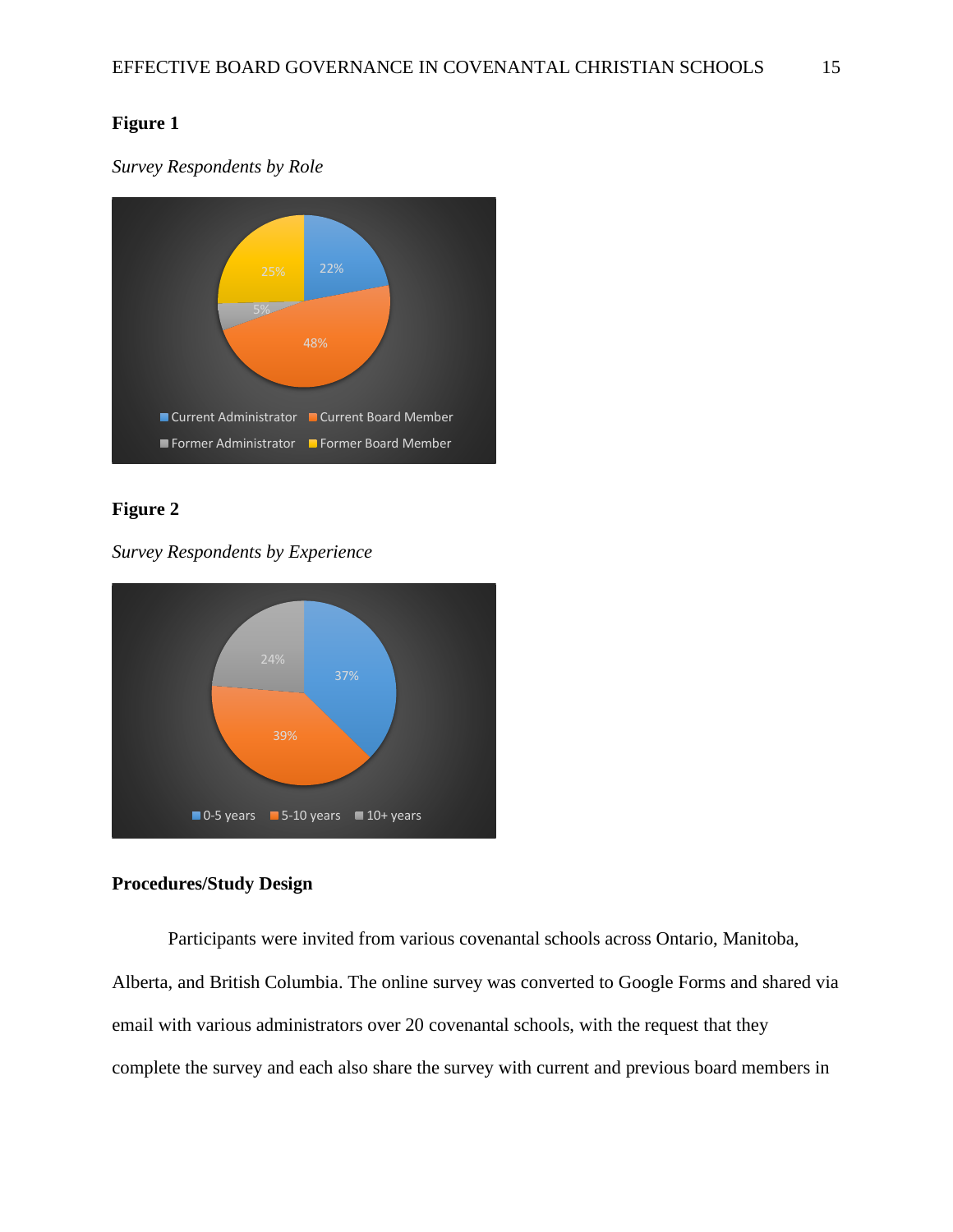those respective communities. Additionally, the survey was shared via email with a number of former covenantal Christian school administrators (see Appendix A).

The study was administered by means of a survey consisting of two distinct parts (see Appendix B). Using a Likert scale ranging from 1=not important to 5=very important, the first part of the survey asked participants to rate the level of importance of various effectiveness components for governance identified in the literature review and/or those that are common practice in many schools (see Appendix C). In the second part of the survey, participants were invited to provide any additional feedback on components that might be absent in the survey as well as any other related feedback they desired. Additionally, the second part of the survey involved follow-up correspondence with participants who indicated their willingness to participate in further discussion around their responses. Survey respondents were limited to one response per email address, and the survey remained open for approximately two weeks. Participation was entirely anonymous, except for those who chose to provide their contact information for follow-up discussion.

Once the data was collected, numerical scores were assigned to each component identified in the quantitative survey and analyzed for mean and standard deviation. Responses to the additional questions were compiled and coded using common categories or themes. Any comments directly related to the existing survey questions were not coded and were only used as part of the summary findings or in follow-up interviews. Finally, some board members and administrators who indicated their willingness to participate in further discussion were contacted via email with follow-up questions to simply add additional insights or clarification to their responses for the discuss section.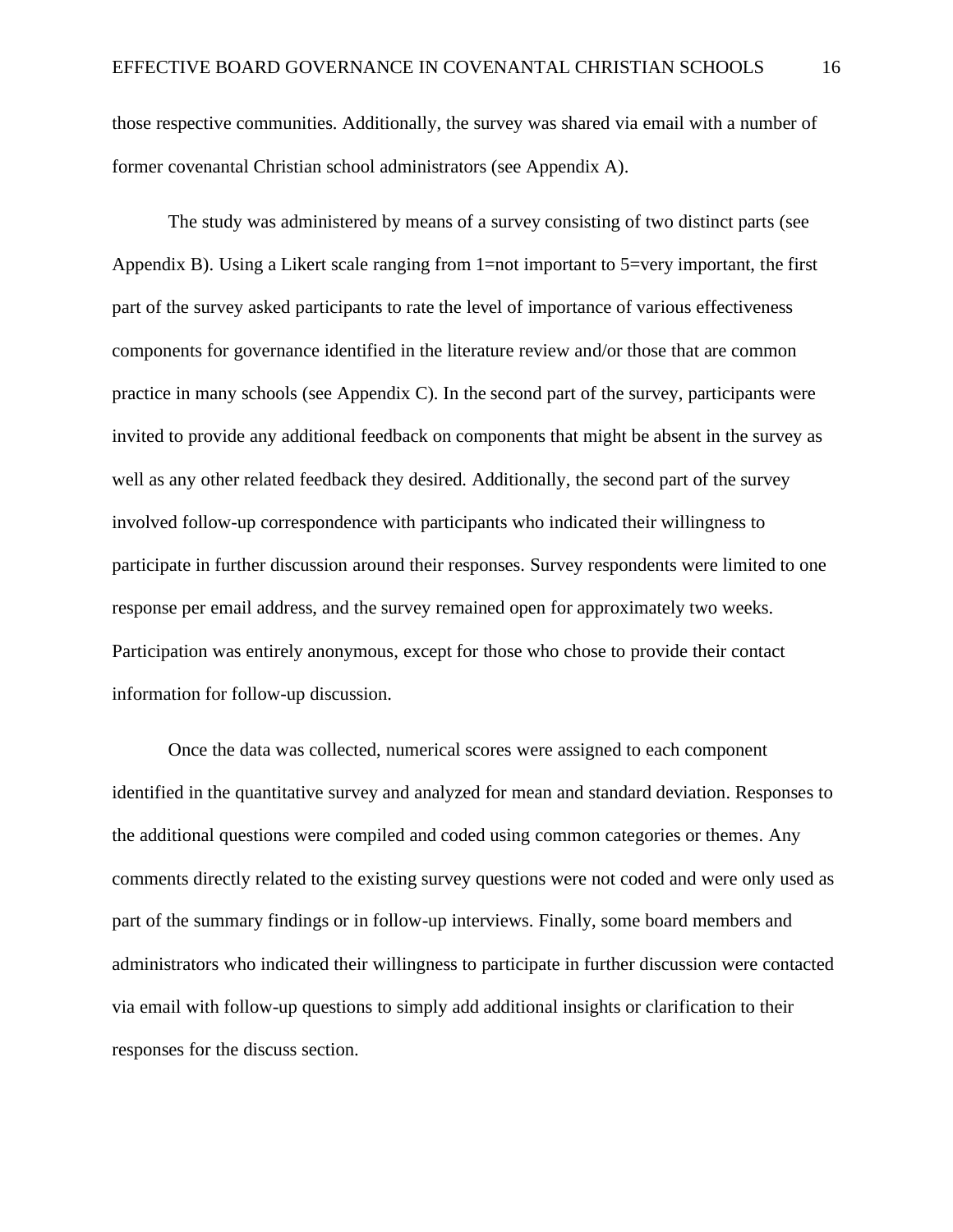#### **Results**

Responses to the first section of the survey (questions 1-15) were analyzed for mean and standard deviation (SD). Results were sorted from high to low by mean with comparative SD (see Table 1), and additionally from low to high by SD with accompanying mean (see Table 2), with additional explanation following the tables. For additional reference and discussion purposes, the raw data scores for each individual question were also sorted (see Appendix D).

In considering the mean results, nearly all of the components scored relatively highly, trending towards 'Important' or 'Very Important' on the linear Likert scale in the survey. The lowest score was a 3.49, falling almost perfectly between 'Somewhat Important' and 'Important' on the linear scale, and only five components identified in the survey scored lower than a 4 or 'Important' by mean analysis. The SD was included in Table 1 to note any trends in comparison with the mean.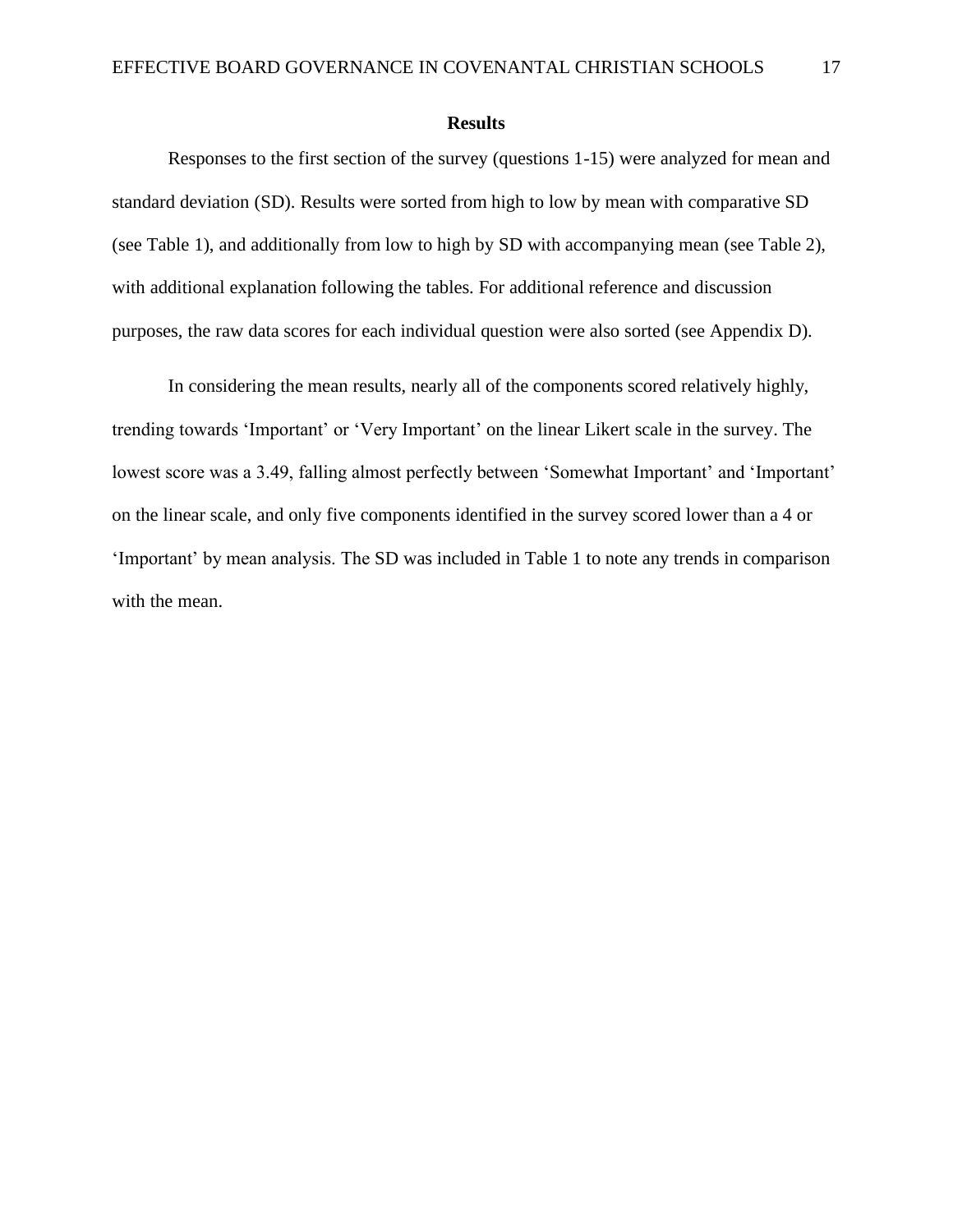## **Table 1**

*Survey Responses Sorted High to Low by Mean with Comparative Standard Deviation*

Level of Importance Linear Likert Scale from (1=not important) to (5=very important)

| <b>Survey Question</b>                                                           | M    | SD   |
|----------------------------------------------------------------------------------|------|------|
| School boards should establish a clear trust relationship with administration    | 4.85 | 0.41 |
| and staff.                                                                       |      |      |
| School boards should clearly define board and administration roles and           | 4.75 | 0.51 |
| responsibilities in policy handbooks.                                            |      |      |
| School boards need to have a chairperson and principal that work closely         | 4.73 | 0.49 |
| together.                                                                        |      |      |
| School boards should actively monitor adherence to a clearly defined mission     | 4.58 | 0.72 |
| and vision statement, making changes as required.                                |      |      |
| School boards should participate in some form of ongoing principal               | 4.54 | 0.62 |
| evaluation.                                                                      |      |      |
| School boards should prioritize clear communication between all                  | 4.51 | 0.50 |
| stakeholders.                                                                    |      |      |
| School boards should intentionally participate in succession planning for        | 4.42 | 0.79 |
| various roles (eg. chairperson, treasurer)                                       |      |      |
| School boards should nurture strong Christian relationships between its          | 4.31 | 0.84 |
| individual members.                                                              |      |      |
| School boards should seek opportunities for external evaluation, audits, or      | 4.20 | 0.71 |
| other accountability mechanisms for reflection and improvement.                  |      |      |
| School boards should visit classrooms and staff in the school on a regular basis | 4.14 | 0.90 |
| to stay in-tune with the atmosphere of the school.                               |      |      |
| School boards should prioritize supporting their staff and maintaining staff     | 3.92 | 0.93 |
| morale via regular feedback from and communication with staff.                   |      |      |
| School boards should ensure there is diversity (gender, experience, etc.)        | 3.75 | 0.80 |
| represented on the board.                                                        |      |      |
| School boards should seek out and participate in various training and            | 3.59 | 0.83 |
| professional development opportunities.                                          |      |      |
| School boards should carefully plan to have members with previous board          | 3.59 | 0.87 |
| level experience.                                                                |      |      |
| School boards should aim to spend up to 80% of their time on mission and         | 3.49 | 0.95 |
| vision planning and as little as 20% on the day-to-day operations of the         |      |      |
| school.                                                                          |      |      |

The SD varied from 0.41 to 0.95, indicating much more uniformity in some components than others. To better understand the SD, this indicates the proximity of the average response to each question's mean. For example, the question around trust relationships with administration and staff scored the highest mean approaching 'very important', with a response of 4.85. The SD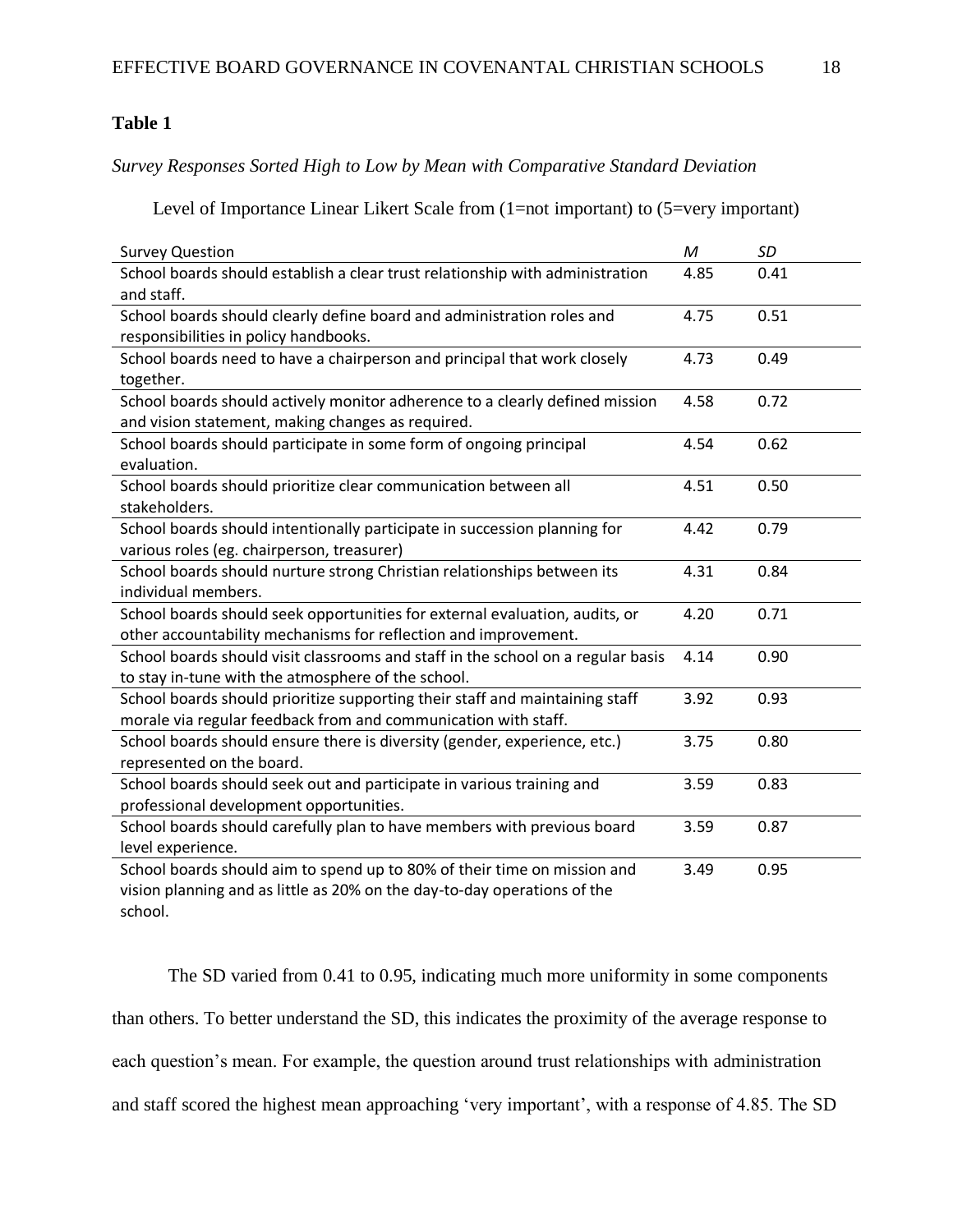was 0.41, meaning the average response was less than 0.5 or half of a criteria point away from the mean, indicating strong uniformity. In contrast, the question around classroom visits scored a 4.14 – slightly higher than 'important' but had a SD of 0.90, meaning the average response was nearly a full criteria point away from the mean and far less uniform. The mean was also included in Table 2 for comparative purposes.

### **Table 2**

#### *Survey Responses Sorted Low to High by Standard Deviation with Accompanying Mean*

| <b>Survey Responses</b>                                                                                                                                         | SD   | M    |
|-----------------------------------------------------------------------------------------------------------------------------------------------------------------|------|------|
| School boards should establish a clear trust relationship with administration<br>and staff.                                                                     | 0.41 | 4.85 |
| School boards need to have a chairperson and principal that work closely<br>together.                                                                           | 0.49 | 4.73 |
| School boards should prioritize clear communication between all<br>stakeholders.                                                                                | 0.50 | 4.51 |
| School boards should clearly define board and administration roles and<br>responsibilities in policy handbooks.                                                 | 0.51 | 4.75 |
| School boards should participate in some form of ongoing principal<br>evaluation.                                                                               | 0.62 | 4.54 |
| School boards should seek opportunities for external evaluation, audits, or<br>other accountability mechanisms for reflection and improvement.                  | 0.71 | 4.20 |
| School boards should actively monitor adherence to a clearly defined mission<br>and vision statement, making changes as required.                               | 0.72 | 4.58 |
| School boards should intentionally participate in succession planning for<br>various roles (eg. chairperson, treasurer)                                         | 0.79 | 4.42 |
| School boards should ensure there is diversity (gender, experience, etc.)<br>represented on the board.                                                          | 0.80 | 3.75 |
| School boards should seek out and participate in various training and<br>professional development opportunities.                                                | 0.83 | 3.59 |
| School boards should nurture strong Christian relationships between its<br>individual members.                                                                  | 0.84 | 4.31 |
| School boards should carefully plan to have members with previous board<br>level experience.                                                                    | 0.87 | 3.59 |
| School boards should visit classrooms and staff in the school on a regular<br>basis to stay in-tune with the atmosphere of the school.                          | 0.90 | 4.14 |
| School boards should prioritize supporting their staff and maintaining staff<br>morale via regular feedback from and communication with staff.                  | 0.93 | 3.92 |
| School boards should aim to spend up to 80% of their time on mission and<br>vision planning and as little as 20% on the day-to-day operations of the<br>school. | 0.95 | 3.49 |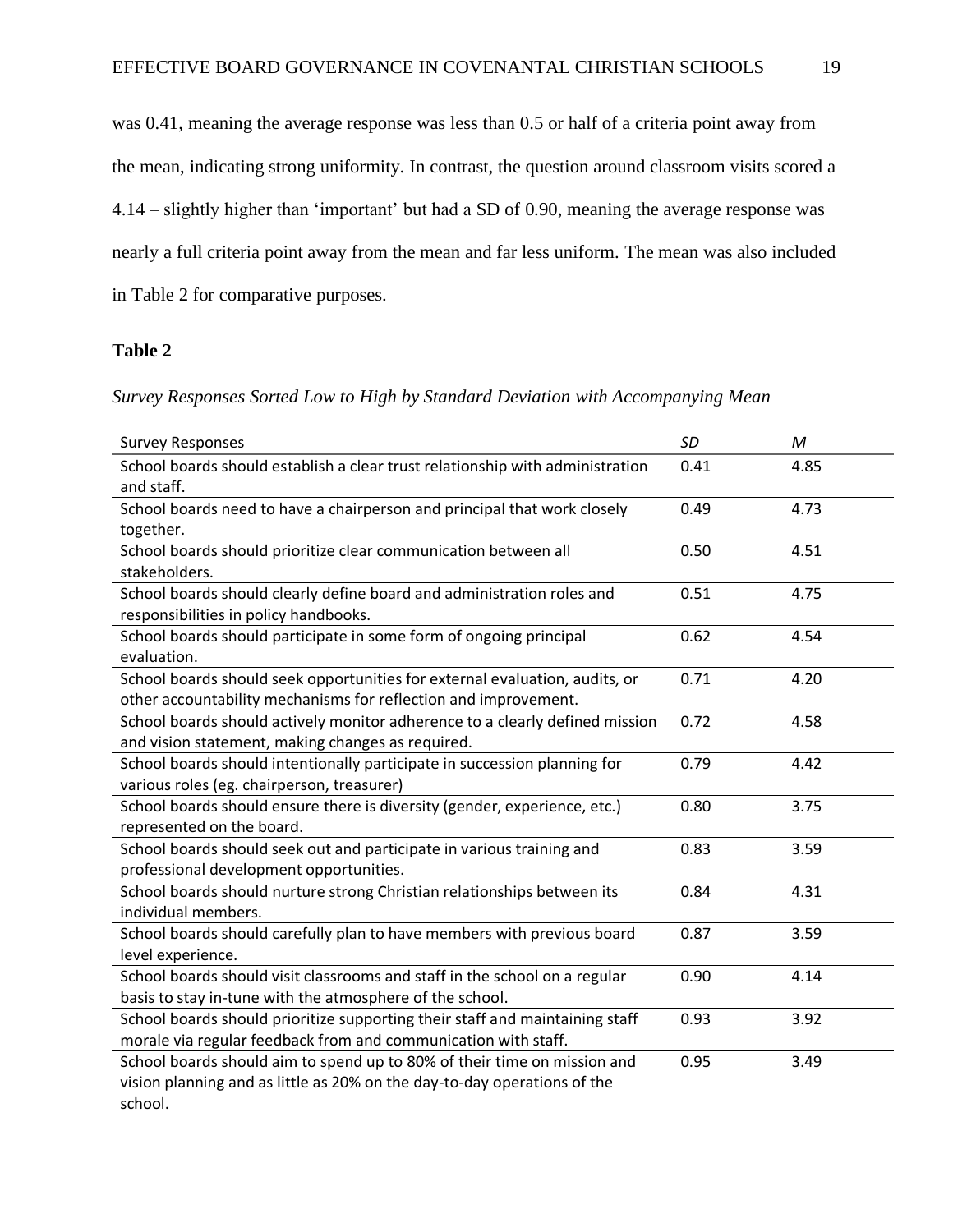The mean and SD were also comparatively presented in the graph in Figure 2 below. As illustrated, generally speaking the measures scoring more highly on mean also maintained a lower SD and as the mean decreased the SD converged towards the mean, statistically suggesting a higher level of agreement on the Likert importance scale for the responses that scored more closely to 'important' or 'very important.'

#### **Figure 3**



*Survey Responses Illustrated High to Low by Mean with Comparative Standard Deviation*

In the optional second section of the survey, all participants were invited provide additional information by way of three additional questions:

1. Are there any additional components you feel are important to effective board governance in covenantal Christian schools that are missing from above?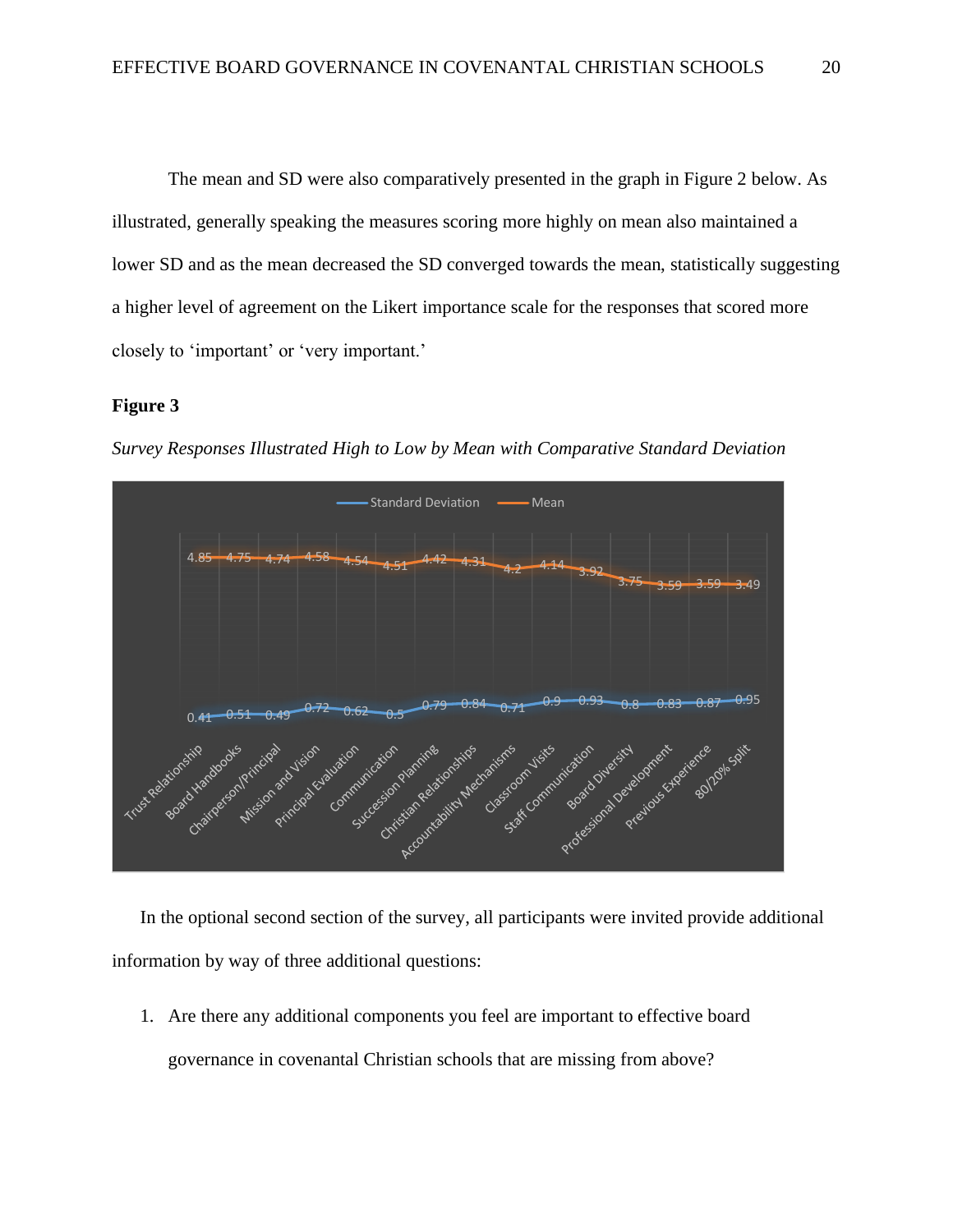- 2. Please add any other comments or insight you might have in supporting effective board governance in schools.
- 3. Are you willing to be contacted for a follow-up interview to discuss your responses? If so, please provide pertinent contact information below.

Over 40 of the 59 respondents provided additional feedback to at least one of the first two questions with much overlap between the two questions. Some simply clarified their responses, while others suggested additional components they felt necessary to effective board governance, while still others qualified their level of agreement or even disagreement with some of the survey questions. The responses varied from a few short words or sentences to a few paragraphs. For this reason, answers to questions 1 and 2 were coded together. Once all of the anecdotal qualitative data was collected and analyzed, it became evident that there were two particular types of data. Some of the data simply related to the existing questions or built on an existing component to effective board governance. This data was not coded, but rather was collected and used in the discussion section as it related to the various components. The other portion of anecdotal qualitative data suggested additional components that respondents felt necessary to board governance, in response to the survey statement "are there any additional components to you feel are important to effective board governance?" These responses were coded based on a number of prevalent themes: 1) networking and relationships, 2) commitment levels of board members, 3) policy and committee work, 4) legislative requirements, 5) the Christian or Godly character of the school, 6) financial or business aspects, and 7) other (for the few responses that didn't fit within a common theme). For discussion purposes, these responses were sorted by percentage to demonstrate how prevalent each category was compared to some of the others (see Appendix E).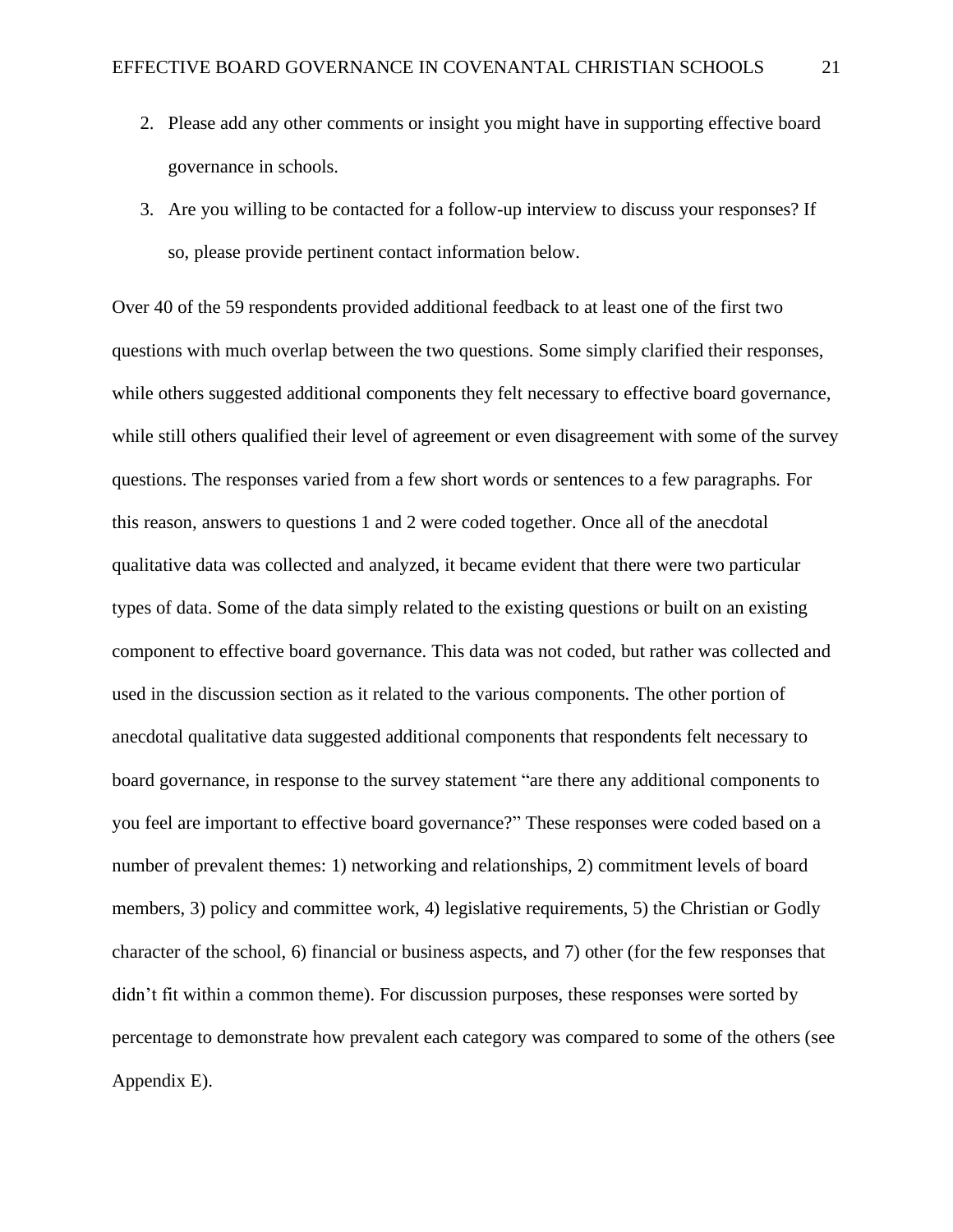Finally, of those willing to provide their contact information for follow-up discussion, four were contacted via email correspondence. Despite use of the word 'interview' in the question, these were not formal interviews, rather simple email correspondence. For this reason, these responses were not coded but included to clarify specific or unclear thoughts around some of the areas related to the research and study results. For the purpose of anonymity, the board members and administrators contacted in follow-up are given names that begin with A, B, C, and D: Andrew, Brianne, and Chris, and Dave. Andrew and Chris both currently serve as principals, while Brianne and Dave are both currently serving board members.

#### **Discussion**

The purpose of this study was to examine components necessary to effective board governance in covenantal Christian schools. Most of these components were drawn from more broadly applied research around governance in other organizations and then framed as questions on a scale of importance for various stakeholders directly involved in board governance. Considering the various responses numerically and anecdotally, it became abundantly clear that despite most components scoring quite highly in terms of importance, there are a number of components that are not necessarily universally supported or practiced in covenantal Christian schools. All of the 15 components used in the survey questions were identified and supported by the literature, even noted by one respondent as "inherently agreeable," yet some components had a significantly higher standard deviation or lack of uniformity than others. An analysis of the numbers and accompanying commentary in the qualitative results yielded some trends worthy of further discussion and investigation.

Perhaps the most statistically noteworthy quantitative component, with the lowest mean score of 3.49 and highest SD of 0.95, was the idea of boards aiming to spend 80% of their time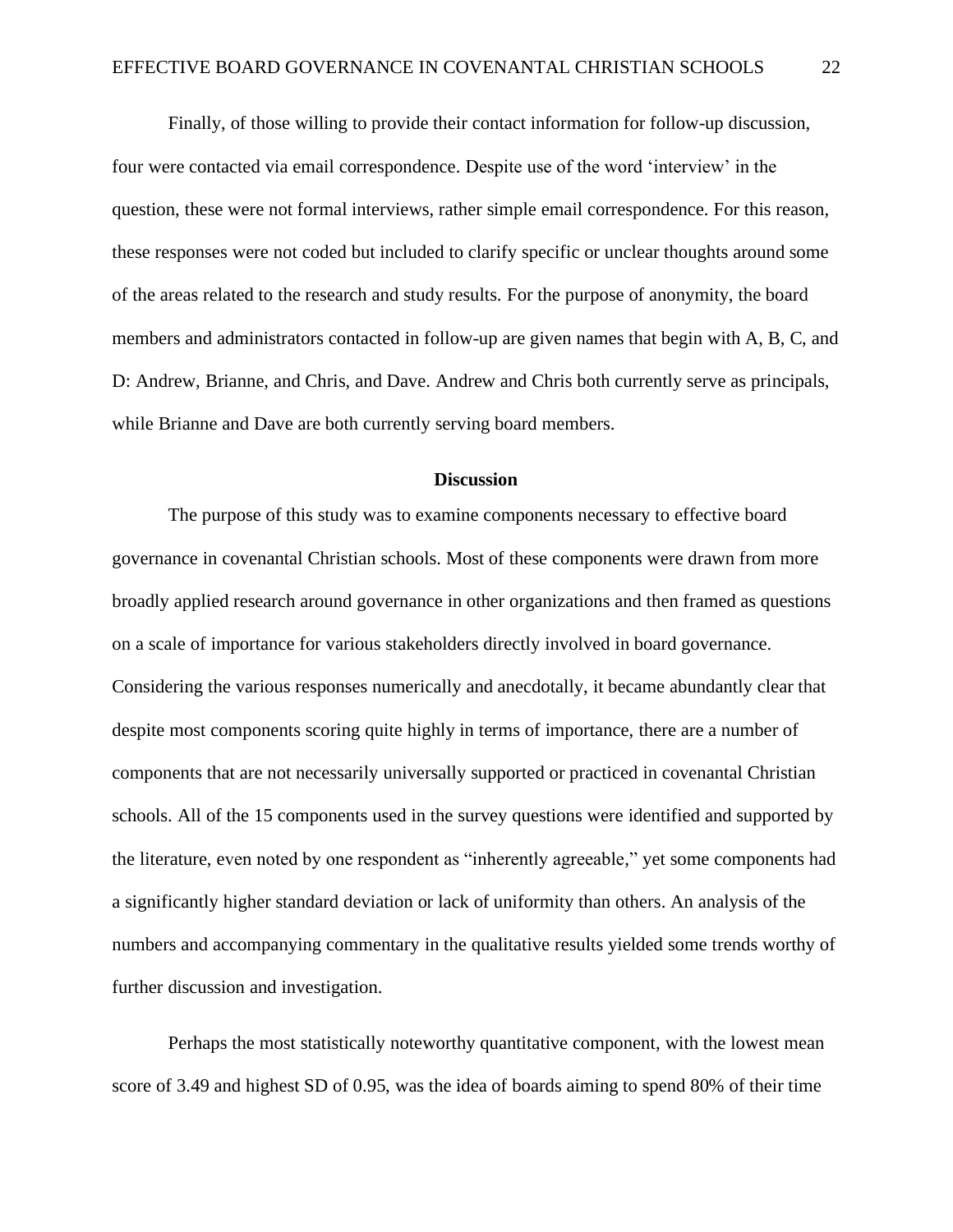on mission-vision and 20% on day-to-day operations (see Tables 1 and 2). This is somewhat surprising on the surface, though less alarming with a bit more context. There was a high level of agreement with having a board defining and actively ensuring adherence to a mission and a vision statement, but exactly what that looked like was a bit less clear. Over the past number of years, there has been a movement for boards of covenantal schools to become less operational and more visional (Stob, 2011). In fact, entire books have been written on this very topic and are being used by some boards in their desire to improve governance practices. For example, Stob (2011) argued for the importance of governance with a mission-vision focus in a book that some schools have started using as a framework to articulate their own governance models*.* Contant and Noot (2019) commented,

How different would our board meetings be if 80% of a board's time was focused on the future and managing the tension between continuity and change…..In contrast, the remaining twenty percent of the board's time ought to be focused on monitoring current operations. Boards should develop some key performance indicators to assist them in this monitoring role. (p. 8)

The results in this survey perhaps speak the uniqueness of Christian schools, a contextual consideration addressed further by Contant and Noot (2019) in the 'crows-nest' analogy, explaining the evolution of governance in Christian schools as follows:

Out of sheer necessity, the founding boards of many of our Christian schools spent most of their time on deck…… (they) literally laid the foundations of our Christian schools…….the evolvement of Christian school leadership has freed up our school boards to focus on their most important task….spending most of their time and energy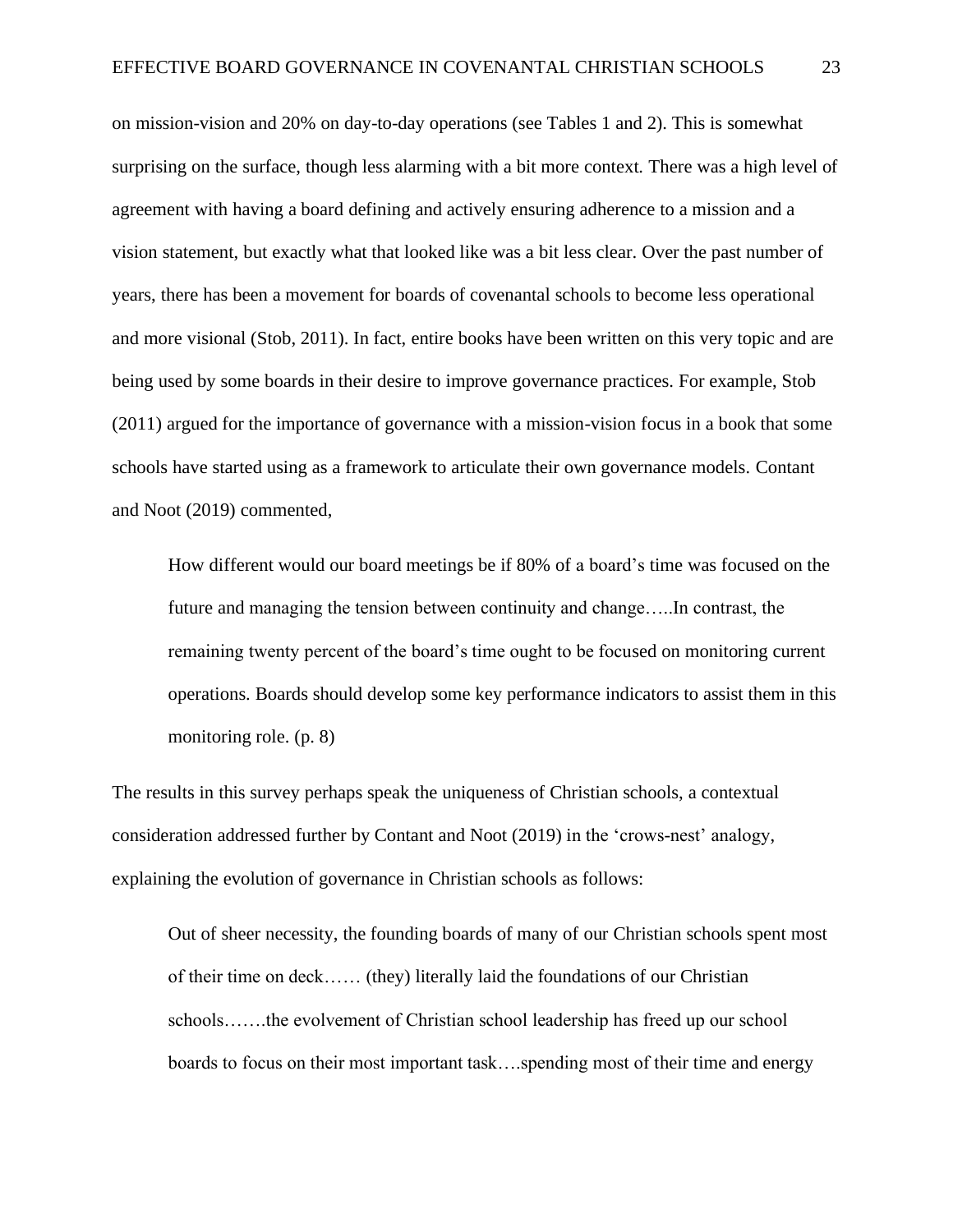leading the school community in developing a strategic vision for the school that doesn't yet exist. (p. 7)

There were quite a number of contextual considerations in the optional feedback from respondents given to clarify their responses that are valuable in understanding these specific statistical results surrounding mission and vision. Some commented that they felt in their circumstance that a less operational 'hands-on' board would be desired but simply wasn't possible given limitations on resources. Some feared that not having a hands-on board or committees with parent volunteers highly involved in the school might lead to parents not being as involved in the education of their children, the very component that is arguably most important in a covenantal school. In a follow-up email discussing his preference for a more 'hands-on' board, Andrew commented,

If our schools are parental schools, then anything we can do to increase parental involvement/ownership/ investment is good. Boards that are "hands on" will organize a grounds clean-up instead of hiring a facilities manager. They will have a parental IT committee instead of contracting out the IT support. They will regularly visit classrooms instead of delegating this solely to an educational leader. All of these things could be better done by a paid employee. But I think that there's a tradeoff there in terms of parental investment and ownership. (Andrew, personal communication, February 28, 2022)

Others appeared to have a perception about boards in covenantal schools and how involved they should be in day-to-day operations, but not necessarily a good understanding of why. Yet many board members and administrators commented on the importance of boards not "wading into the weeds" and were very wary of boards becoming too involved in day-to-day operations. In many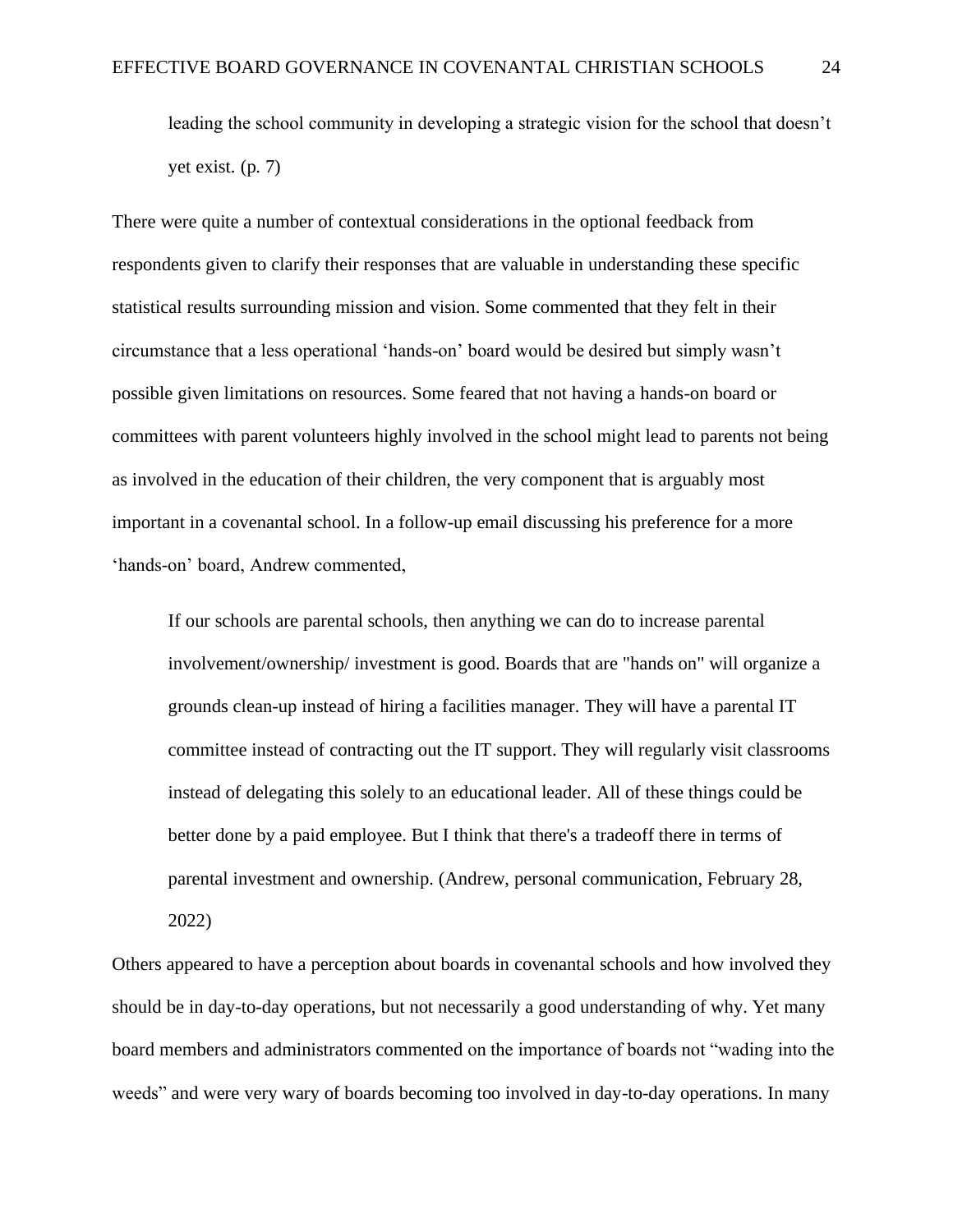ways, this isn't necessarily a surprising result in that some covenantal schools are still in early days of establishment or still rely on countless volunteer hours to maintain a budget, but it's a result that might speak to the need for further discussion around the purpose of the board in covenantal schools. This relates so closely with governance components such as professional development, board handbooks, and accountability measures. Similarly, a number of respondents commented on the purpose and function of board visits to the school, a component that many respondents scored as 'very important' while others responded anecdotally "I don't really understand the point of these visits." Some of these sentiments were even shared by very experienced board members and administrators, but not universally given the relatively high SD of 0.90 (see Table 2). Despite advocating for a board that is minimally involved in day-to-day operations, Contant and Noot (2019) still see value in board visits, suggesting that

Occasionally boards need to come down from the crow's nest to walk the deck (the hallways) of the ship (school) to experience the living and learning conditions of the school. If the only time board members visit the school is to attend evening board meetings, they are missing a firsthand opportunity to understand the current situation in their school. (p. 8)

A similar component statement regarding the board 'supporting staff morale' also scored lower than many other components with a mean of 3.92 (see Table 1) for similar reasons, despite appearing to be a question that one might assume to be of obvious importance. Some contextual comments here were helpful, with numerous responses pointing to the fact that they felt a board directly supporting staff could be helpful but wasn't an important function of the board but rather fell under the purview of the administration or principal. One respondent went as far as to say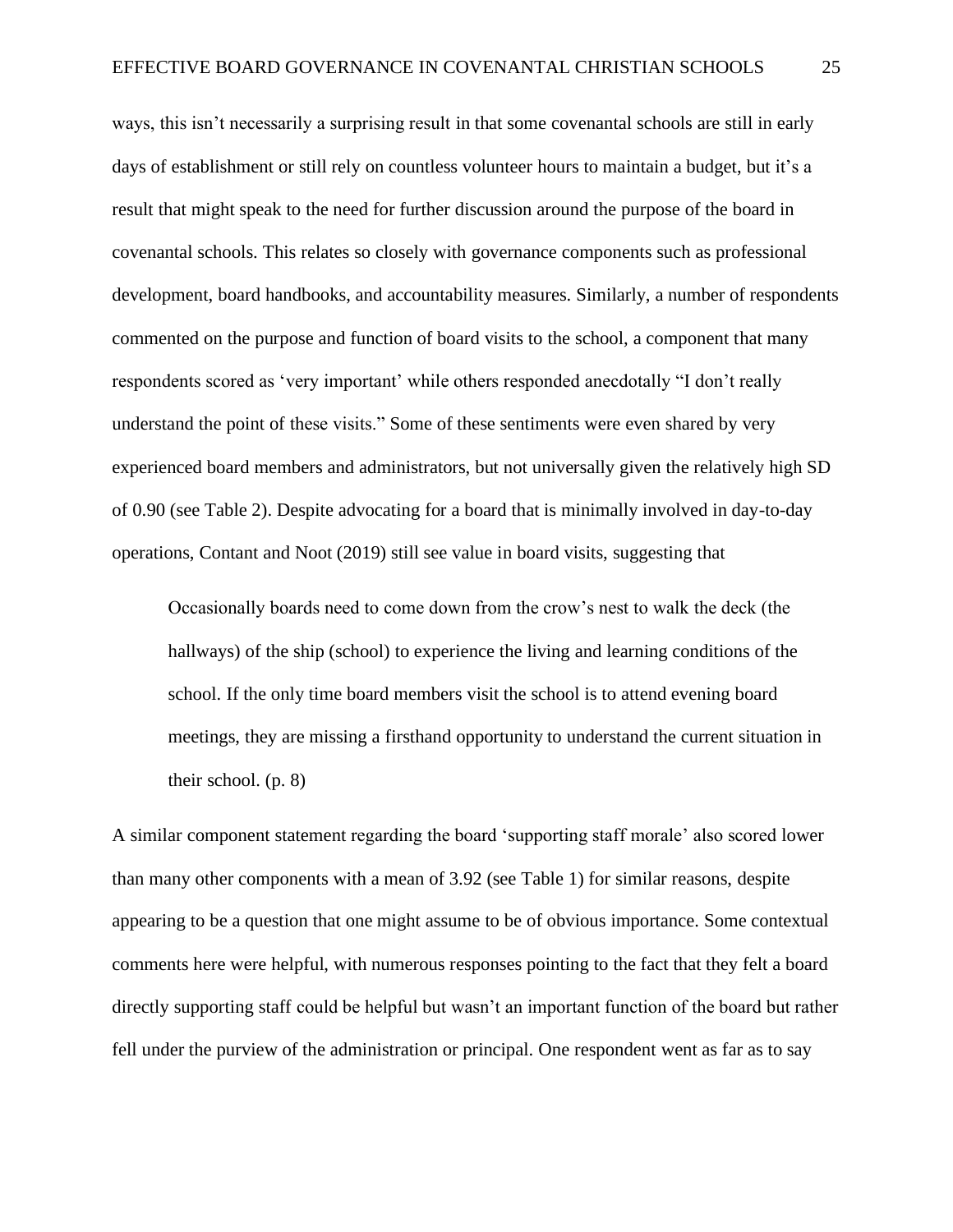"I'm uncomfortable with that statement" suggesting the board be "supportive in a general way" so as to be careful to overstep the role of the administration.

While it is certainly encouraging to observe a number of comments and consideration around the importance of these components related to mission and vision, there is less consensus on these measures than most others or than might be expected, and a bit of a gap that has potential to be filled by further discussion and articulation of board governance functions. Despite these concerns around how much time to allocate to mission and vision in contrast to day-to-day operations, active adherence to a mission and vision statement scored among the highest mean scores, closely approaching the 'very important' criteria with a mean score of 4.58.

Another interesting result was related to whether or not boards should pursue ongoing professional development or training, not due to only to the mean and SD scores of 3.59 and 0.83 respectively (see Table 1), but also in consideration of the coded data themes and accompanying optional anecdotal and follow-up feedback from numerous participants. As noted in the literature review, many volunteer boards are composed of individuals lacking significant educational experience (Contant & Noot, 2019; De Pree, 2001). In some schools, boards have pursued professional development by way of book studies, guest speakers, or networking with other boards. And despite scoring among the lowest of the components in this study, there is still some importance in this component according to boards and administrators, given a Likert scale mean result of 3.59, falling between the descriptors of 'important' and 'somewhat important.' More statistically notable, however, is the fact that this component was among the highest SD from the mean at 0.83 (see Table 2), nearly the equivalent of a full Likert scale point indicator in this survey, indicating that this isn't necessarily a consensus sentiment. A further look at the anecdotal feedback from the optional questions that asked participants 'are there any additional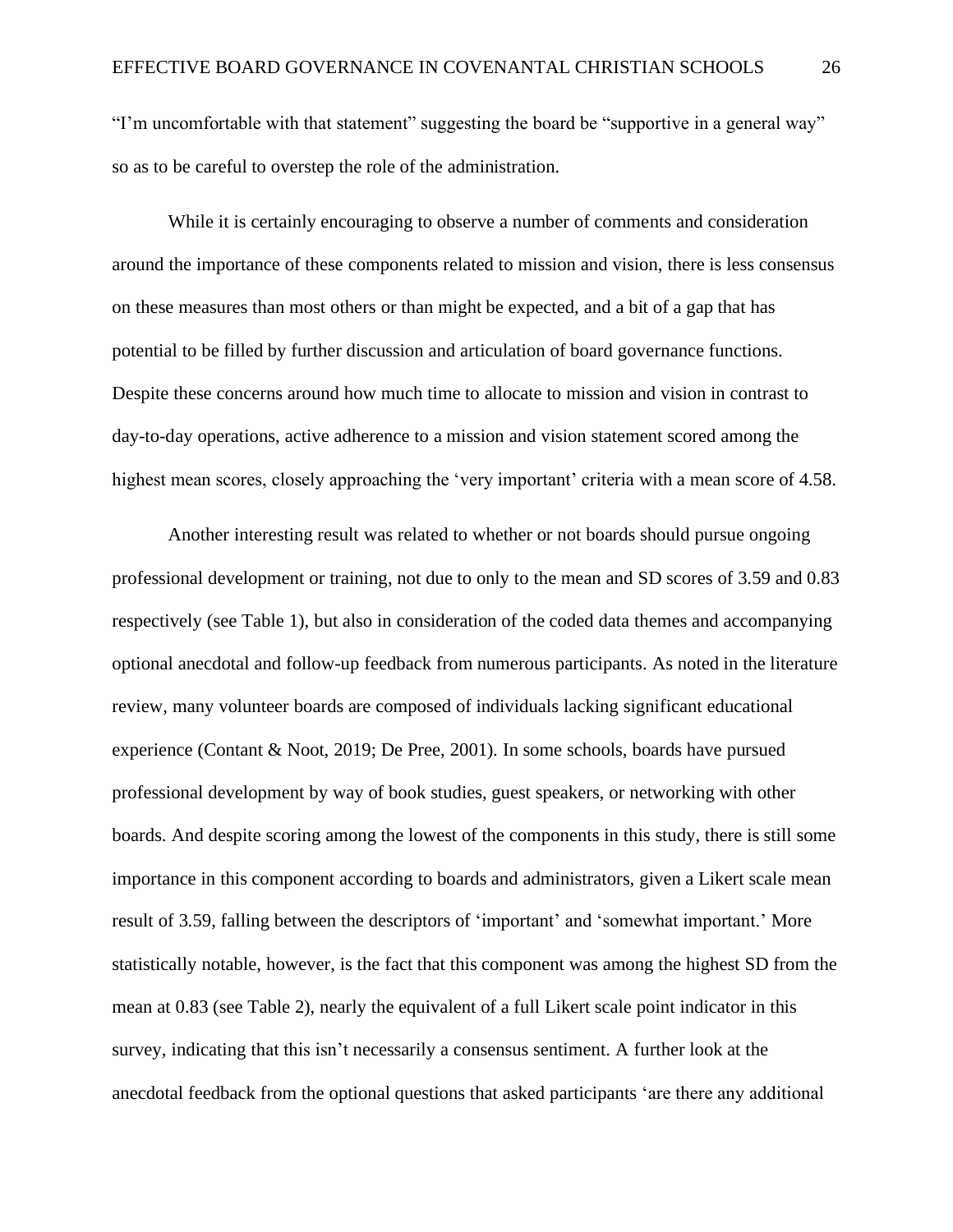components you feel are important to effective board governance?' and 'any other comments or insights you might have?*'* indicates that many board members are craving some form of professional development or opportunity to grow, particularly through networking or connecting with other boards of similar structure. A coded theme in the anecdotal responses pointed to networking as an additional measure supporting effective board governance. Part of the deviation is linked to many respondents not seeing this as a critical or particularly important measure, as nearly half of the respondents to this question viewed this component as only 'somewhat important' or 'not critical' (see Appendix D). On the other hand, there also seems to be a bit of a sense of 'where does one start?' in the anecdotal data. One respondent, Dave, who scored professional development as 'not critical' admitted that he liked the idea, but his hesitation was more related to not really knowing how a board would go about this, what opportunities might be available, or what this might look like in practical terms stating "Professional development for board members is an interesting idea but I don't know where you'd start with that." In a followup conversation with Dave, he noted that

We do onboard new members with regard to our policies but we do not have requirements for reading material (other than policies) or training. I'm not sure if it has ever been considered. It is a good idea. Aligning with other covenantal school boards would likely provide a better learning experience…….since so many of our policies and decisions have covenantal Christian foundations. (Dave, personal communication, February 25, 2022)

The idea that board members aren't sure how to pursue professional development reinforces Zonnefeld's (2009) notion that many school boards simply lack the training needed or mechanisms for professional growth as a board member and that it is imperative that board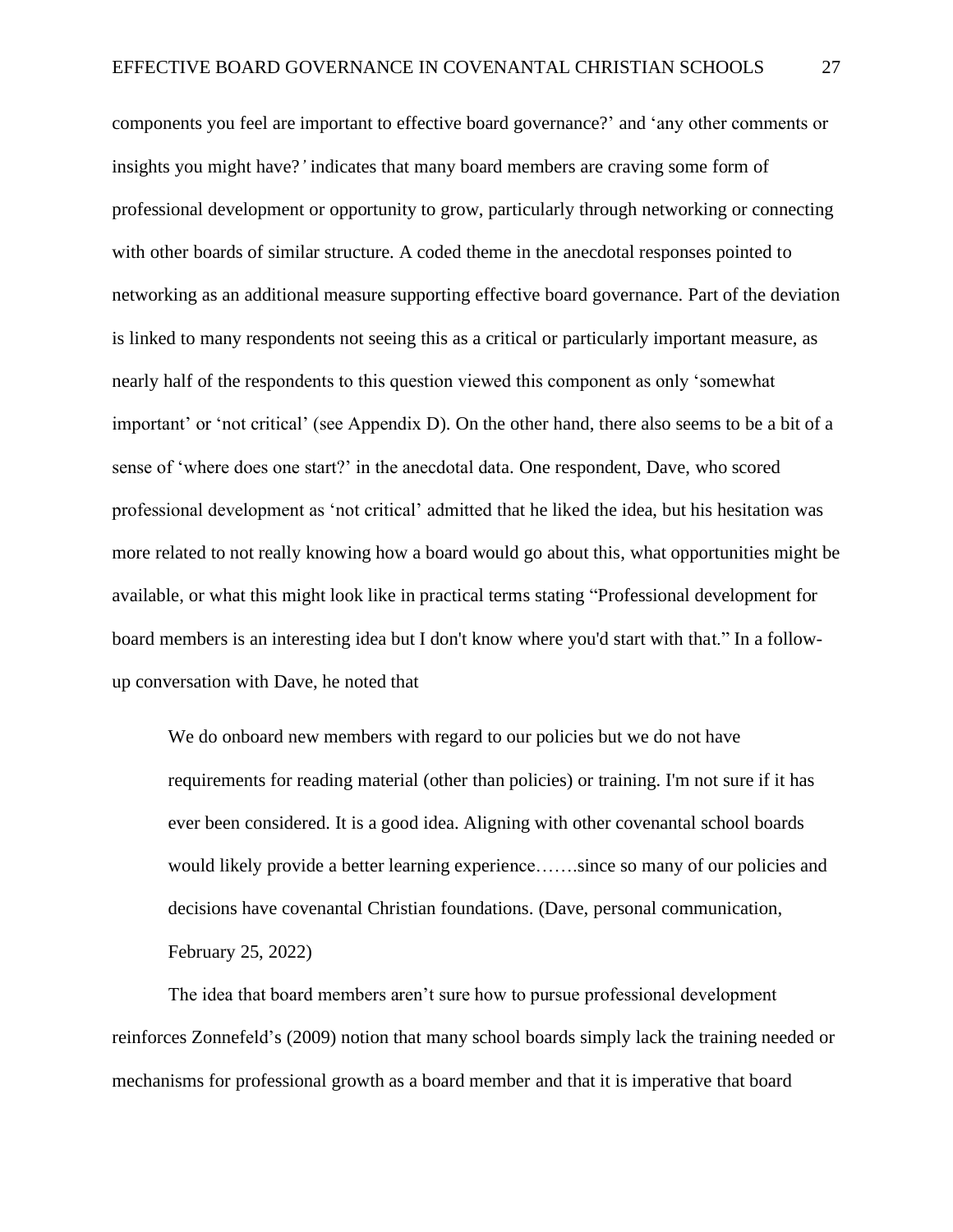members understand their roles and responsibilities. A similar component for consideration that was not included in the quantitative survey yet was suggested by multiple administrators and board members was the idea of pointing to the commitment level required of board members, which could perhaps be addressed by professional development and a better understanding of the work required to serve on a board. It is evident that some board members, despite working with other volunteers who also possess the best of intentions, feel at times insufficiently qualified to serve on a school board and could even benefit from simply collaborating with other boards of similar structure. This is certainly an area where there may be opportunity for growth in covenantal school boards.

Another noteworthy finding in the survey was around the idea of succession planning. A closer look at the survey data shows us that there was clearly a recognition of the importance of succession planning with a mean score of 4.42, yet the component also scored a SD of 0.79, approaching a full scale point in the survey (see Tables 1 and 2). Additionally, similar component statements around planning for board members with previous experience or ensuring diversity were not scored as necessarily important as succession planning and both had also had comparably high SDs of 0.80 and 0.87 respectively. Given the mean scores of 3.75 and 3.59 approaching 'important' by description (see Table 1), there are many that feel quite strongly about the importance of this component statement and some of the related statements, yet a substantial amount or respondents are less convinced of the importance with over one-third of respondents scoring a 3 or less (see Appendix D). A number of the anecdotal comments supported both of these conclusions, with one respondent believing that "intentional board member selection and recruitment is the most effective way to ensure a high functioning board" despite another suggesting that "diversity in the board is important, but since this is an elected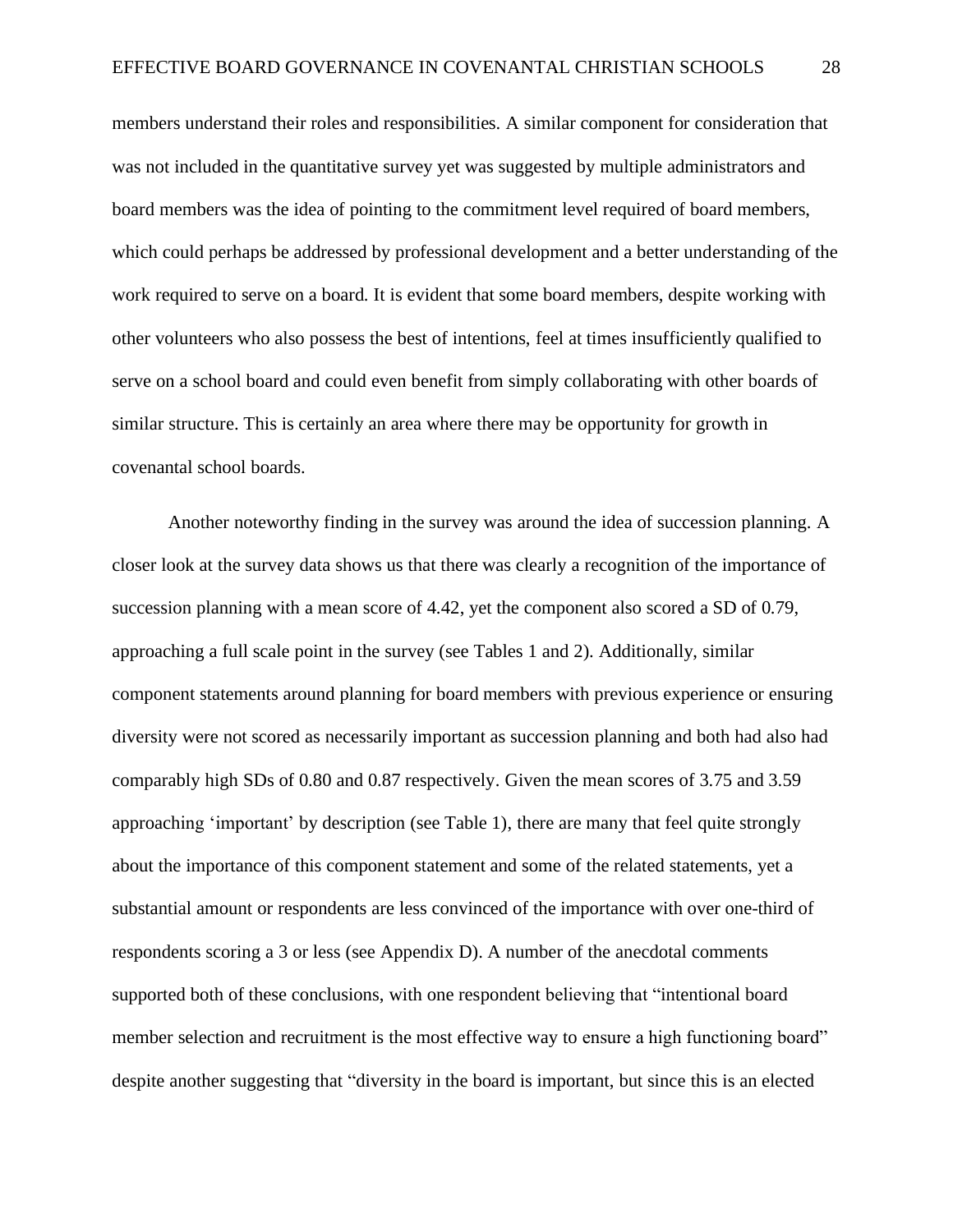position, it isn't always possible" and yet another expressing concern that "there may be times when a school society simply lacks enough experienced members willing to let their names stand." Similarly to the previous measure, it appears this governance component is on the minds of some respondents, but there are evidently some challenges present as to how school boards can improve in this regard.

It's not all negative, of course. In fact, it is having these conversations that are important, as there is no perfect governance model or one size fits all approach (Swayner et. al, 2011). This underscores the importance of clearly defining roles and responsibilities in handbooks, a component also scoring a very high mean at 4.75, with a high level of agreement and low standard deviation of 0.51 (see Tables 1 and 2). One respondent took the opportunity to provide even stronger language, suggesting that "it is incredibly important that school boards have board handbooks and that they regularly review them." Despite his advocacy for a mission-governance model, even Stob (2011) noted local contexts and the need for any governance model to be fluid and subject to change or adjustment as needed, with his model described as one researcher as a 'hybrid' model that integrates mission and vision discussions into existing infrastructure and policy (Zonnefeld, 2012).

The highest scoring mean at 4.85 with the lowest scoring SD of 0.41 was around trust relationships between the board and staff and administration (see Tables 1 and 2). In the presence of these trust relationships, there are often issues that can easily be worked through when remembering that in covenantal schools there is typically a shared commitment to the mission and vision of the school. An experienced board member, Brianne, emphasized the importance of considering all stakeholder relationships in promoting any change or improvement within the school, suggesting that in her experience,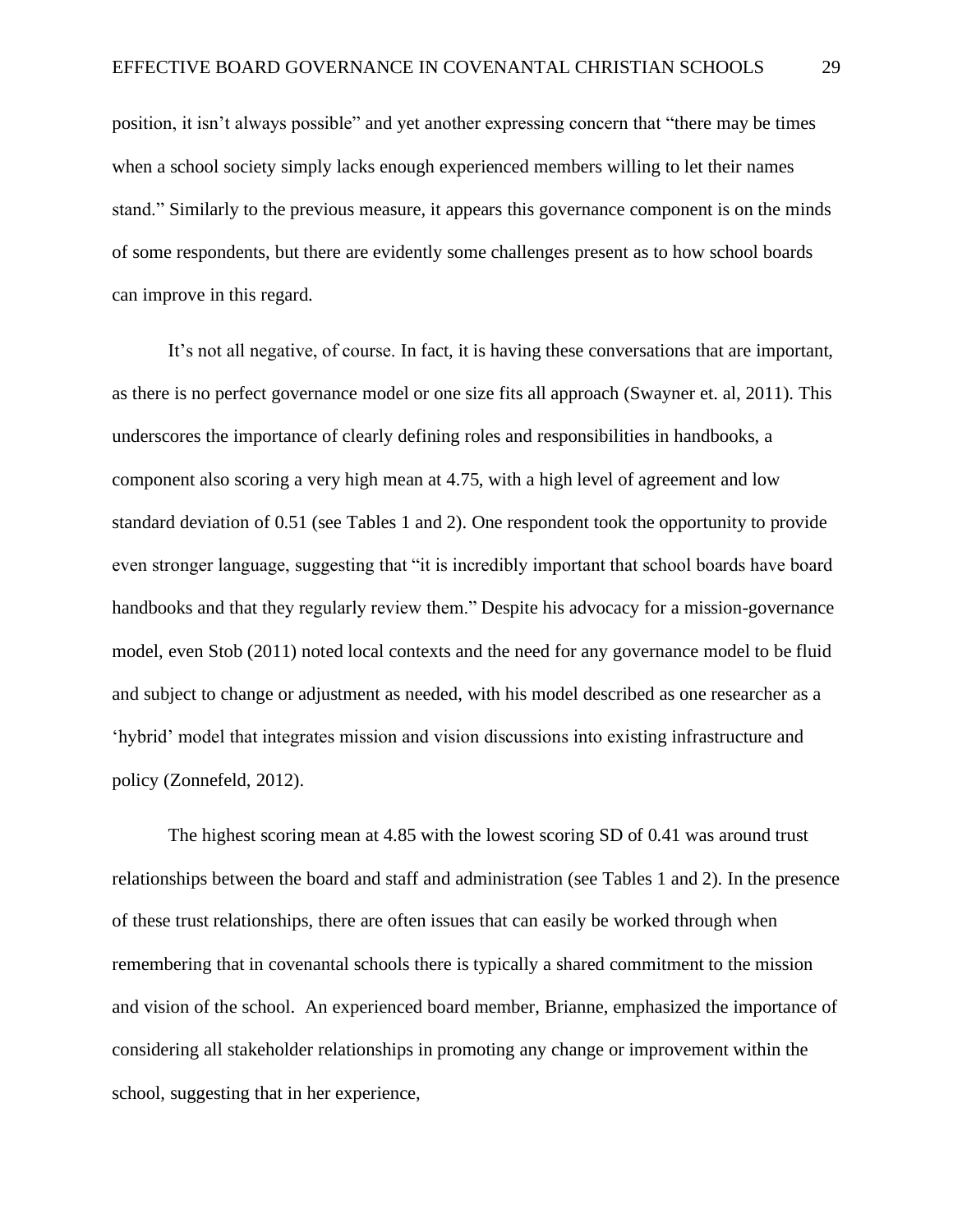we have at times put planned changes on hold for a year to get staff, parents and whoever else might be involved on side….there was some criticism that there was too much change. If you don't take the needed extra time, stakeholders will feel that they are getting changes forced on them and will either resist or not implement them willingly or enthusiastically. We have been pleasantly surprised to find that, given time, people who are initially opposed to a proposal can become its most enthusiastic supporters and promoters. Having everyone on side makes implementation much more effective. (Brianne, personal communication, March 3, 2022)

Similarly, as suggested in the survey responses with very importance scores and strong agreement scores of 4.73 and 0.49 (see Tables 1 and 2), the relationship between a school principal and board chairperson is critical. This relationship will serve to diffuse some of the challenges that can occur with board governance. In a follow-up interview with Chris, a principal, he commented,

The leadership of the board chairman and his collaborative relationship with the principal and all the various sub-committees will "steer the ship" in the proper course. This also provides the necessary accountability to ensure board members are "pulling their weight" and placed in a role which matches their strengths and skill sets. (Chris, personal communication, March 02, 2022)

One respondent, speaking directly to the importance of maintaining this relationship, even indicated that in their situation, it was the role of the principal that was the constant in the boardroom and could support the often yearly transition between board members. The principal has a unique job in that he is accountable to the board and subject to evaluation (a component that also scored highly in the survey responses) – but should also be strongly supported or even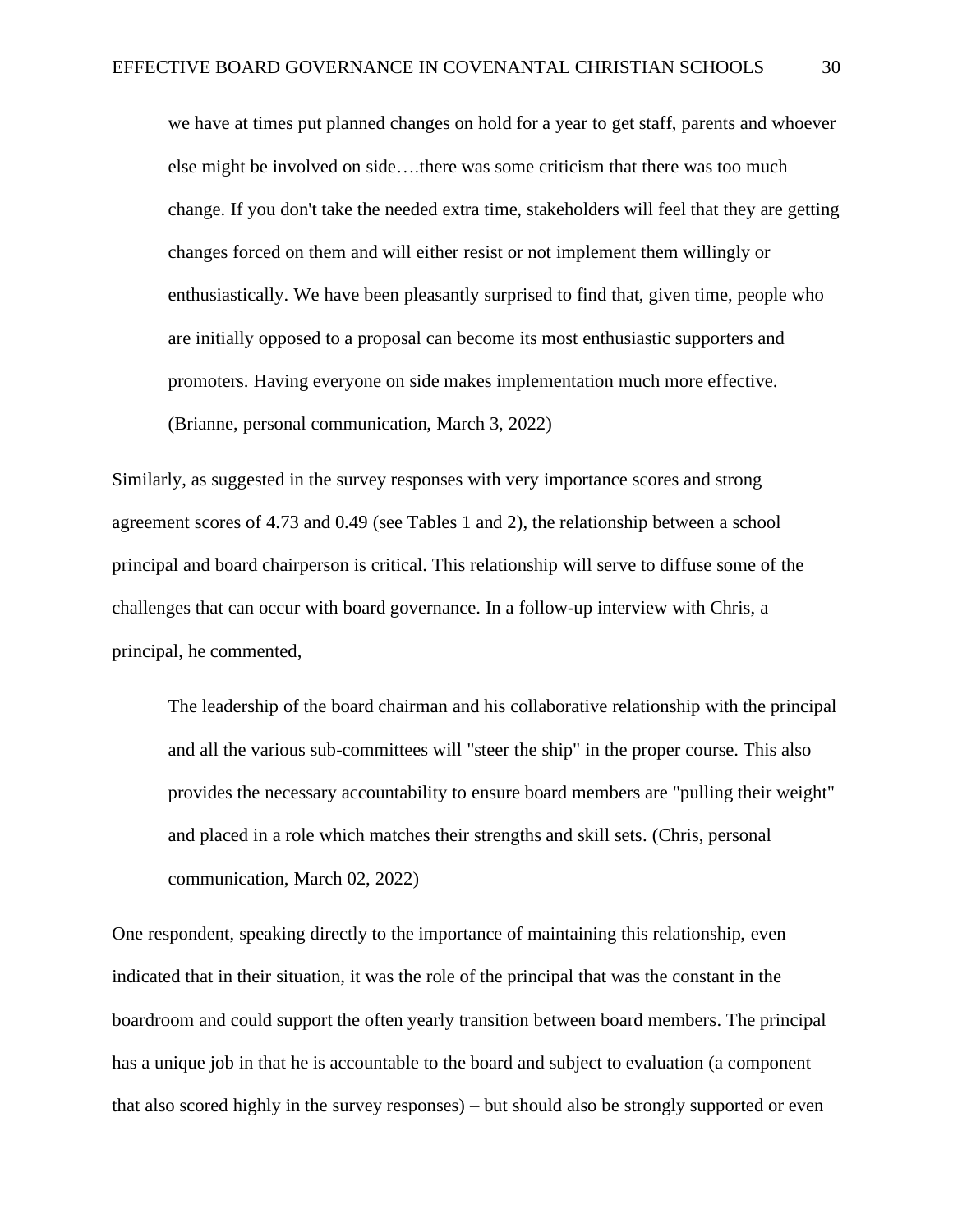empowered by the board. (Burns et. al., 2018) In fact, in their recent publication around leadership practices for flourishing schools, the Association of Christian Schools International (ACSI) noted clearly that "education is fundamentally a relational enterprise" (Swayner et. al., 2021, p. 15). This is a sentiment that can easily be forgotten in discussions around governance but one that resonated strongly in this study.

One topic related to governance component meriting brief discussion with mean scores above 'important' and SD lower than some of the more statistically apparent components discussed earlier in this section was that of accountability or evaluative mechanisms, both for the principal (4.54 and 0.62) and the board (4.20 and 0.71) (see Tables 1 and 2). In some provinces in Canada such as Alberta or British Columbia, all schools, including covenantal schools, are subject to regular provincial ministry or department evaluations. In other provinces such as Ontario, schools actively and regularly participate in external evaluations from other organizations or groups of experienced individuals, sometimes above and beyond government requirements. Some schools have been active in pursuing regular opportunities for external accountability above and beyond their government requirements, a component suggested by various respondents in the optional feedback, with one respondent pointing to the necessity for boards to "build accountability mechanisms into governance." These are encouraging trends and the high level of agreement with the importance of these components is indicative of school boards that are, in some ways, committed to improving and reflecting on their own governance effectiveness.

Also on a positive note, there were a number of other questions with exceptionally high levels of importance mean scores, as well as significant unanimity. It is noteworthy that some of the highest scoring governance components on the mean importance scale were those that clearly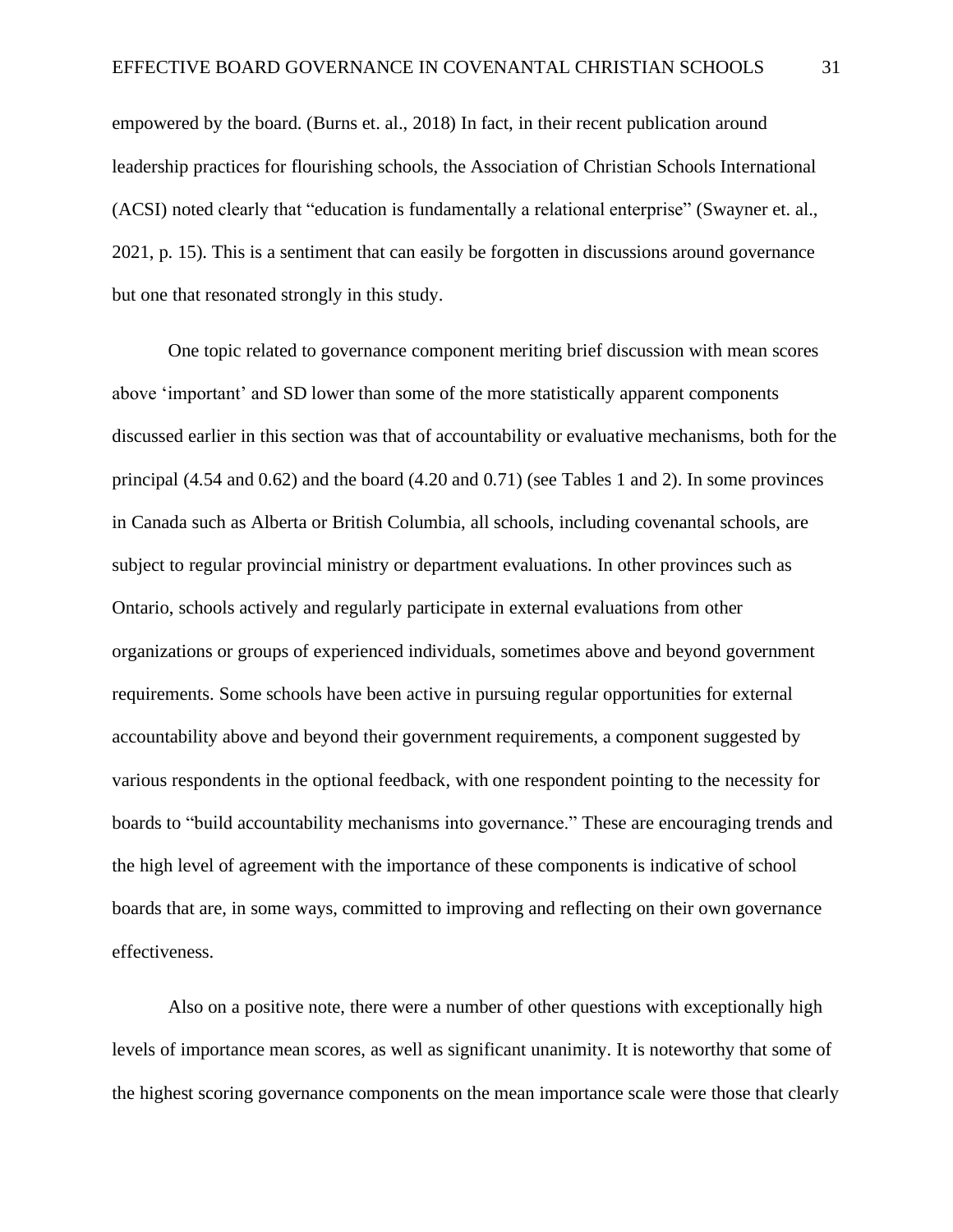align with the premise of covenantal schools and the overlapping sentiments in the mission and vision of many of these schools. These include components related to core Christian values such as trust (4.85) and strong Christian relationships (4.31) (see Table 1). One respondent's comment both summarized the sentiments of numerous participants and strengthened these findings, pointing out that it is "imperative that the board fosters and promotes a trusting and respectful environment/relationship between all parties….one that reflects what we have in common, namely the love God has shown to us in his Son." Further in the coded qualitative data, a largely recurring theme in the additional responses directly related to the Christian or Godly character of the school (see Appendix E). Perhaps this was summarized well by one board member in responding that, "board, staff, students, and parents, are all brothers and sisters in Christ and may all work together in Him alone. That perspective gives humility and grace in working together to make the school function well for the up building of the Lord's kingdom." While this might appear to be an oversimplification, it speaks to the common desire to serve God and one another as we work together in covenantal schools, a unity of home, church, and school.

In the end, there are a few key takeaways for covenantal schools.

Evidently, covenantal schools – like any other school - are not perfect and face some challenges related to operations under a relatively unique governance structure. However, given the perspectives and experiences of many current and former board and administrators working in covenantal schools across Canada, there is much alignment between numerous research-based best practice governance components and actual governance practices in covenantal schools. Further, as a rule, it seems school boards are aware of the importance of building relationships in schools, working closely with an administrative team, mission and vision definition and adherence, and the commitment and time required to be an active board member. There was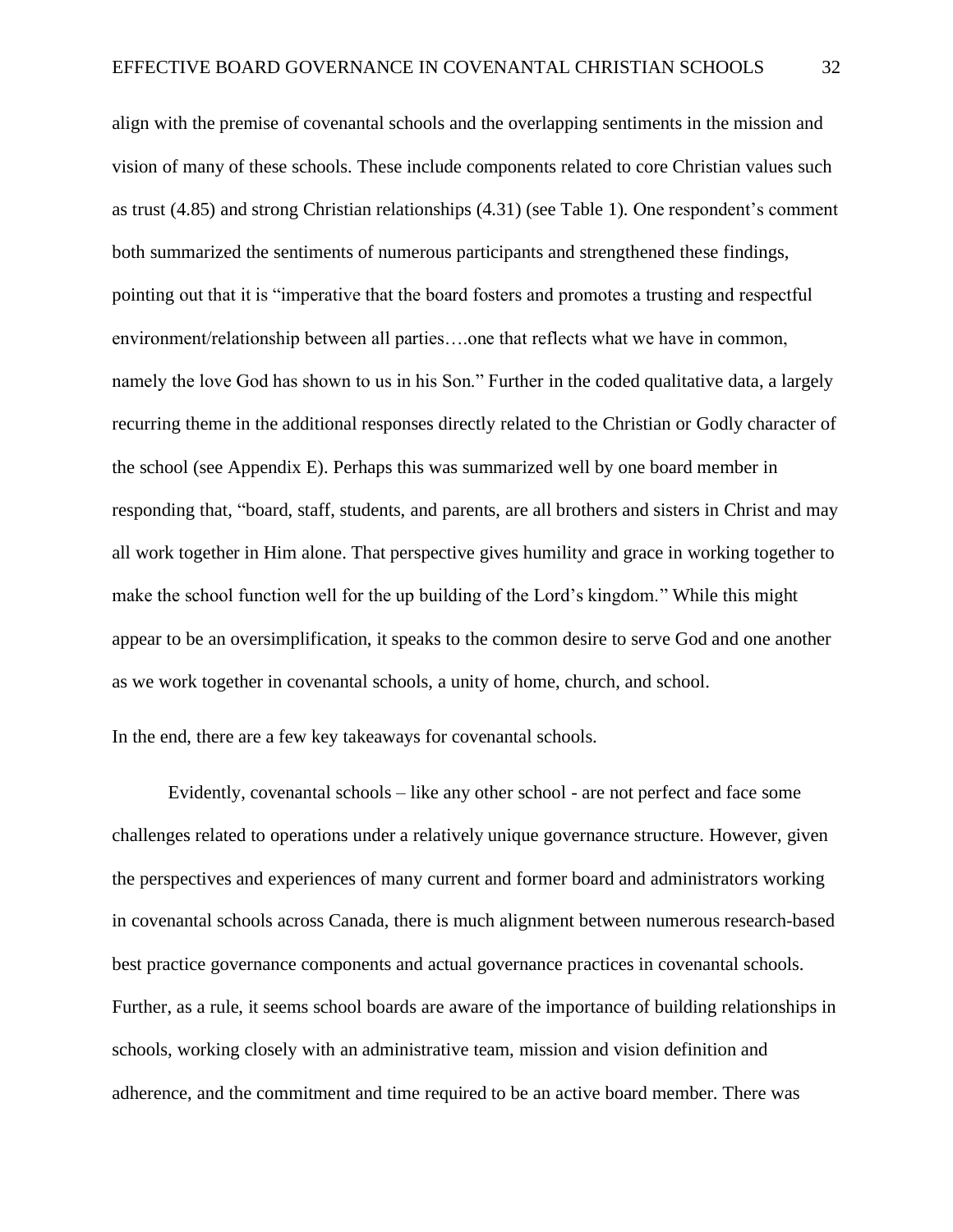strong value placed on a number of the measures that are inherently related to the Christian, covenantal character of the school including strong Christian relationships among board members and trust building – all governance principles that are clearly in line with Scriptural, covenantal obligations.

On the other hand, the unique governance structure of covenantal schools is subject to a few apparent areas for growth. The idea of professional development or training for board members is a crucial conversation that board members should be having in covenantal schools. It is the very unique governance structure in covenantal schools that establishes the need for professional development. Teachers, educational assistants, administrators, and other school staff are working professionals who are typically expected to be lifelong learners and active in their own professional development. It is incumbent upon board members to consider seriously how they can model this commitment to lifelong learning. This was echoed by various respondents, with one suggesting, "it is important to provide orientation and training to Board members on good governance…..if we intend to create educational institutions that model a thirst for knowledge and spiritual growth we must require this…excellence in any schools starts at the top with the board." Similarly, one respondent, a former board chair, commented that "As chairman, I find it of great importance to seek input from all board members, to challenge them to apply themselves…." The role is serious and this is one area of commitment that is critical (De Pree, 2001). There is certainly research that suggests that training and intervention can improve a board's effectiveness (Zonnefeld, 2009). At the very least, it seems boards should have a policy for professional development or some formalized structure that serves to improve networking, onboarding of new members, or other measures for improving board growth (Burns et. al., 2018; Contant & Noot, 2019). The work done by school boards is not easy work, and as suggested in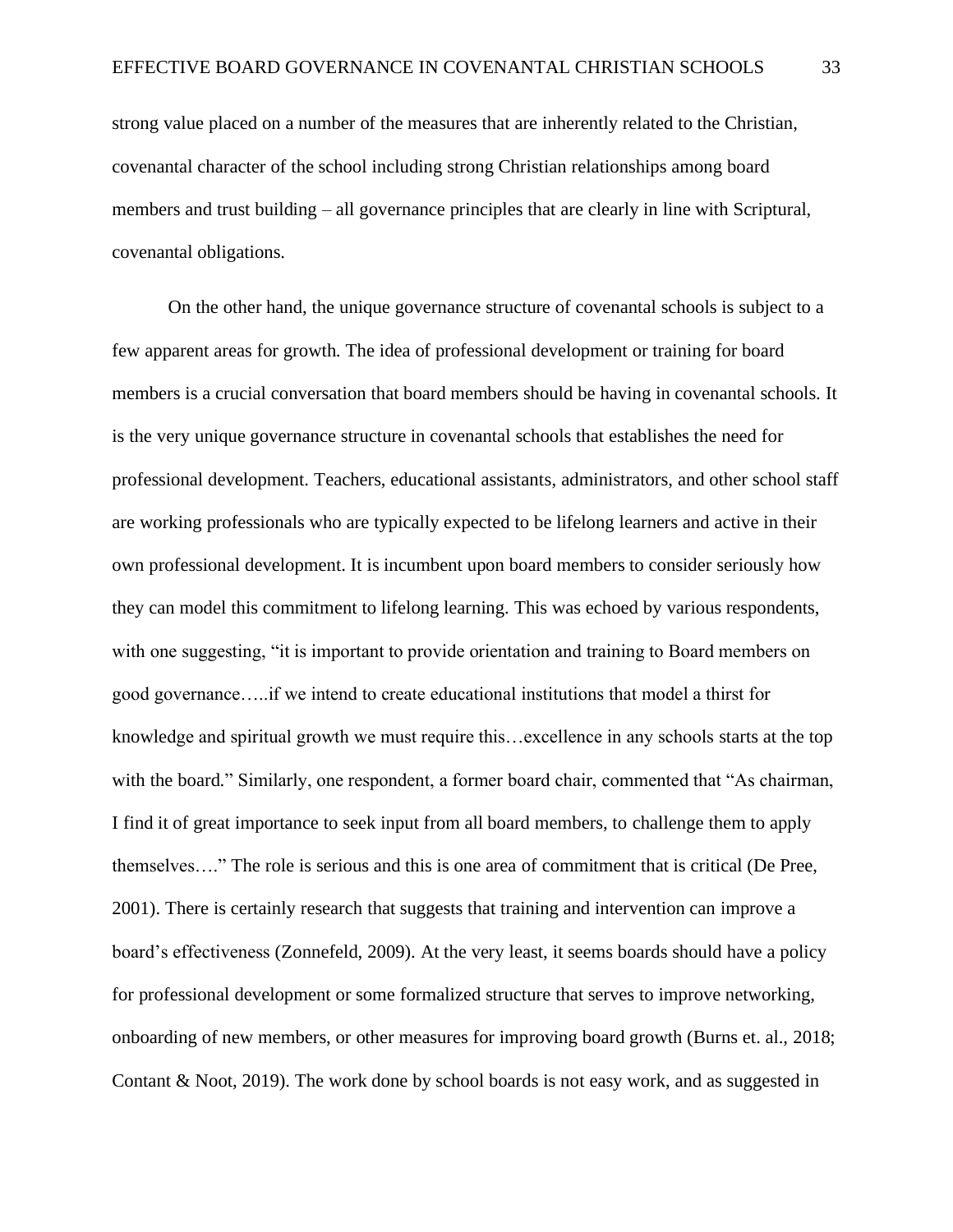much of the feedback, many board members feel this burden and would welcome additional opportunities for growth. If nothing else, given the desire for more professional development coupled with the uncertainty of what this might look like and whether or not this is important, boards should at least be engaging in this conversation. Closely related to this was one of the coded themes that arose from the qualitative data around how much of a commitment it is to serve on a board and the importance of this awareness, a perfect segue into the next opportunity for growth.

Clearly defining roles and responsibilities is another overarching component that will support effective governance. Again, the work on a board is not easy work but it is serious and often rewarding work with sufficient commitment and clarity. In their standards manual for school accreditation, ACSI specifically noted that it is "critically important that roles and reporting relationships are clearly established and communicated" (Burns et. al., 2018, p. 13). In this study, policy and committee work was the most prevalent additional measure suggested in the coded qualitative results (see Appendix E), and this single component was supported almost uniformly with all but four respondents scoring it as 'important' or 'very important' (see Appendix D), yet the anecdotal qualitative feedback suggests there are still some schools lacking these well-defined handbooks or schools that simply don't have handbooks that align policy with practice. This has the potential to leave board members, typically volunteers, often unsure of their roles or realm of authority and administration teams that are sometimes unsure of what clearly falls under their purview. A number of respondents indicated the importance of these boundaries, yet a number also indicated that they aren't always sure this is clear to all board members or have observed various struggles for this very reason.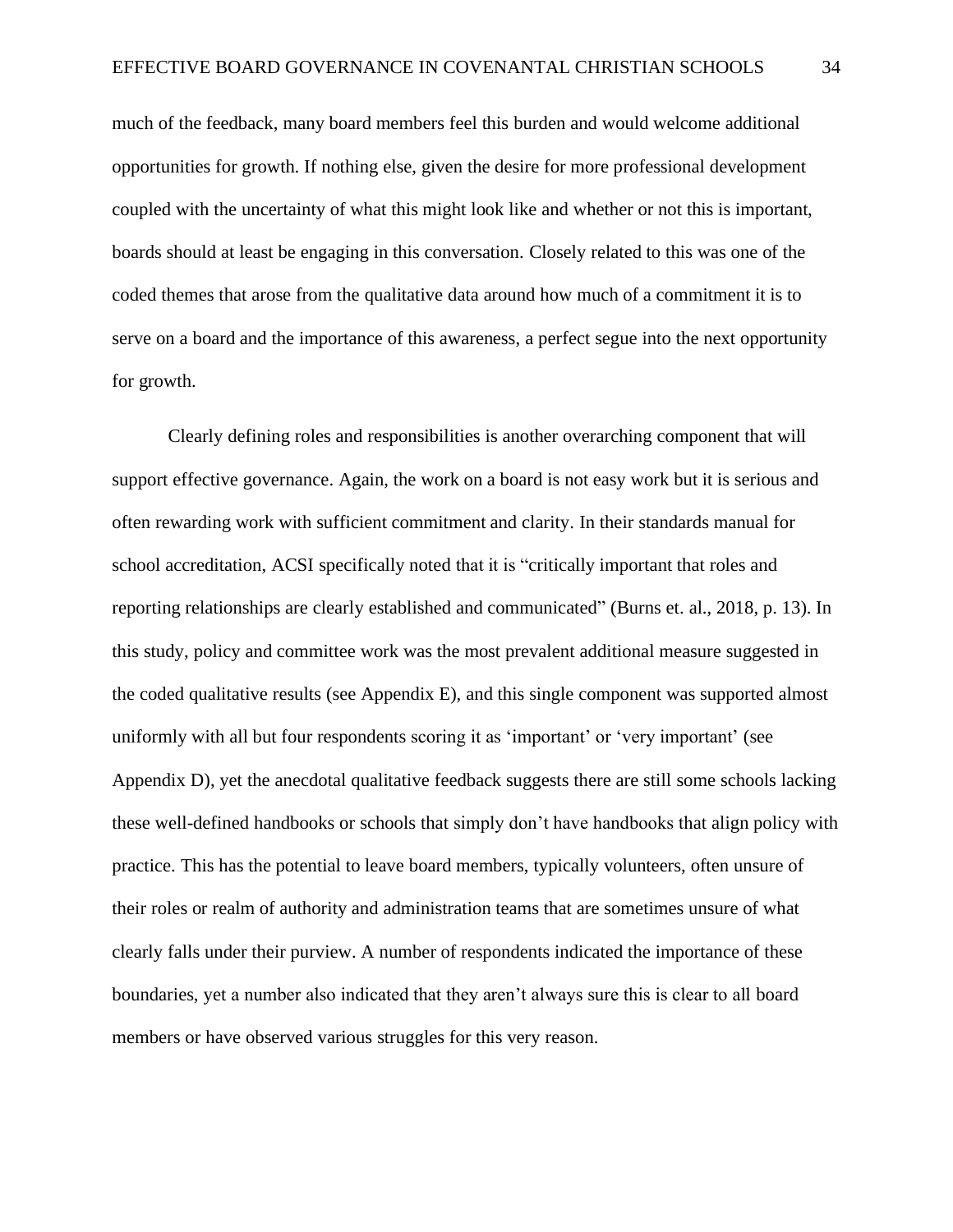#### **Limitations and Consideration for Future Study**

While this survey reached a large proportion of covenantal schools across Canada, there were a few limitations that might be considered for future study. First, most respondents in this survey were current or former administrators and board members at covenantal schools operated by societies primarily composed of Canadian Reformed Church members, a relatively homogenous group. There are similar schools operated by other denominations where one might expect similar results; however, it is possible that there are specific nuances closely associated with specific religious affiliations or even ethnicities. Another limitation to this study is that those contacted in this survey (employed by covenantal schools or working as school board members) would evidently be committed to covenantal education and would carry a different perspective than someone who might embrace a more missional approach or an approach that doesn't carry similar limitations.

A consideration for future study could involve the depth of questions. This survey involved 15 questions that could be described as rather broad or general, which may have limited the detail gleaned in the study. While many of these questions are so closely related, it's possible that some of the questions in this survey could likely be narrowed down into multiple individual questions around specific governance components. For example, the entire idea of policy development, strategic planning, and committee work could delve more specifically into the makeup of committees, the specific task committees need to be busy with in covenantal schools, the time frames for strategic planning cycles, or how committees are appointed, among other possible explorations. Another example could include the discussion of professional development for boards and the specifics around this, as it is a rather broad term. Does this include a book study, an onboarding or orientation process, networking with other schools,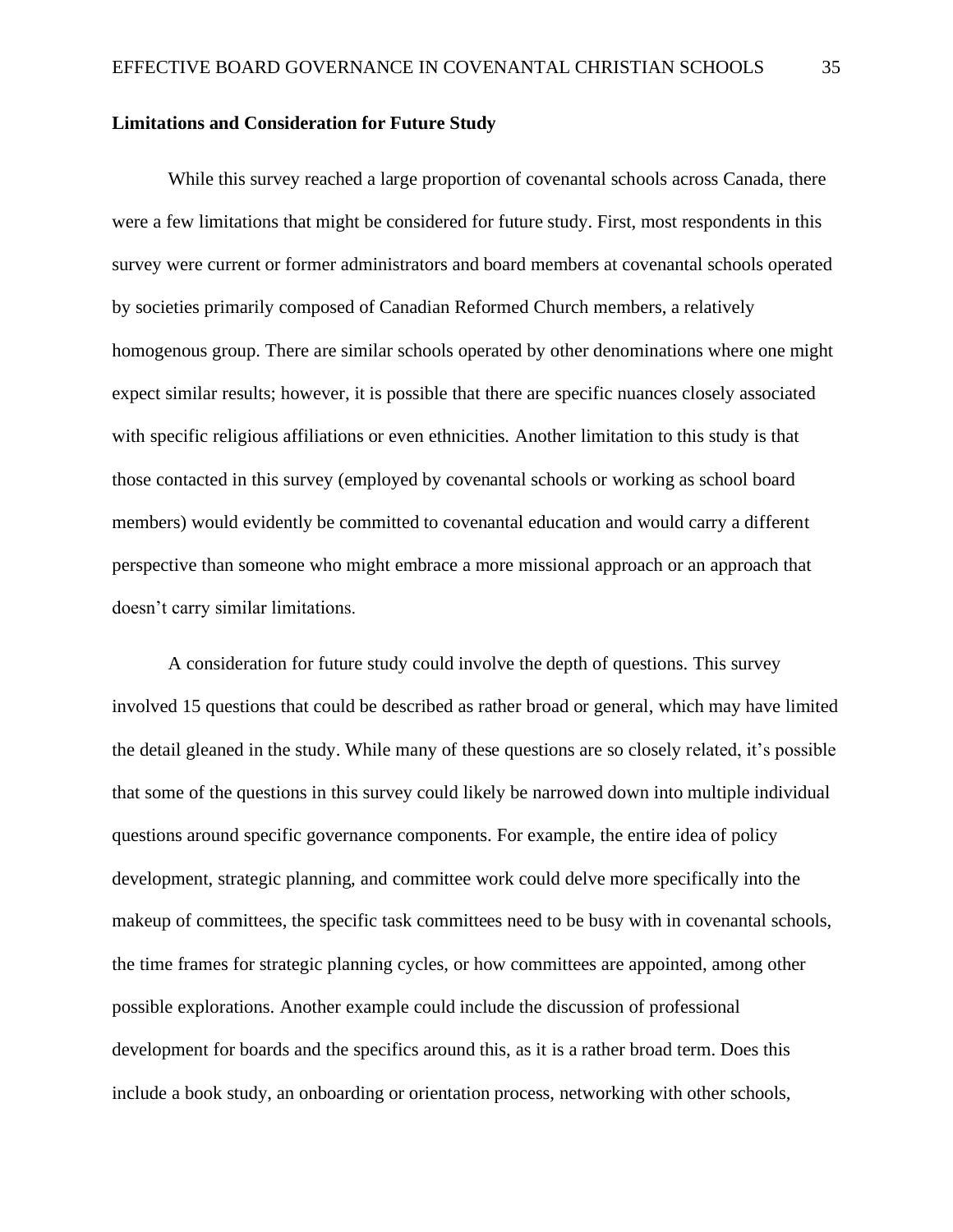attending seminars or workshops, or bringing in guest speakers? Many of these details are related local nuances with unique contexts and were not within the scope of this project, but might describe a more extensive picture, such as demonstrated in Zonnefeld's (2009) exploration with over 70 questions. Finally, the very premise of covenantal schools includes involvement from the church, home, and school. A more extensive study might include the perspectives of additional stakeholders such as staff, students, and parents along with board members and administration.

#### **Conclusion**

With all of these considerations in mind, it is worth clearly articulating a few summary conclusions for school boards to pursue in effective board governance in covenantal Christian schools.

First, many boards of covenantal schools clearly recognize the importance of strong governance principles and in doing so are committed to actively building and furthering God's kingdom through education. Boards need to continue doing the Christian work they've been called to do. They need to continue building trusting, nurturing relationships with one another, administration, and staff teams. The work is often done by volunteers out of a desire to serve one another and serve God. This desire for Christian service is one of the strengths of boards in covenantal schools and preserving these core values needs to continue to be a strength of a Christian organization in remaining both effective and mission true.

Secondly, there is strong evidence that boards in covenantal schools should commit to professional and spiritual growth together. Professional development is a broad term and can take on different structures or forms in different contexts; however, boards should decide what this looks like for their context. Most respondents noted the importance of accountability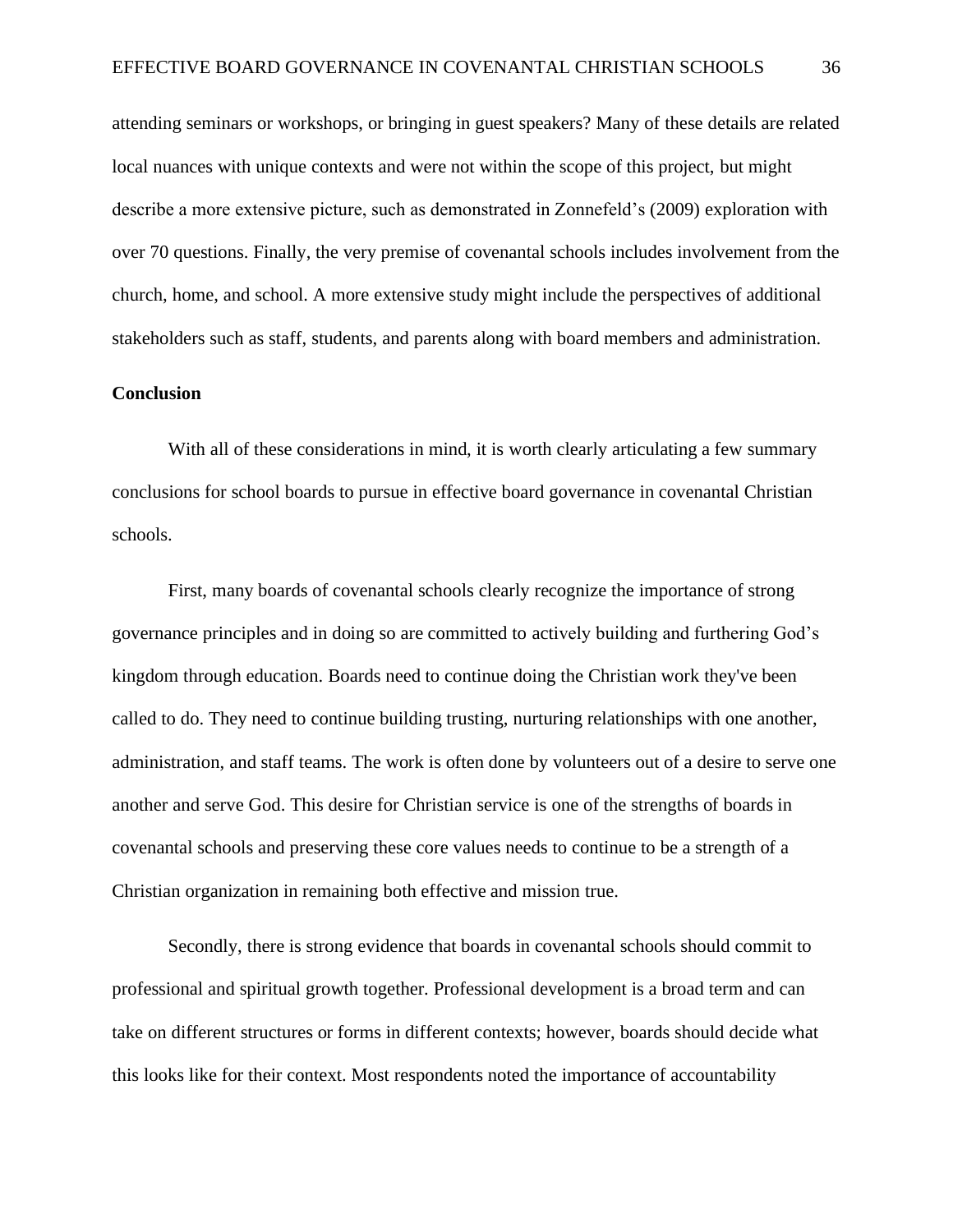measures for boards as well as ongoing principal evaluation, yet there was some uncertainty around professional development for board members. Iron sharpens iron is a biblical concept from Proverbs that encourages us to correct one another and be able to grow together. (Proverbs 27:17) This growth mindset has extended to the boardrooms of businesses, corporations, and other settings, not to mention to the various staff serving in covenantal schools, and there is no apparent reason why it shouldn't extend to boardrooms of schools. There are plenty of opportunities and apparently a strong desire from their members for school boards to connect with one another. There are various invaluable resources and organizations available to boards. At the very least, a conversation about professional development is a starting point for school boards.

Finally, boards should be active in developing or strengthening board governance policy handbooks for the work of the board and school staff. This single component will impact a number of other components identified as areas of need in this research. A board with a welldeveloped handbook will have members who are acutely aware of their roles, responsibilities and time commitments. A board with a well-developed handbook should experience more clarity around the roles of administration and the roles of the board. A handbook will support development and maintenance of committees that operate as needed and directed by the board. A well-developed handbook will explain whether classroom visits are necessary, and why or why not as part of all of its ongoing policy review and development. A board with a well-developed handbook will have direction for how much professional development to pursue. A board with a well-developed handbook will have articulated how much time to allot to mission and vision as opposed to day-to-day operations and make adjustments as necessary. Developing these handbooks will help boards understand how their work and function relates to the mission and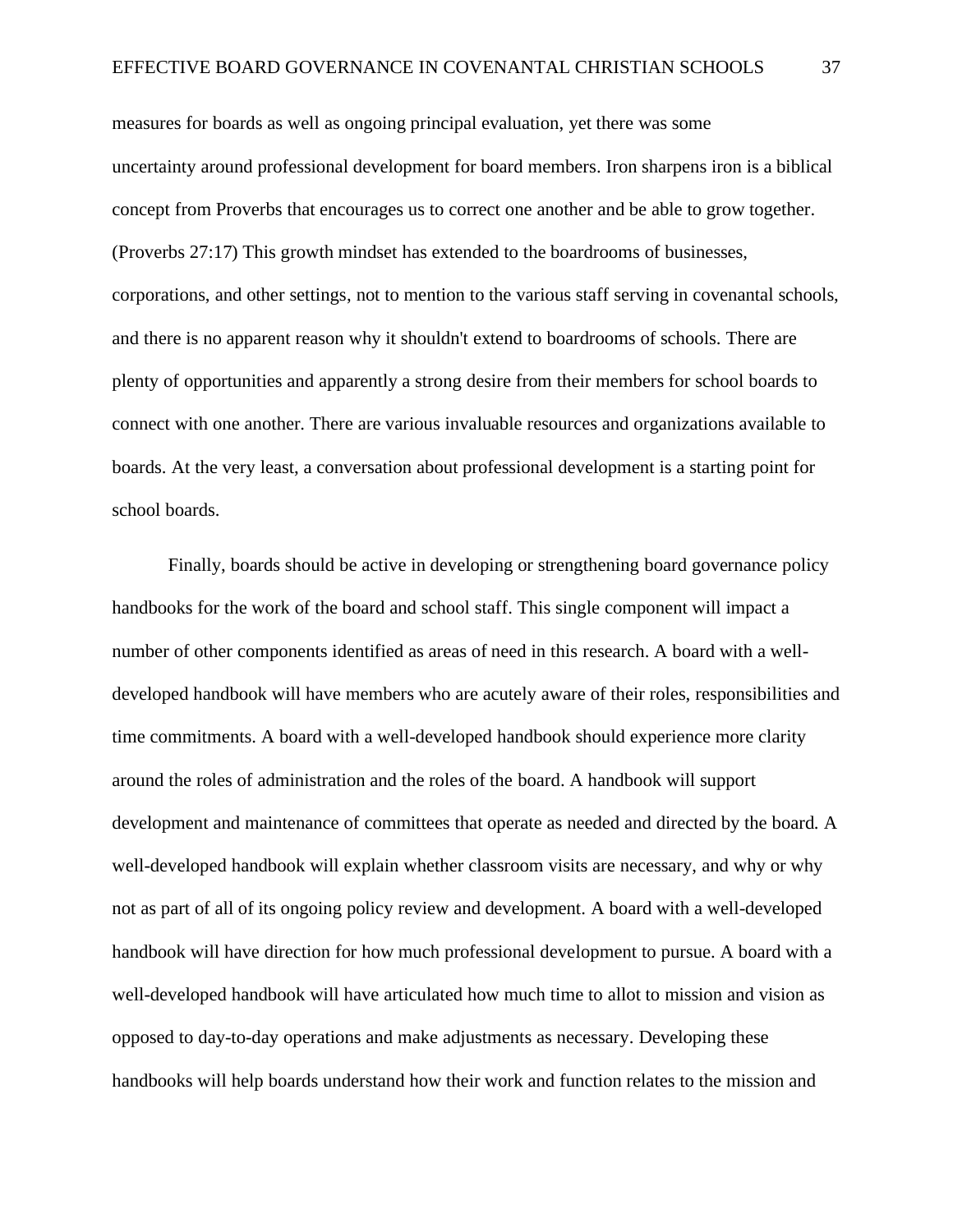vision of the school. And perhaps most importantly, a board with a well-developed handbook that undergoes regular review will be engaged in ongoing conversation about how best to guide their school communities. This might involve revision, change and improvement, or simply be a mechanism for a renewed focus on and commitment to this critical work.

A few respondents commented that many of these governance practices are so closely interrelated. This is true, and in conclusion, we can be thankful for many thriving covenantal schools that appear committed to improving governance structure in various ways. The desire of these board members (often parents) in schools that are structured to reflect parental desires and the work of parents in the home gives evidence that there is clearly a commitment to continued growth and change. This supports the very idea of covenant. Change simply for the sake of change isn't necessarily helpful yet change to align to best practice for governance is encouraging for schools operating with such a unique governance structure and will ultimately have a trickle-down effect on student outcomes. Schools are concerned with learning outcomes. Covenantal schools are concerned with learning outcomes while supporting the work of the home and church and furthering God's kingdom. As has been demonstrated, board governance in covenantal schools is therefore a critical part of those learning outcomes. While some current practices are effective, a renewed commitment to ensuring our governance practices are in line with those covenantal desires and best practice will only serve to improve our schools and allow our students to indeed flourish.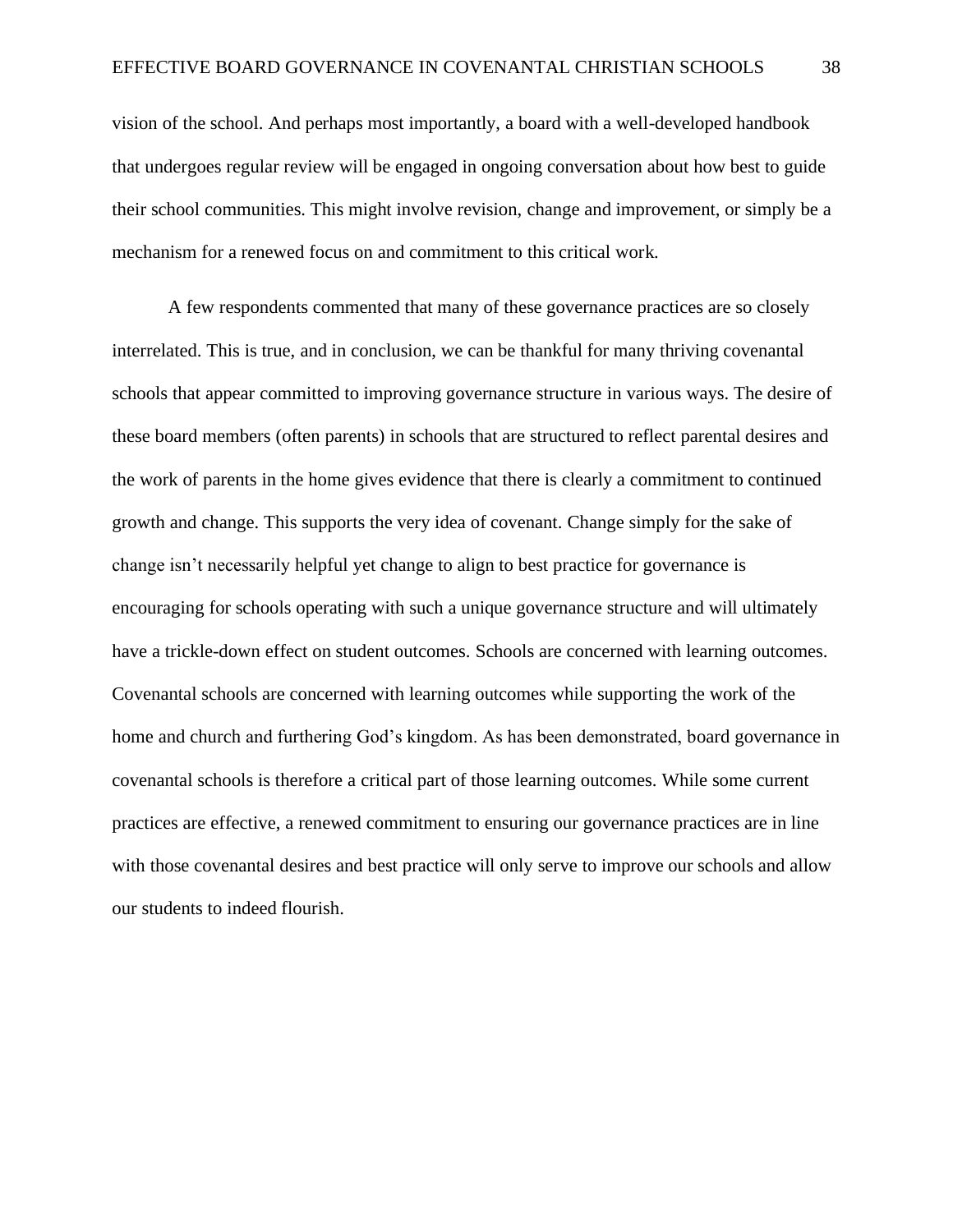#### **References**

- Beerens, D. (2014, October 30). *Covenantal vs. missional enrollment, Part 1.* Center for the Advancement of Christian Education. Retrieved from https://cace.org/covenantal-vs-missional-enrollment-part-1/
- Burns, K., Deck, S., Jo Dillard, S., Keenan, D., & Wilcox, E. (Eds.). (2018) *REACH: Standards manual for accreditation for EE-12 North American and international schools*. Colorado Springs, CO: Association of Christian Schools International.
- Contant, H., & Noot, E. (2019). *Guiding schools to flourish.* Langley, British Columbia: Society of Christian Schools in BC.

De Pree, M. (2001). *Called to serve.* Grand Rapids, MI: Wm. B. Eerdmans Publishing Co.

- Edlin, R. J. (2014). *The cause of Christian education* (4th ed.). Sioux Center, IA: Dordt University Press.
- Greer, P., & Horst, C. (2014). *Mission drift: The unspoken crisis facing leaders, charities, and churches.* Bloomington, MN: Bethany House Publishers.

Hekman, B. (2006). Deep change or slow death. *Christian School Administrator*, 14(1), 1-4.

Lencioni, P. (2012). *The advantage.* San Francisco, US: Jossey-Bass.

Lowrie, R. L. (2004). *Serving God on the Christian school board* (3<sup>rd</sup> ed.). Colorado Springs, CO: Purposeful Design Publications.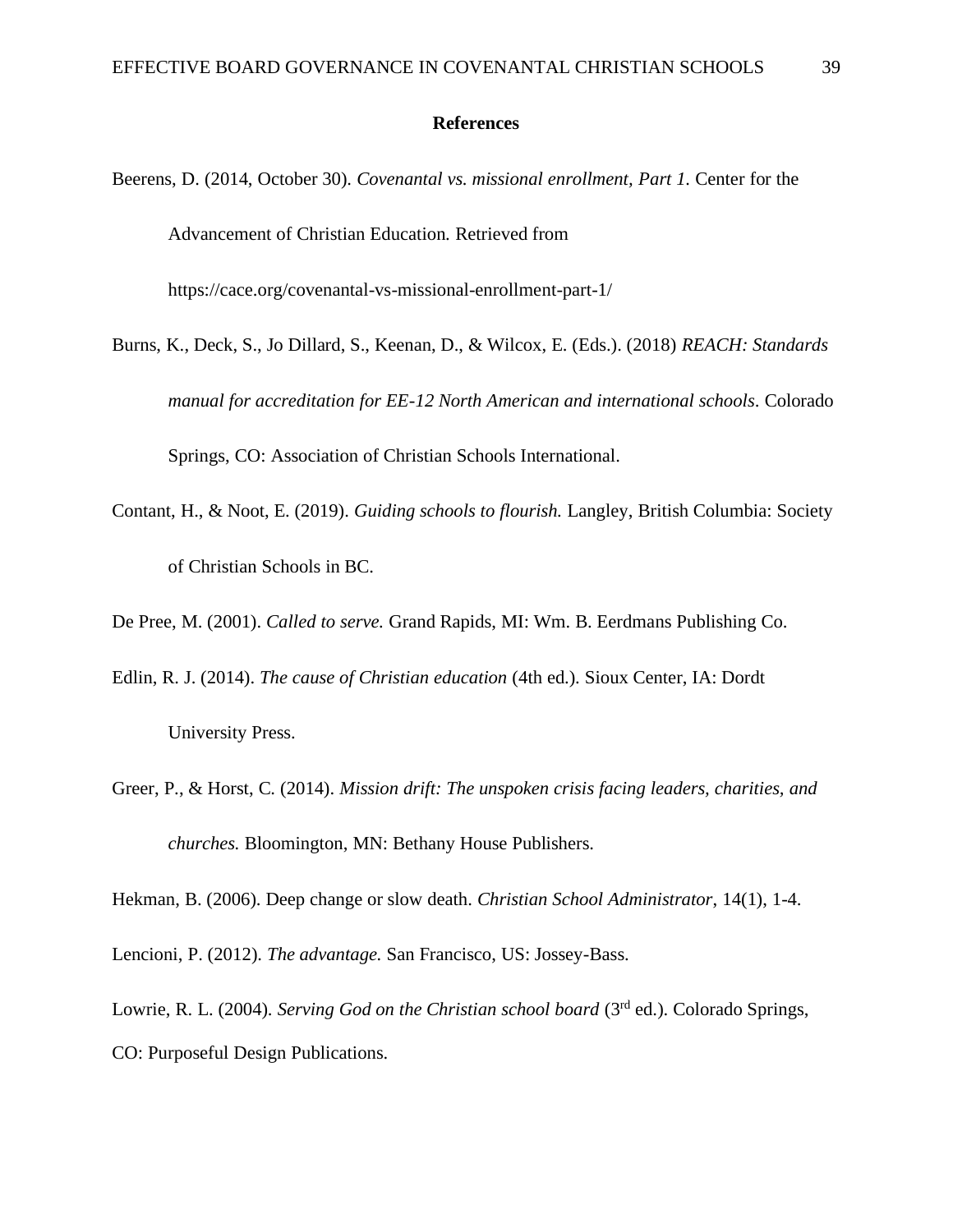- Smoley, E. R. (1999). *Effective school boards: Strategies for improving board performance*. San Francisco: Josey-Bass Inc
- Stob, L. (2011). *Mission-directed governance: Leading the Christian school with vision, unity, and accountability.* Grand Rapids, MI: Calvin Press in association with the Van Lunen Center and the Kuyers Institute for Christian Teaching and Learning.
- Swayner, L. E., Dodds, C., & Lee, M. H. (2021) *Leadership for flourishing schools: From research to practice.* Colorado Springs, CO: Association of Christian Schools International.
- Zonnefeld, R. G. (2009). *From vision to learning: Effectiveness measures of Christian school boards* [Doctoral dissertation, Iowa State University]. Iowa State University Digital Repository. https://dr.lib.iastate.edu/handle/20.500.12876/24325
- Zonnefeld, R. G. (2012). [Review of the book *Mission-directed governance: Leading the Christian school with vision, unity, and accountability,* by Leonard Stob]. *Pro Rege*, 41(1), 34-36.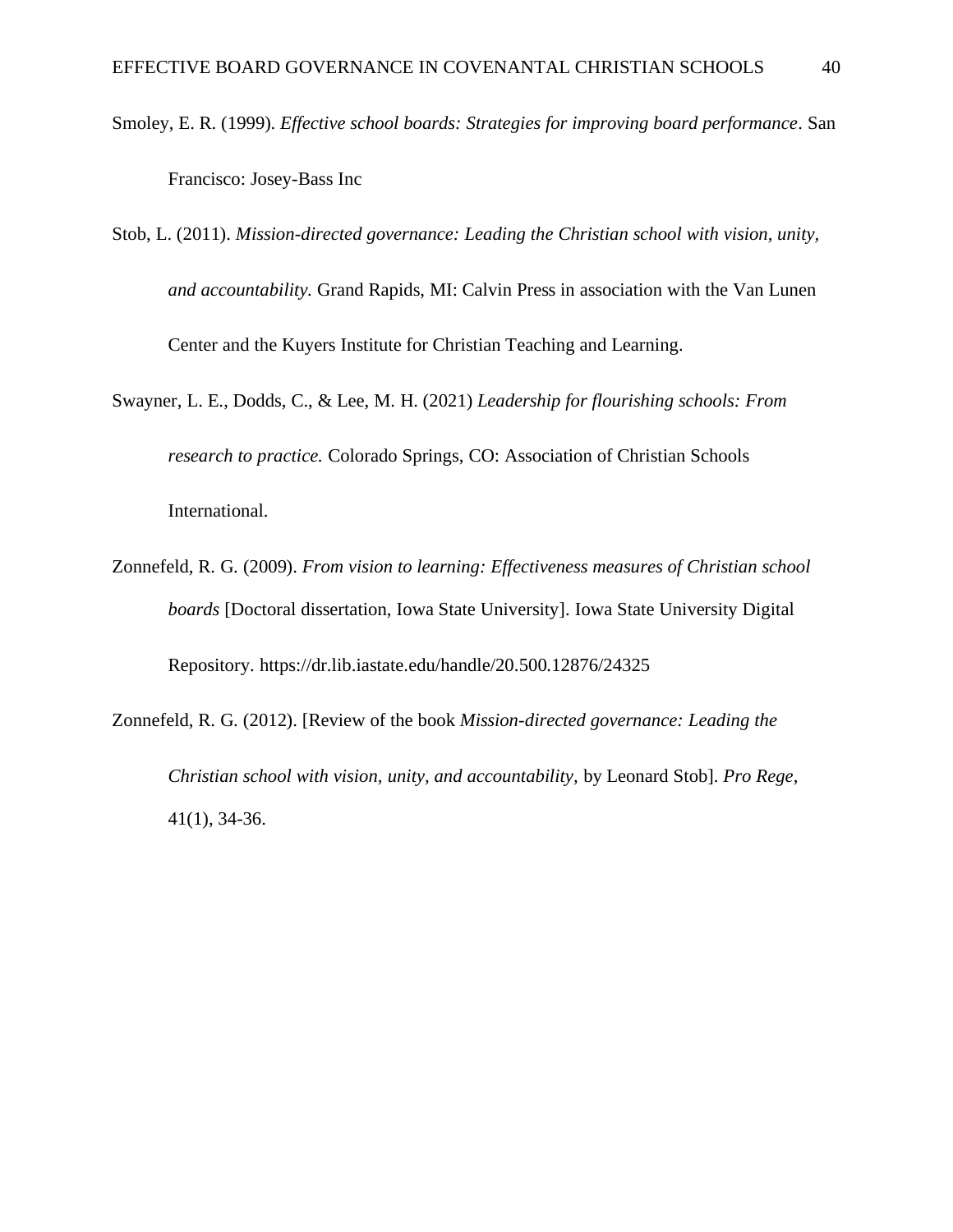## **Appendices**

## **Appendix A: Introductory Letter to the Study**

Dear current and former board members and administrators,

Thank-you for your willingness to take part in this study.

My name is Justin Raap, the principal of Tyndale Christian School in Calgary, AB. I am currently completing the final thesis portion of my Masters of Education through Dordt University in Iowa, which includes an action research component. The topic for this action research is *Effective Governance in Covenantal Christian Schools.*

The link below will take you to a short survey with questions about the importance of various components related to effective board governance in covenantal Christian schools. These components have been identified through various literature reviews, schools handbooks and practices, among other sources. Part of the intent of this study is to work with more broadly identified effective governance components and in light of the data collected examine how those apply to covenantal Christian schools. Many of these schools have their own unique nuances and as such there isn't an abundance of research given the more specific context. A table of corresponding sources to individual questions is available if you are interested. The survey should take between 5-10 minutes to complete, including a few open-ended questions that are optional should you desire to add any further context, ideas, or thoughts around governance. These are not being used in any sort of statistical analysis and are *not* required, rather are intended to potentially add context to the introduction and analysis for this thesis. Follow-up interviews may be scheduled with select respondents.

Survey Link: [Effective Governance in Covenantal Christian Schools](https://docs.google.com/forms/d/e/1FAIpQLSfR6p0wgyzh0IuKPCzK5SK_qGjs6cWiuTt1LOuBTmHjlBafoA/viewform?usp=sf_link)

Please be assured that survey responses and any other information provided will be entirely anonymous. I am happy to share any results or findings with you upon completion of the study if desired. Additionally, when completed the thesis should also be publicly available here: [https://digitalcollections.dordt.edu/med\\_theses/](https://digitalcollections.dordt.edu/med_theses/)

The survey will remain open for approximately two weeks (February 16). Thank-you again for taking the time to complete this.

Blessings, Justin Raap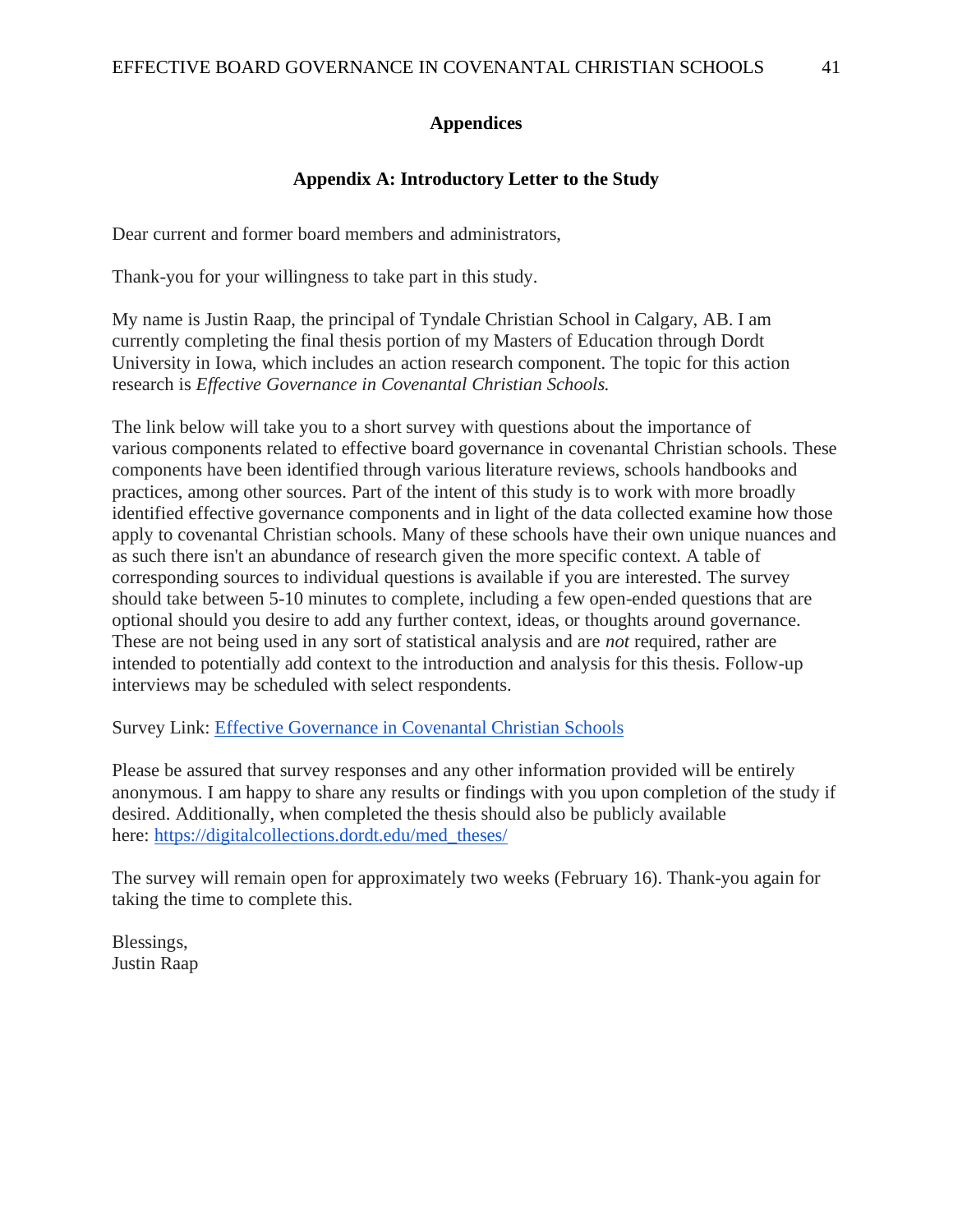## **Appendix B: Survey Questions**

## EFFECTIVE BOARD GOVERNANCE IN COVENANTAL SCHOOLS - SURVEY

#### **Demographic Questions**

1. Select the description that best suits you:

- Current Board member
- Former Board Members
- Current Administrator
- Former Administrator
- Other

2. How many years of experience do you have working on or with a school board?

- $-1-5$
- $\bullet$  5-10 years
- $\bullet$  10+ years

## **Survey Questions**

SECTION 1: Based on your experience, please rate the importance of the following component statements for effective board governance in covenantal schools.

Note: The linear criteria range from 1 to 5 and will be scored with the following descriptors:

- 1 Not Important
- 2 Not critical
- 3 Somewhat Important
- 4 Important
- 5 Very Important
	- 1. School boards should actively monitor adherence to a clearly defined mission and vision statement, making changes as required.

 $1 2 3 4 5$ Not important Very Important

2. School boards should aim to spend up to 80% of their time on mission and vision planning and as little as 20% on the day-to-day operations of the school.

| Not important |  | Very Important |
|---------------|--|----------------|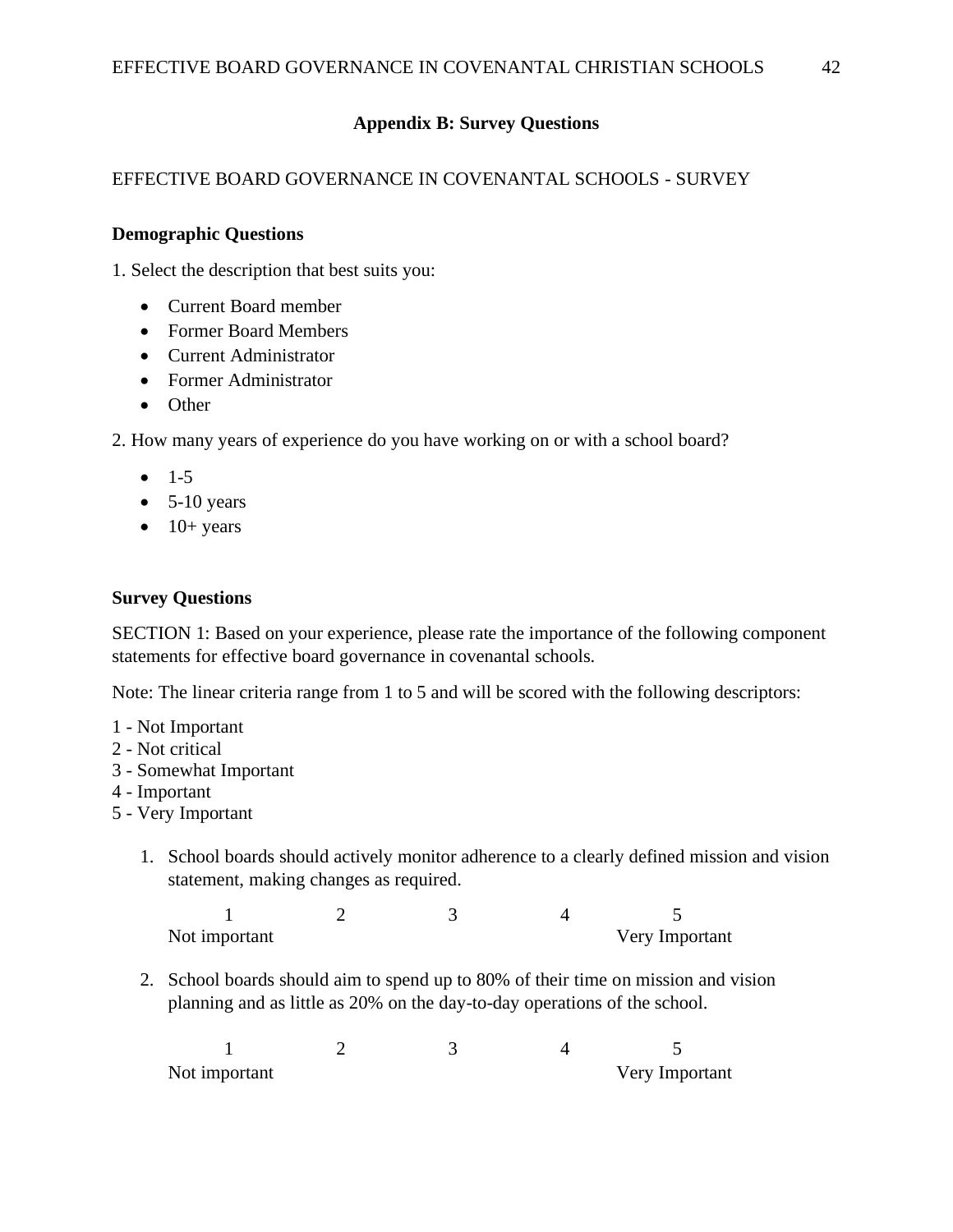3. School boards should seek out and participate in various training and professional development opportunities.

|    | $\mathbf{1}$                                                                                 | $\overline{2}$ | 3              | $\overline{4}$ | 5                                                                                               |
|----|----------------------------------------------------------------------------------------------|----------------|----------------|----------------|-------------------------------------------------------------------------------------------------|
|    | Not important                                                                                |                |                |                | Very Important                                                                                  |
| 4. | policy handbooks.                                                                            |                |                |                | School boards should clearly define board and administration roles and responsibilities in      |
|    | $\mathbf{1}$<br>Not important                                                                | $\overline{2}$ | 3              | $\overline{4}$ | 5<br>Very Important                                                                             |
| 5. | (eg. chairperson, treasurer, etc.).                                                          |                |                |                | School boards should intentionally participate in succession planning for various roles         |
|    | 1<br>Not important                                                                           | $\overline{2}$ | $\mathfrak{Z}$ | $\overline{4}$ | 5<br>Very Important                                                                             |
| 6. | School boards should carefully plan to have members with previous board level<br>experience. |                |                |                |                                                                                                 |
|    | 1<br>Not important                                                                           | $\overline{2}$ | 3              | $\overline{4}$ | 5<br>Very Important                                                                             |
| 7. |                                                                                              |                |                |                | School boards should establish a clear trust relationship with administration and staff.        |
|    | $\mathbf{1}$<br>Not important                                                                | $\mathbf{2}$   | 3              | $\overline{4}$ | 5<br>Very Important                                                                             |
| 8. |                                                                                              |                |                |                | School boards need to have a chairperson and principal that work closely together.              |
|    | $\mathbf{1}$<br>Not important                                                                | $\overline{2}$ | 3              | $\overline{4}$ | 5<br>Very Important                                                                             |
|    | tune with the atmosphere of the school.                                                      |                |                |                | 9. School boards should visit classrooms and staff in the school on a regular basis to stay in- |
|    | 1<br>Not important                                                                           | 2              | 3              | $\overline{4}$ | 5<br>Very Important                                                                             |
|    | regular feedback from and communication with staff.                                          |                |                |                | 10. School boards should prioritize supporting their staff and maintaining staff morale via     |
|    | $\mathbf{1}$<br>Not important                                                                | 2              | 3              | 4              | 5<br>Very Important                                                                             |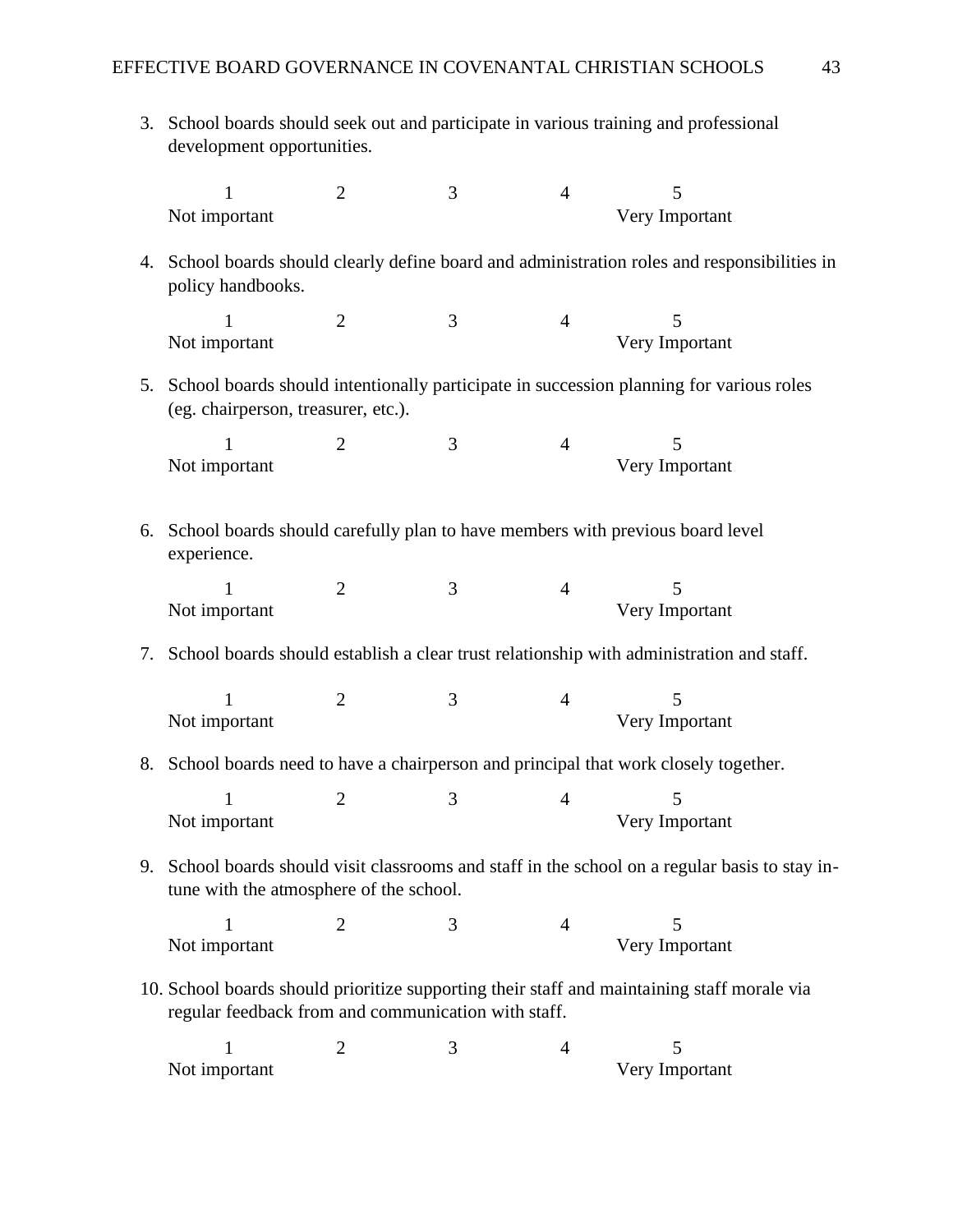| 11. School boards should ensure there is diversity (gender, experience, age) represented on<br>the board. |                                                                                                                                                    |   |                |                     |  |  |  |
|-----------------------------------------------------------------------------------------------------------|----------------------------------------------------------------------------------------------------------------------------------------------------|---|----------------|---------------------|--|--|--|
| $\mathbf{1}$<br>Not important                                                                             | $\overline{2}$                                                                                                                                     | 3 | $\overline{4}$ | 5<br>Very Important |  |  |  |
| 12. School boards should participate in some form of ongoing principal evaluation.                        |                                                                                                                                                    |   |                |                     |  |  |  |
| 1<br>Not important                                                                                        | $\overline{2}$                                                                                                                                     | 3 | $\overline{4}$ | 5<br>Very Important |  |  |  |
|                                                                                                           | 13. School boards should seek opportunities for external evaluation, audits, or other<br>accountability mechanisms for reflection and improvement. |   |                |                     |  |  |  |
| 1<br>Not important                                                                                        | $\overline{2}$                                                                                                                                     | 3 | 4              | 5<br>Very Important |  |  |  |
| 14. School boards should prioritize clear communication between all stakeholders.                         |                                                                                                                                                    |   |                |                     |  |  |  |
| 1<br>Not important                                                                                        | $\overline{2}$                                                                                                                                     | 3 | $\overline{4}$ | 5<br>Very Important |  |  |  |
| 15. School boards should nurture strong Christian relationships between its members.                      |                                                                                                                                                    |   |                |                     |  |  |  |
| 1<br>Not important                                                                                        | $\overline{2}$                                                                                                                                     | 3 | 4              | 5<br>Very Important |  |  |  |

## **SECTION 2: The following questions are optional, intended to provide an opportunity for additional feedback should you desire.**

- 1. Are there any additional components you feel are important to effective board governance in covenantal Christian schools that are missing from above?
- 2. Please add any other comments or insight you might have in supporting effective board governance in schools.
- 3. Are you willing to be contacted for a follow-up interview to discuss your responses? If so, please provide pertinent contact information below.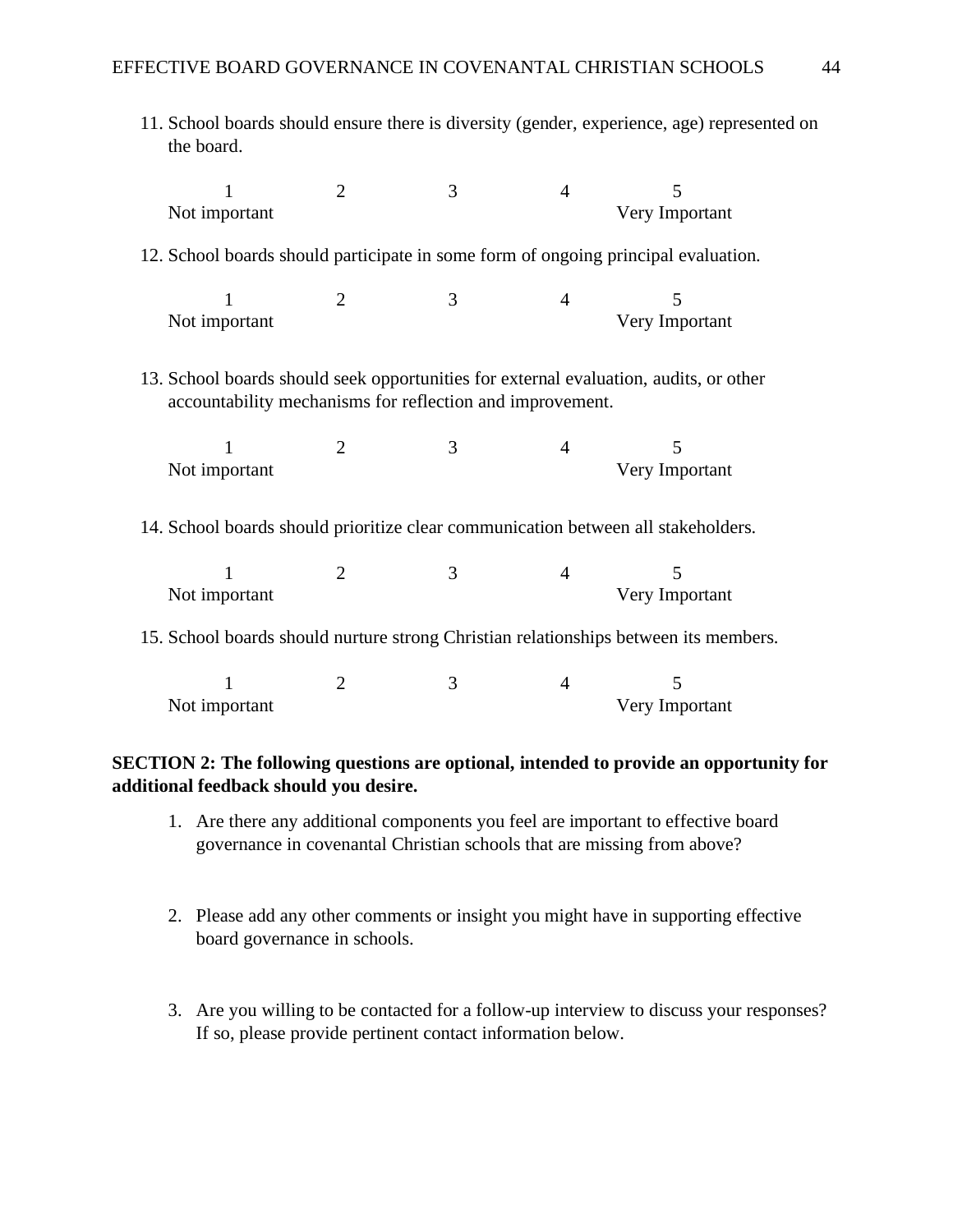| Question       | Topic                                         | <b>Research Links</b>    |
|----------------|-----------------------------------------------|--------------------------|
| 1              | <b>Mission and Vision Statement Adherence</b> | Contant & Noot, 2019     |
|                |                                               | De Pree, 2001            |
|                |                                               | Stob, 2011               |
| $\overline{2}$ | <b>Mission and Vision Time Allocations</b>    | Contant & Noot, 2019     |
|                |                                               | Stob, 2011               |
| 3              | Training and Professional Development         | De Pree, 2001            |
|                |                                               | Zonnefeld, 2009          |
| $\overline{4}$ | <b>Clear Role Definition</b>                  | Burns et.al., 2018       |
|                |                                               | De Pree, 2001            |
| 5              | <b>Succession Planning</b>                    | De Pree, 2001            |
| 6              | Member Experience                             | De Pree, 2001            |
| $\overline{7}$ | <b>Trust</b>                                  | Burns et. al., 2018      |
|                |                                               | De Pree, 2001            |
|                |                                               | Lowrie, 2004             |
| 8              | Relationship Between Board Chairperson and    | Contant & Noot, 2019     |
|                | Principal                                     | De Pree, 2001            |
|                |                                               | Lowrie, 2004             |
| 9              | <b>Board School Visits</b>                    | Contant & Noot, 2019     |
|                |                                               | Various School Handbooks |
| 10             | Relationship Building - Staff                 | Contant & Noot, 2019     |
|                |                                               | De Pree, 2009            |
|                |                                               | Lencioni, 2012           |
|                |                                               | Swayner et. al., 2021    |
| 11             | <b>Member Diversity</b>                       | De Pree, 2001            |
|                |                                               | Lowrie, 2004             |
| 12             | Principal Evaluation                          | Contant & Noot, 2019     |
|                |                                               | Lowrie, 2004             |
| 13             | <b>Accountability Measures</b>                | Burns et. al., 2018      |
|                |                                               | Contant & Noot, 2019     |
|                |                                               | De Pree, 2001            |
|                |                                               | Stob. 2011               |
|                |                                               | Zonnefeld, 2009          |
| 14             | Communication                                 | De Pree, 2001            |
|                |                                               | Lencioni, 2012           |
| 15             | <b>Relationship Building - Members</b>        | De Pree, 2001            |
|                |                                               | Lowrie, 2004             |
|                |                                               | Swayner et. al., 2021    |

# **Appendix C: Research Links to Study Questions**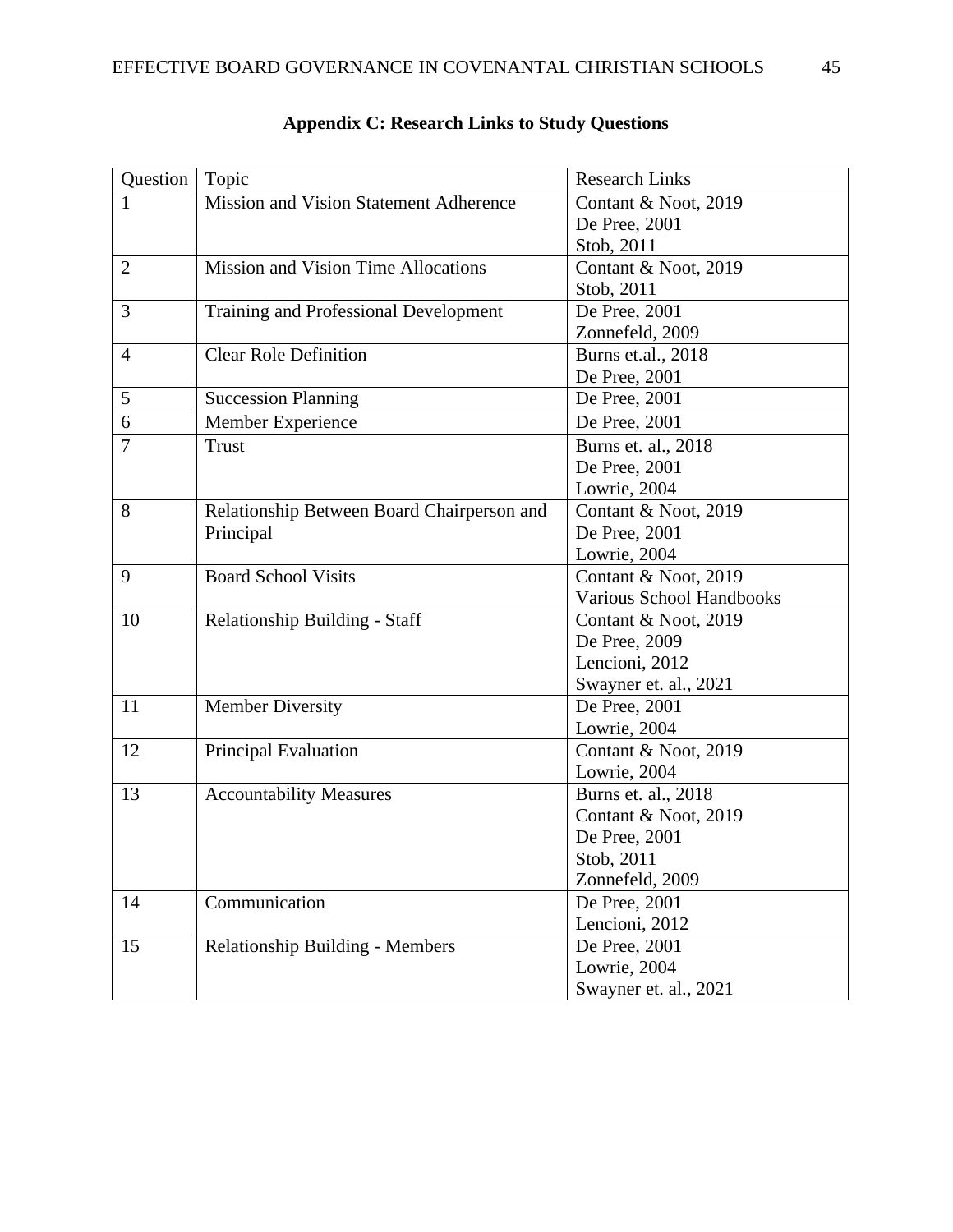| Question         | Topic                   | $1 = Not$        | $2 = Not$        | $3 =$            | $4 =$            | $5 = \text{Very}$ |
|------------------|-------------------------|------------------|------------------|------------------|------------------|-------------------|
|                  |                         | Important        | Critical         | Somewhat         | Important        | Important         |
|                  |                         |                  |                  | Important        |                  |                   |
| $\mathbf{1}$     | Mission and             | $\mathbf{1}$     | $\overline{0}$   | $\overline{2}$   | 17               | 39                |
|                  | <b>Vision Statement</b> |                  |                  |                  |                  |                   |
|                  | Adherence               |                  |                  |                  |                  |                   |
| $\overline{2}$   | Mission and             | $\overline{2}$   | 6                | 19               | 25               | $\overline{7}$    |
|                  | <b>Vision Time</b>      |                  |                  |                  |                  |                   |
|                  | Allocations             |                  |                  |                  |                  |                   |
| 3                | Training and            | $\overline{0}$   | 6                | 19               | 27               | $\overline{7}$    |
|                  | Professional            |                  |                  |                  |                  |                   |
|                  | Development             |                  |                  |                  |                  |                   |
| $\overline{4}$   | <b>Clear Role</b>       | $\boldsymbol{0}$ | $\overline{0}$   | $\overline{2}$   | 11               | 46                |
|                  | Definition              |                  |                  |                  |                  |                   |
| 5                | Succession              | $\mathbf{1}$     |                  | 5                | 20               | 33                |
|                  | Planning                |                  |                  |                  |                  |                   |
| 6                | Member                  | $\overline{0}$   | $\overline{8}$   | 15               | 29               | $\overline{7}$    |
|                  | Experience              |                  |                  |                  |                  |                   |
| $\boldsymbol{7}$ | <b>Trust</b>            | $\boldsymbol{0}$ | $\boldsymbol{0}$ | $\,1$            | $\boldsymbol{7}$ | 50                |
| $\overline{8}$   | Relationship            | $\overline{0}$   | $\overline{0}$   | $\overline{1}$   | $\overline{14}$  | 44                |
|                  | <b>Between Board</b>    |                  |                  |                  |                  |                   |
|                  | Chair/Principal         |                  |                  |                  |                  |                   |
| 9                | <b>Board School</b>     | $\mathbf{1}$     | $\overline{2}$   | $\overline{8}$   | 25               | 23                |
|                  | <b>Visits</b>           |                  |                  |                  |                  |                   |
| 10               | Relationship            | $\overline{0}$   | $\overline{4}$   | 16               | 20               | 19                |
|                  | <b>Building - Staff</b> |                  |                  |                  |                  |                   |
| 11               | Member Diversity        | $\boldsymbol{0}$ | 3                | 19               | 27               | 10                |
| 12               | Principal               | $\overline{0}$   | $\overline{1}$   | $\mathbf{1}$     | 22               | 35                |
|                  | Evaluation              |                  |                  |                  |                  |                   |
| 13               | Accountability          | $\overline{0}$   | $\overline{0}$   | 10               | 27               | 22                |
|                  | <b>Measures</b>         |                  |                  |                  |                  |                   |
| 14               | Communication           | $\boldsymbol{0}$ | $\boldsymbol{0}$ | $\boldsymbol{0}$ | 29               | 30                |
| $\overline{15}$  | Relationship            | $\overline{0}$   | $\overline{2}$   | $\overline{8}$   | 19               | 30                |
|                  | Building -              |                  |                  |                  |                  |                   |
|                  | Members                 |                  |                  |                  |                  |                   |

# **Appendix D: Level of Importance Likert Survey Individual Response Breakdown**